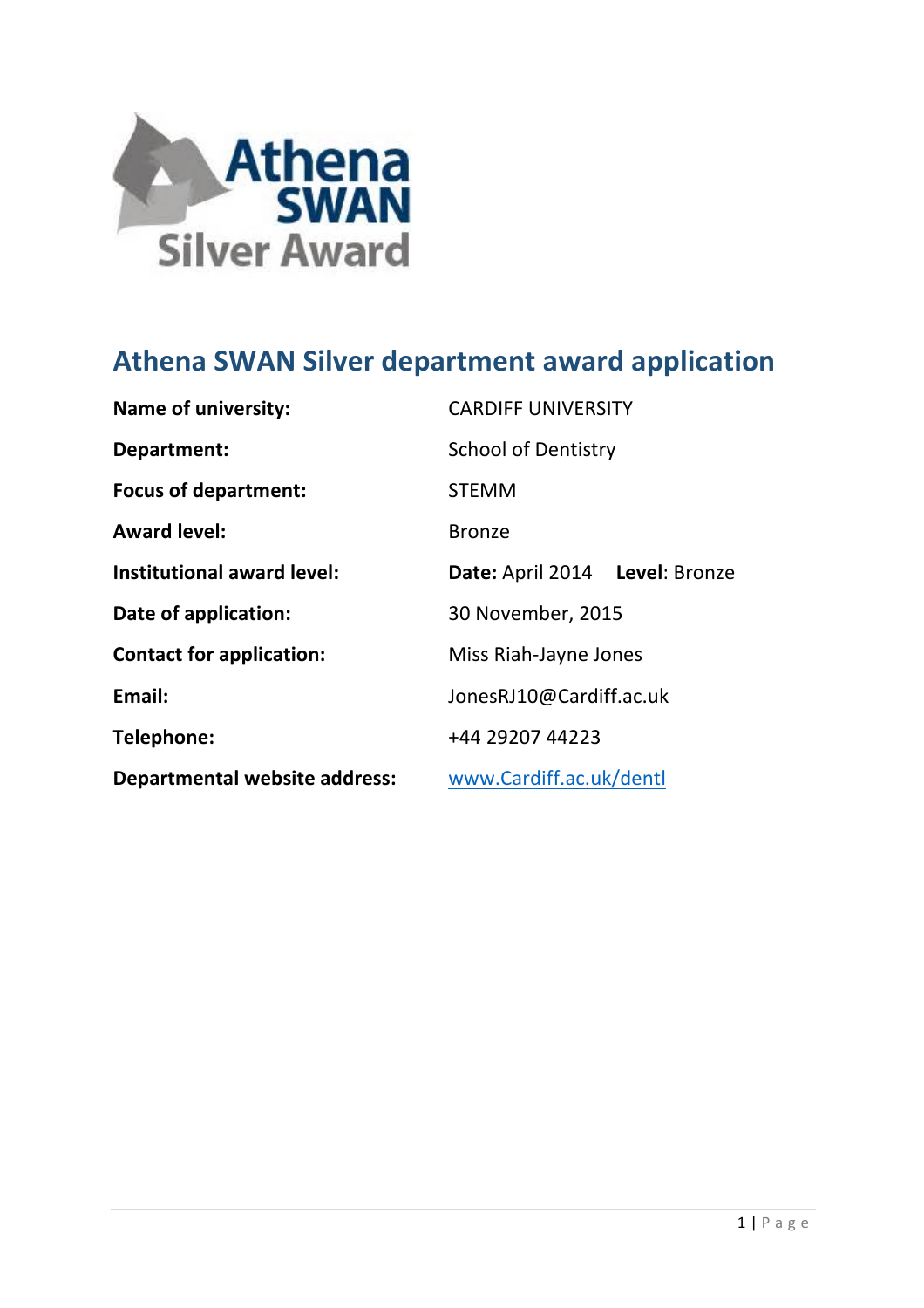## **Abbreviations and References**

| <b>BDS</b>     | <b>Bachelor in Dental Surgery</b>                   |
|----------------|-----------------------------------------------------|
| <b>BAAP</b>    | <b>Bronze Award Action Plan</b>                     |
| <b>CBD</b>     | <b>Clinical Board for Dentistry</b>                 |
| <b>CBLS</b>    | College of Biomedical and Life Sciences             |
| <b>CVUHB</b>   | Cardiff & Vale University Health Board              |
| <b>DSC</b>     | <b>Dental Schools Council</b>                       |
| <b>DTH</b>     | Dental Therapy and Hygiene                          |
| <b>E&amp;D</b> | <b>Equality and Diversity</b>                       |
| EU             | <b>European Union</b>                               |
| FT.            | Full-time                                           |
| <b>GDC</b>     | <b>General Dental Council</b>                       |
| <b>GDP</b>     | <b>General Dental Practitioner</b>                  |
| <b>HESA</b>    | <b>Higher Education Statistical Agency</b>          |
| <b>HR</b>      | <b>Human Resources</b>                              |
| <b>MMI</b>     | Multiple-Mini Interview                             |
| <b>NHS</b>     | <b>National Health Service</b>                      |
| <b>OSCE</b>    | Objective Structured Clinical Exam                  |
| PG             | Postgraduate                                        |
| <b>PGT</b>     | Postgraduate Taught                                 |
| <b>PGR</b>     | Postgraduate Research                               |
| <b>PDR</b>     | Personal Development Review                         |
| <b>PS</b>      | <b>Professional Services</b>                        |
| PT             | Part-time                                           |
| <b>RAE</b>     | <b>Research Assessment Exercise</b>                 |
| <b>REF</b>     | Research Excellence Framework                       |
| <b>SB</b>      | <b>School Board</b>                                 |
| <b>SMC</b>     | Senior Management Committee                         |
| <b>STEMM</b>   | Science, Technology, Engineering Medicine and Maths |
| UG             | Undergraduate                                       |
| <b>UGC</b>     | <b>University Graduate College</b>                  |
| <b>WLM</b>     | <b>Workload Model</b>                               |
| <b>WUMS</b>    | Women in Universities Mentoring Scheme              |

#### **Data Sources**

Unless otherwise indicated the data presented in this application has been sourced via the School of Dentistry / Cardiff University.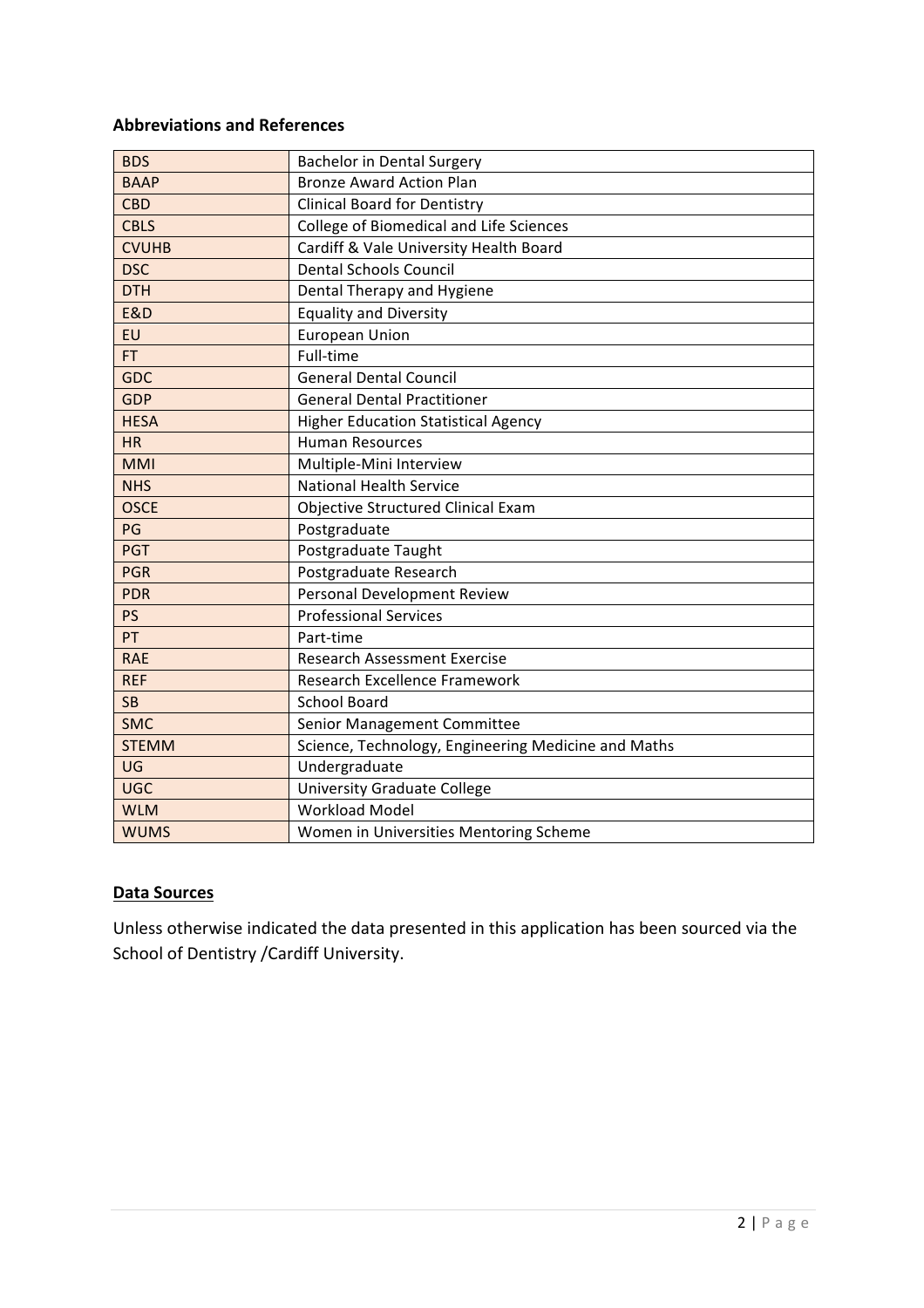## 1. Letter of Endorsement from the Head of Department

An accompanying letter of endorsement from the head of department should be included. If the *head* of department is soon to be succeeded, or has recently taken up the post, applicants should *include an additional short statement from the incoming head. Note: Please insert the endorsement letter immediately after this cover page.* 



Equality Charters Manager Equality Challenge Unit  $7<sup>th</sup>$  Floor, Queens House 55/56 Lincoln's Inn Fields London WC2A 3LJ 

30<sup>th</sup> November 2015

Dear Ms Dickinson

I have worked in the School of Dentistry in Cardiff for 23 years, from the time of my appointment as a lecturer in 1992 to the present day as Professor of Oral Medicine and Head of School. Throughout my academic career, I have strived to provide a working environment, for those individuals that I have held line management responsibility for, that delivers the highest quality of support for men and women equally. It is from this basis that it gives me great pleasure to fully endorse this application for an Athena SWAN Silver Award. I can confirm that all the information and data presented are a true representation of the activity within the School of Dentistry.

In addition to providing appropriate professional support to staff, the School of Dentistry has throughout my period of leadership continued to secure funding for capital investment to ensure that the workplace and surroundings provide an appropriate and enjoyable setting for employment. The fabric of the University Dental Hospital & School has been maintained at a high level through funding from not only from the University but also from Cardiff & Vale University Health Board. The School of Dentistry, like the majority of Schools of Dentistry in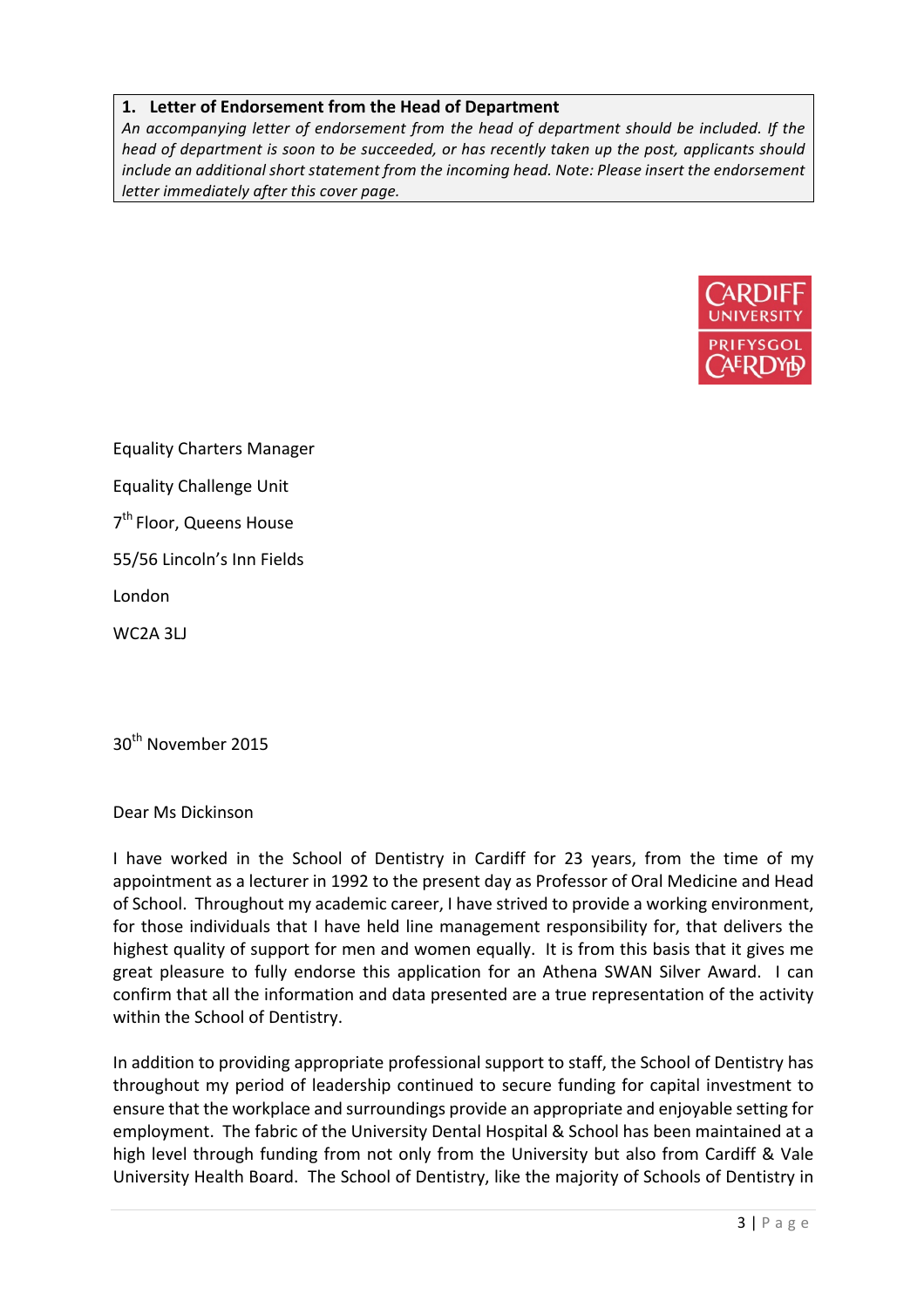the United Kingdom, is physically located within an NHS Dental Hospital building. Such a relationship requires a close working collaboration from both organisations. In Cardiff, I hold not only the Head of the School but also the Head of the NHS Clinical Board for Dentistry, which facilitates a seamless approach to the day-to-day activities within the University Dental Hospital & School. This arrangement also allows me to ensure that the principles of Athena SWAN are applied to all staff within both organisations, which is essential since the University and NHS staff are working closely together. I certainly believe that there is a "good feel" within the School, which is reflected in aspects of the Staff Survey.

I am conscious that one aspect of the data presented in this application could be viewed in different ways. The rate of staff turn-over is low, which may be seen by some as a negative feature. However, it has been my personal experience in the last 20 years, especially during the last six years that I have been Head of School, that individuals have remained long-term employees because they have been supported and promoted appropriately and have been appreciative of this.

I believe that the information presented in this application clearly demonstrates that the School of Dentistry provides an environment that supports women working in SET. Furthermore, I hope that the panel will be able to see from the application that, as Head of School, I am fully committed to the values of Athena SWAN and have personally directed gender equality from the top and through all levels of the University and NHS management.

Yours faithfully

MMber

**Professor Mike Lewis Dean and Head of School**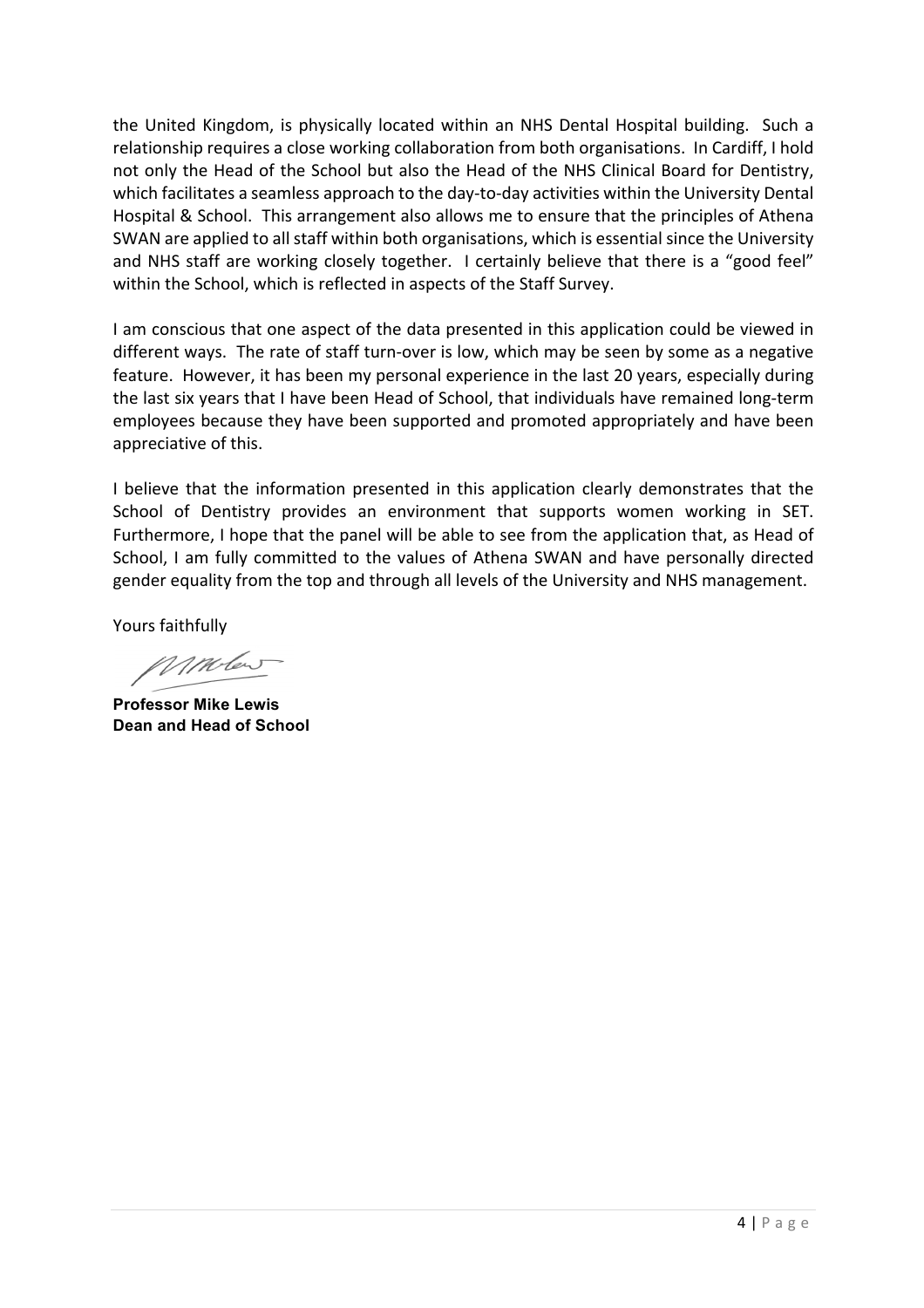## **2. Description of the Department**

*Please provide a brief description of the department including any relevant contextual information.* Present data on the total number of academic staff, professional and support staff *and students by gender.*

Cardiff University School of Dentistry is the only dental school in Wales and as a centre of clinical and academic excellence, is central to the training and function of the dental workforce in the Principality. The School has been training Dental Surgeons for over 50 years and Dental Care Professionals since 1996. The School admits around 100 undergraduate students per academic year and has 86 academic staff (36% whom are female).

The School also has an established postgraduate training provision, delivering an MScD in Orthodontics for over 40 years, and more recently introducing programmes in Implantology and Clinical Dentistry. Building on the research expertise in the School, a non-clinical MSc in Tissue Engineering programme was introduced in 2006. Graduates of this programme have a consistent record of progressing to complete doctoral research studies in the School. The School's strong reputation for postgraduate taught study accounts for the high percentage of international students (74% (35 Full Time Equivalents (FTE)).



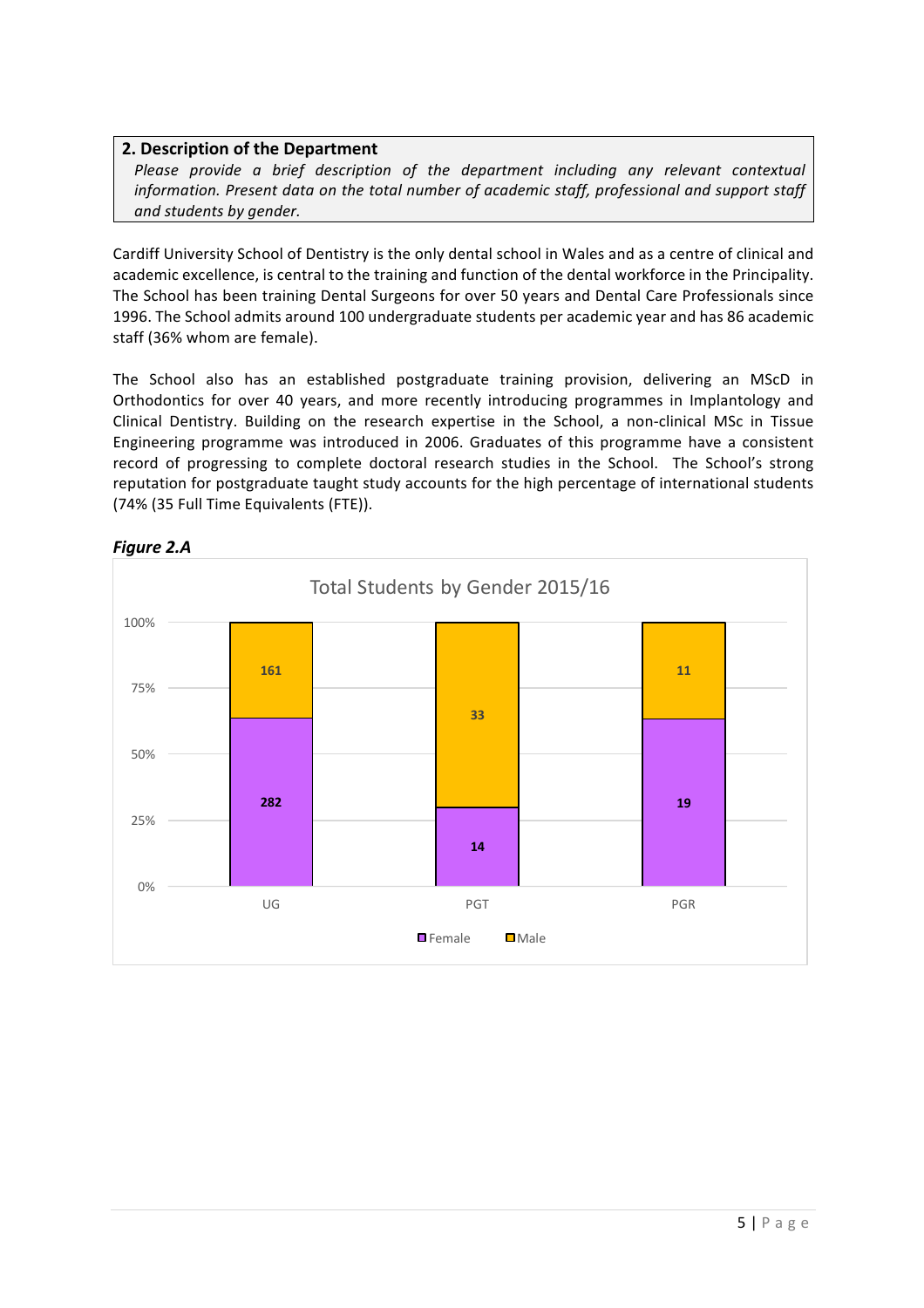



Despite the recent increase in student numbers, the School is still relatively modest in size (in terms of staffing) in comparison to other dental schools in the UK which facilitates a friendly and supportive environment. The number of academic staff in any one particular dental specialty is small and can in some instances be just one or two individuals.



## *Figure 2.C*

The School operates a seamless management structure with the Clinical Board for Dentistry (CBD) of the Cardiff and Vale University Health Board (CVUHB), with joint membership on senior committees. The Dean of the School is also the Director of the CBD with responsibility for service delivery and patient care. The School is co-located within the University Dental Hospital, which is part of the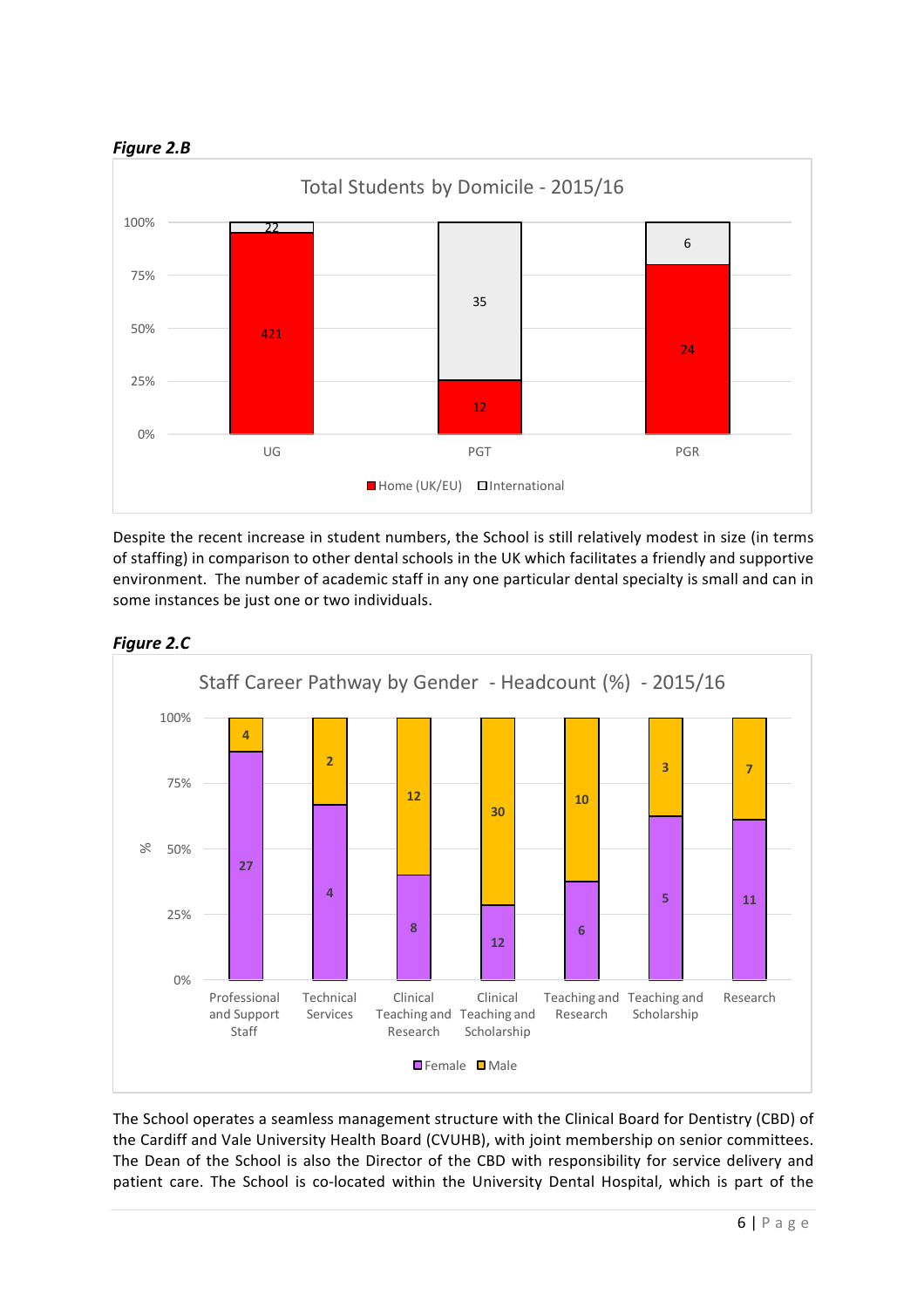CVUHB. Clinical academics in the School provide specialist clinical dental services for the local population in addition to their teaching and research roles.

In 2012/13 the University implemented a College structure. The School of Dentistry is a member of the College of Biomedical and Life Sciences (CBLS).

The School in partnership with the CBD has invested heavily in recent years to modernise its educational, clinical and research facilities, and to recruit and retain high-calibre staff. Investment highlights include:

- 1. **£6M capital investment** to modernise and expand the research accommodation and equipment portfolio. As a result the School's Research Environment was ranked 3<sup>rd</sup> in its Unit of Assessment in the REF (Research Excellence Framework) 2014.
- 2. **£12M capital investment** in the development of a Primary Care outreach teaching centre in the Welsh Valleys. Cardiff's outreach programme is being replicated by other Dental Schools in the UK as it is recognised to be best practice.

This investment has helped achieve unprecedented levels of success. The School was ranked Number 1 in the Guardian 2016 Good University Guide and The Times Complete University Guide for dentistry in the UK. The School also performed strongly in the 2014 Research Excellence Framework, ranking as the best performing dental school in its Unit of Assessment. In 2015/16 a £2.2M refurbishment of the School's pre-clinical training labs and a £1.5M redevelopment of student teaching and social areas will further enhance the staff and student experience.

**Word Count: 524/500**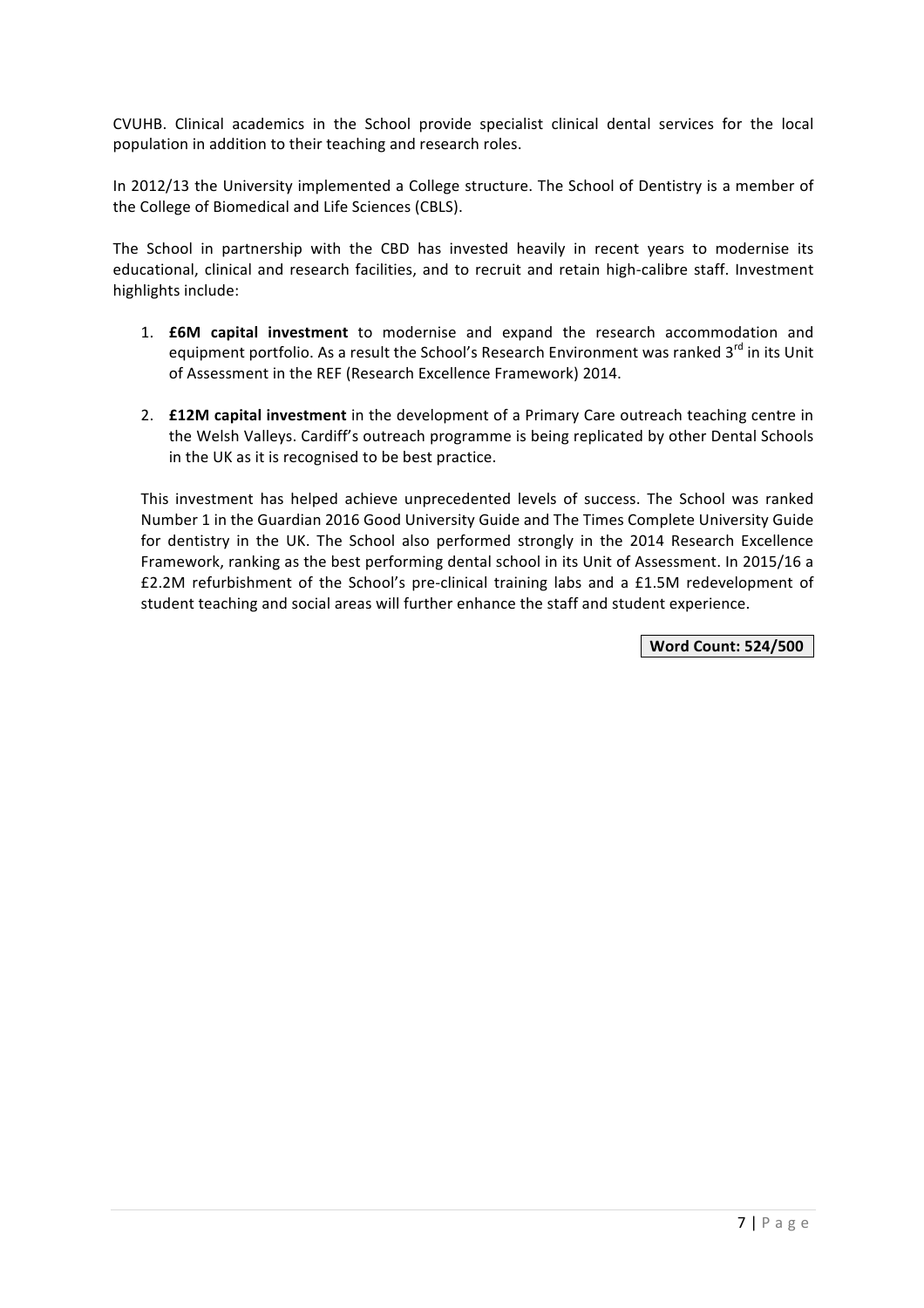#### **(3) The self-assessment process**

3 (i) *a description of the self-assessment team*

#### **Self-Assessment Team**

The School's self-assessment team is known as the Athena SWAN Sub-group, formed from members of the Equality and Diversity (E&D) Committee and self-nominated staff and students identified via an expressions of interest exercise. Chaired by the Dean, the Sub-group represents a broad spectrum of staff and students and provides an effective working party. The Sub- group fully engages with the broader input from the E&D Committee and has representation of staff responsible for admissions, disability, professionalism training, diverse ethnic backgrounds, as well as representation across a range of career-pathways, grades and disciplines including undergraduate and postgraduate student representatives who played a key role in consulting with the School's student representative structures and Cardiff Dental Student Society (CDSS). Eight members of this committee have completed institutional leadership training and have participated in mentoring activities such as the Leadership Foundation's Aurora programme.

| <b>Name and Grade</b>                                   | <b>University, Department &amp; Panel Role</b>             |
|---------------------------------------------------------|------------------------------------------------------------|
| <b>Professor Mike Lewis,</b>                            | $\bullet$<br>Director, Clinical Board for Dentistry        |
| Dean                                                    | Chair of School E&D Committee<br>$\bullet$                 |
| Riah-Jayne Jones,                                       | Member of Senior Management Team and Athena<br>$\bullet$   |
| <b>School Manager</b>                                   | <b>SWAN</b> lead                                           |
| <b>Robert McAndrew,</b>                                 | Member of School Board and E&D Committee<br>$\bullet$      |
| <b>Senior Admissions Tutor</b>                          |                                                            |
| Ivor Chestnutt,                                         | $\bullet$<br>Member of School Board and Senior Management  |
| <b>Associate Dean of Postgraduate</b><br><b>Studies</b> | Team                                                       |
| <b>Carole Harris, Clinical Dental Tutor</b>             | $\bullet$<br><b>Student Disability contact</b>             |
|                                                         | Member of School E&D Committee<br>$\bullet$                |
| Daniel Morse, PGR Representative                        | $\bullet$<br>PGR Forum representative                      |
| Dawn Bell, Quality & Standards<br><b>Manager</b>        | Member of School E&D Committee<br>$\bullet$                |
| Ilona Johnson, Senior Clinical Lecturer                 | Member of School E&D Committee and University<br>$\bullet$ |
| <b>Honorary Consultant</b>                              | <b>E&amp;D Contacts Group</b>                              |
| <b>James Powell, UG Representative</b>                  | <b>UG Student President</b><br>$\bullet$                   |

#### *Figure 3.A: Athena SWAN Sub-Group*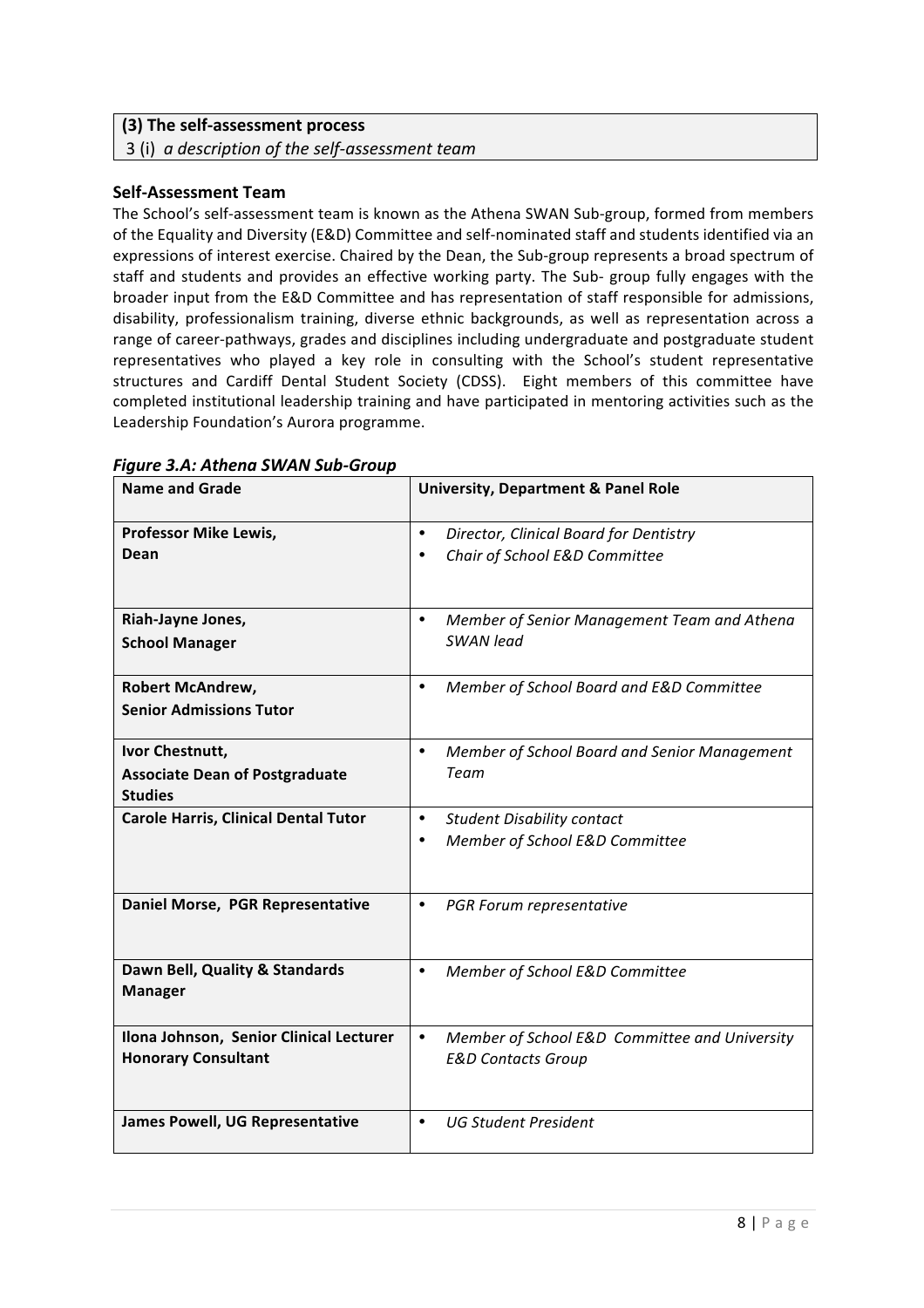| <b>Lydia Powell</b><br><b>Research Associate</b>                     | Member of School of E&D Committee<br>Junior Research Staff Representative<br>٠  |
|----------------------------------------------------------------------|---------------------------------------------------------------------------------|
| Adam Jones,                                                          | School Disability Co-ordinator                                                  |
| Consultant                                                           | ٠                                                                               |
| Madhan Natarajan, Clinical Lecturer/<br><b>Part-time PhD student</b> | <b>Staff PGR Representative</b><br>٠<br>Member of the School E&D Committee<br>٠ |
| Rachel Waddington,                                                   | Member of School Board; Senior Management                                       |
| <b>Associate Dean for Engagement and</b>                             | ٠                                                                               |
| <b>Enterprise</b>                                                    | Committee, and School E&D Committee                                             |

An important part of the School's self-assessment process since the Bronze Award in 2012 has been the ongoing consultation with staff. The organisational structure of the School has enabled all staff to have direct access to a member of the School's Senior Management Committee (SMC), ensuring that staff opinion and ideas are heard and acted upon. These interactions are facilitated via a culture that promotes open-discussions and on-going consultation via frequent team meetings, one-to-one meetings, staff development days, team away days and staff student consultative committees. This communication has allowed the E&D Committee to incorporate their views into the evolving School Action Plan. Initiatives implemented as a result of this feedback include:

- Introduction of dedicated part-time clinical lecturer training and development days (held twice a year) (*commenced 2014/15*)
- Introduction of a "Women's Career Development Day" to provide additional support and information to staff on promotion, mentoring and career development training opportunities (*held October 2014*);

In 2015, the University repeated the institutional Staff Survey (the full report arising from this exercise is available on-line at www.cardiff.ac.uk). Focusing on staff experience, the results of the survey have helped the School evaluate the success and impact of the actions it has implemented since 2012 when the School's E&D Committee was established. Reference to the survey will be made as part of this Athena SWAN review process.

## **3(ii) an account of the self-assessment process**

The School self-assessment team for its Bronze Award submission evolved to become the School's first E&D Committee. Chaired by the Dean, this Committee has been responsible for ensuring the implementation of the activities outlined in the Bronze Award Action Plan and the ongoing delivery of Athena SWAN (and other E&D) activities. Athena SWAN remains a standing item on the SMC and School Board (SB) agenda to maintain ongoing consultation and staff engagement in the activities of the Committee.

A Sub-group of this Committee was established to oversee the School's Silver Award submission. Continuity of membership for four original Committee members, combined with the introduction of newly elected members via expressions of interest has ensured that the School takes a fresh view of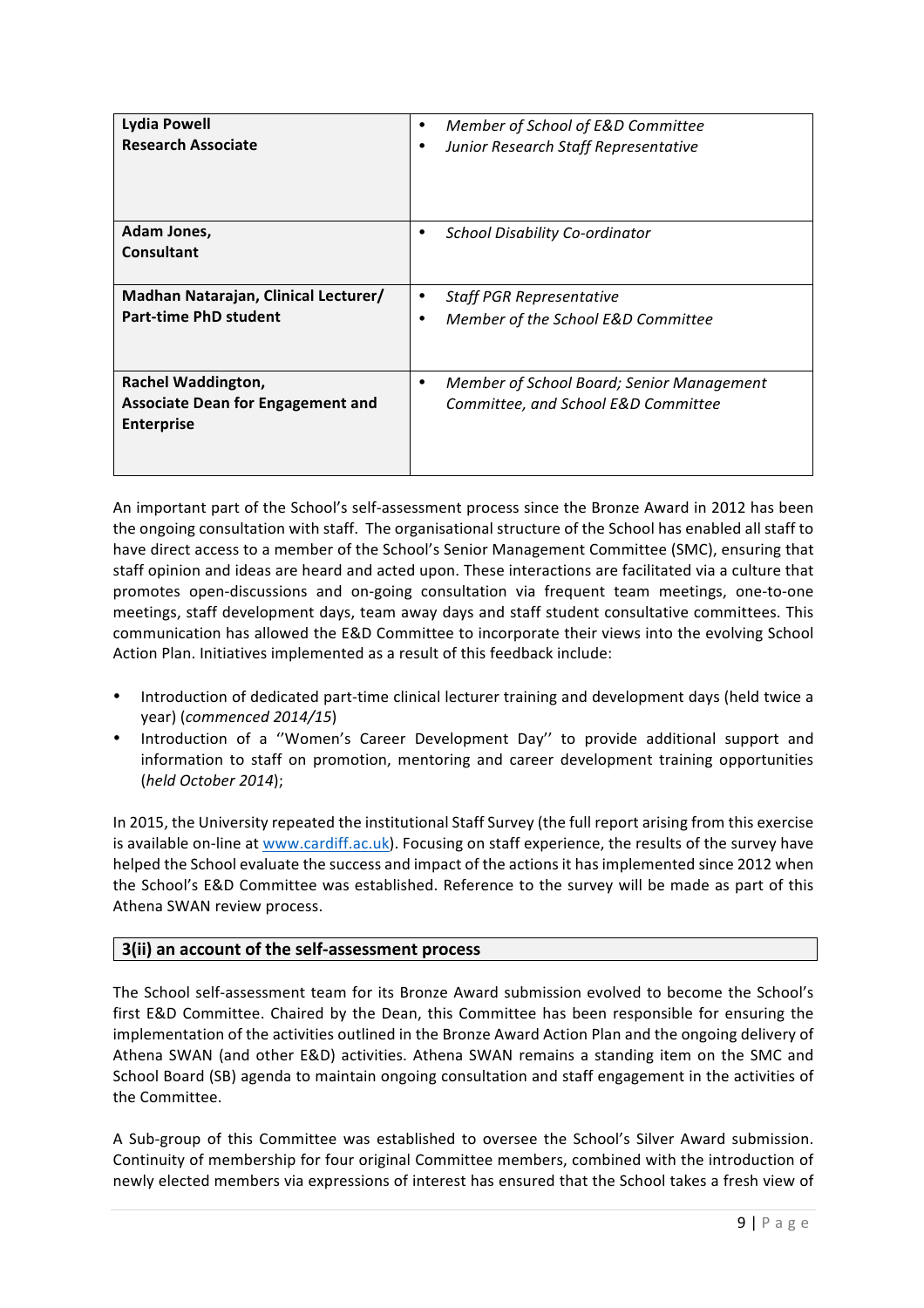its submission activities and E&D ambitions. The Athena SWAN Sub-group met monthly prior to this submission and took the following approach:

#### **Stage 1 – Reviewing best practice and School feedback**

- assessed progress against Bronze Award Action Plan;
- identified staff case studies;
- reviewed committee minutes from 2012-2015;
- evaluated the results of the Staff Surveys (2011 and 2015);

#### **Stage 2 – Collection of data & external consultation**

- collation of gender specific data, training and development statistics, student and staff experiences, expressed in quotes and surveys;
- participation in the College Athena SWAN network;
- consultation with the Dental Schools Council:
- reviewed other healthcare-focused, university department awards;

#### **Stage 3 - Data review, reflection and development of action plan**

- reviewed data sets, reflecting on trends;
- consulted with staff via anonymous email address; drop-box and Dean's Briefings;
- identification of areas for improvement to develop action plan;
- peer-review of application by representatives from College Network;

#### **3(iii) plans for the future of the self-assessment team**

On completion of the School's Athena SWAN Silver Award submission, the Athena SWAN Sub-group will formally disband. Responsibility for the implementation of the School's Action Plan will be returned to the main E&D Committee. Following a formal review of the Committee's activity and impact in 2014/15, the School is proud to note that since receiving a Bronze Award in 2012, the E&D Committee has successfully delivered in full, or as an on-going initiative on, all actions identified in the submission.

The School believes that this ongoing commitment to improving the staff experience at Cardiff has directly contributed to the higher number of positive responses received in the 2015 Staff Survey (see *Figure* 3.B). Where comparative data is available the School is proud to note improvements in areas that help confirm that staff consider the School a nice place to work. This trend is reflected later in this application via the presentation of limited staff recruitment, the direct result of low academic staff turnover.

| Question                                             | % Positive (2015     | Variance to 2011    |
|------------------------------------------------------|----------------------|---------------------|
|                                                      | <b>Staff Survey)</b> | <b>Staff Survey</b> |
| I am proud to work for the University                | 83%                  | N/A                 |
| I have received the right training and development I | 71%                  | +9%                 |
| need to do my work                                   |                      |                     |
| My line manager/Academic Leader treats me fairly     | 80%                  | N/A                 |
| and with respect                                     |                      |                     |
| I would recommend the University as a great place to | 71%                  | N/A                 |
| work                                                 |                      |                     |
| I am treated with respect by my colleagues           | 89%                  | $+7%$               |

#### *Figure 3.B*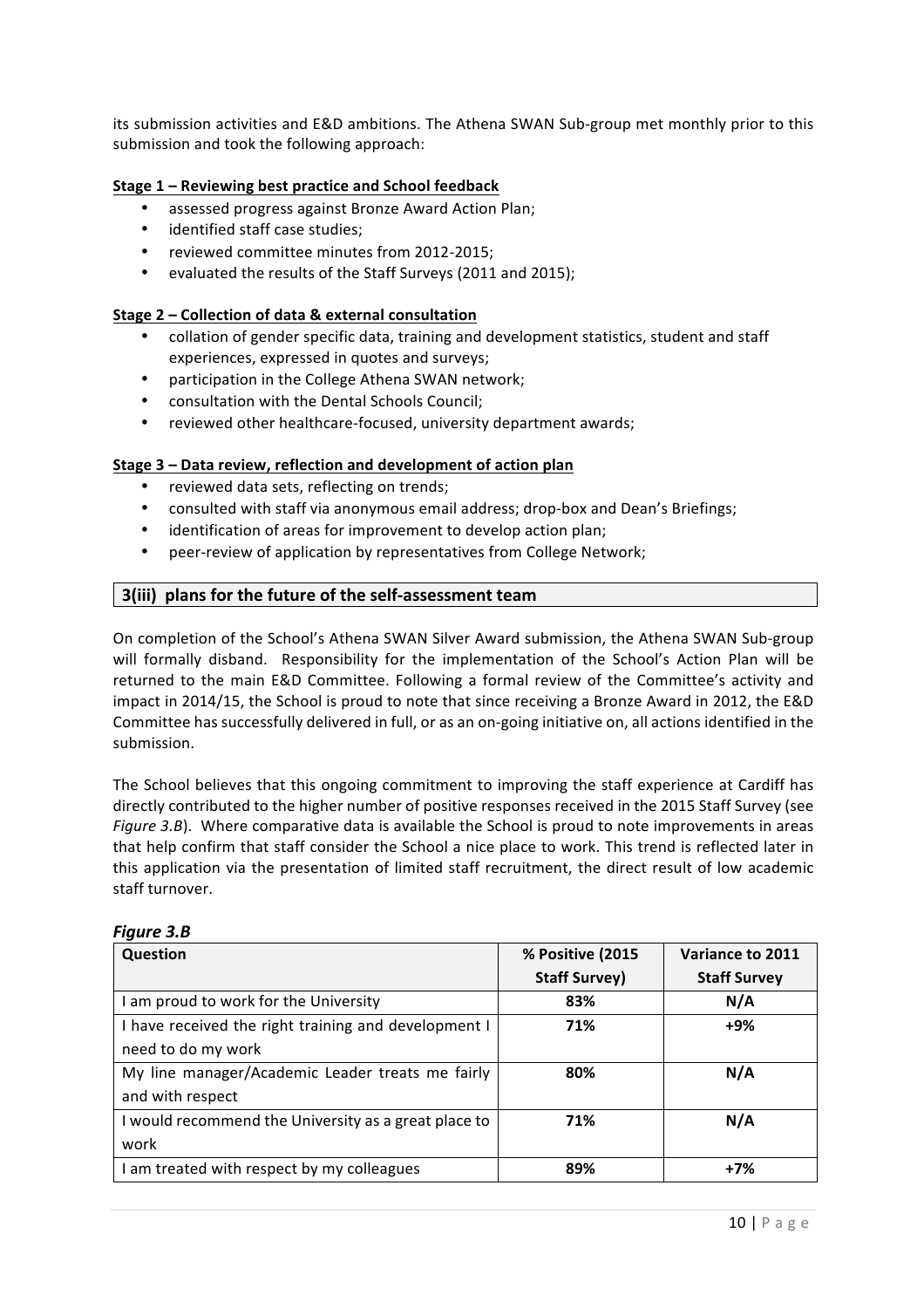| I have received the right training and development I | 71% | +9% |
|------------------------------------------------------|-----|-----|
| need to do my work                                   |     |     |
|                                                      |     |     |

Nine members of the Athena SWAN Sub-group have agreed to sit on the E&D Committee from 2015/16. The School is confident that the commitment to the promotion of the Athena SWAN ethos and delivery of the Silver Action Plan will be driven forward via this membership. Thereafter, membership of the E&D Committee will be reviewed on a two-year cycle to ensure that a broad range of staff and students have the opportunity to engage via an expressions of interest exercise

Recognising that the work of the Committee has increasingly focused on staff development opportunities, mentoring, access to training and promotion over the last three years, the SMC have agreed that the remit and title of the group should be expanded from 2015/16 to include 'People'. Renaming the Committee the "People, Equality and Diversity Committee" will highlight the School's ongoing focus and commitment to staff development and experience, further facilitating the Athena SWAN principles of representation, progression and success for all in the School.

The frequency of meetings will increase from quarterly to bi-monthly to review and revise the Action Plan to achieve milestones. Progress will be reported monthly via SMC and quarterly via SB and will be supplemented via the introduction of an Athena SWAN staff and student communication strategy.

The Committee will also gather quantitative and qualitative feedback on progress against the Action Plan via staff culture surveys at 12 and 24 months intervals, complementing the University's Staff Survey activity. This will allow the School to tailor survey questions to evaluate ongoing progress and identify areas for further development.

| <b>ACTION 3A</b> | The School's Equality and Diversity Committee will be renamed the School's People,<br>Equality and Diversity Committee from November 2015 and will meet on a bi-<br>monthly basis.                                                                                                                                                                                                                                                                     |
|------------------|--------------------------------------------------------------------------------------------------------------------------------------------------------------------------------------------------------------------------------------------------------------------------------------------------------------------------------------------------------------------------------------------------------------------------------------------------------|
| <b>ACTION 3B</b> | The School's People, Equality and Diversity Committee will oversee the<br>implementation of the ongoing School Athena SWAN Action Plan.                                                                                                                                                                                                                                                                                                                |
| <b>ACTION 3C</b> | The School's People, Equality and Diversity Committee will conduct School Culture<br>Surveys in 2016 and 2017 – to complement the University's Staff Survey activity –<br>to ensure that the School is aware of, and able to respond to, any issues and<br>successes relating to the culture of the School, equality and diversity.                                                                                                                    |
| <b>ACTION 3D</b> | The School's People, Equality and Diversity Committee will oversee the staff<br>engagement activity to ensure that staff continue to feed directly into the ongoing<br>work of the Committee and School.                                                                                                                                                                                                                                               |
| <b>ACTION 3E</b> | The School will implement an Athena SWAN Staff Communication Strategy to<br>ensure that staff are aware of the ongoing work of the People, Equality and<br>Diversity Committee. This will be achieved via a dedicated section in the School's<br>quarterly Staff Newsletter 'Newsbite'; updates via the bi-monthly Dean's Staff<br>Briefings; email updates from the Dean, as Chair of the Committee and visual<br>promotional material in the School. |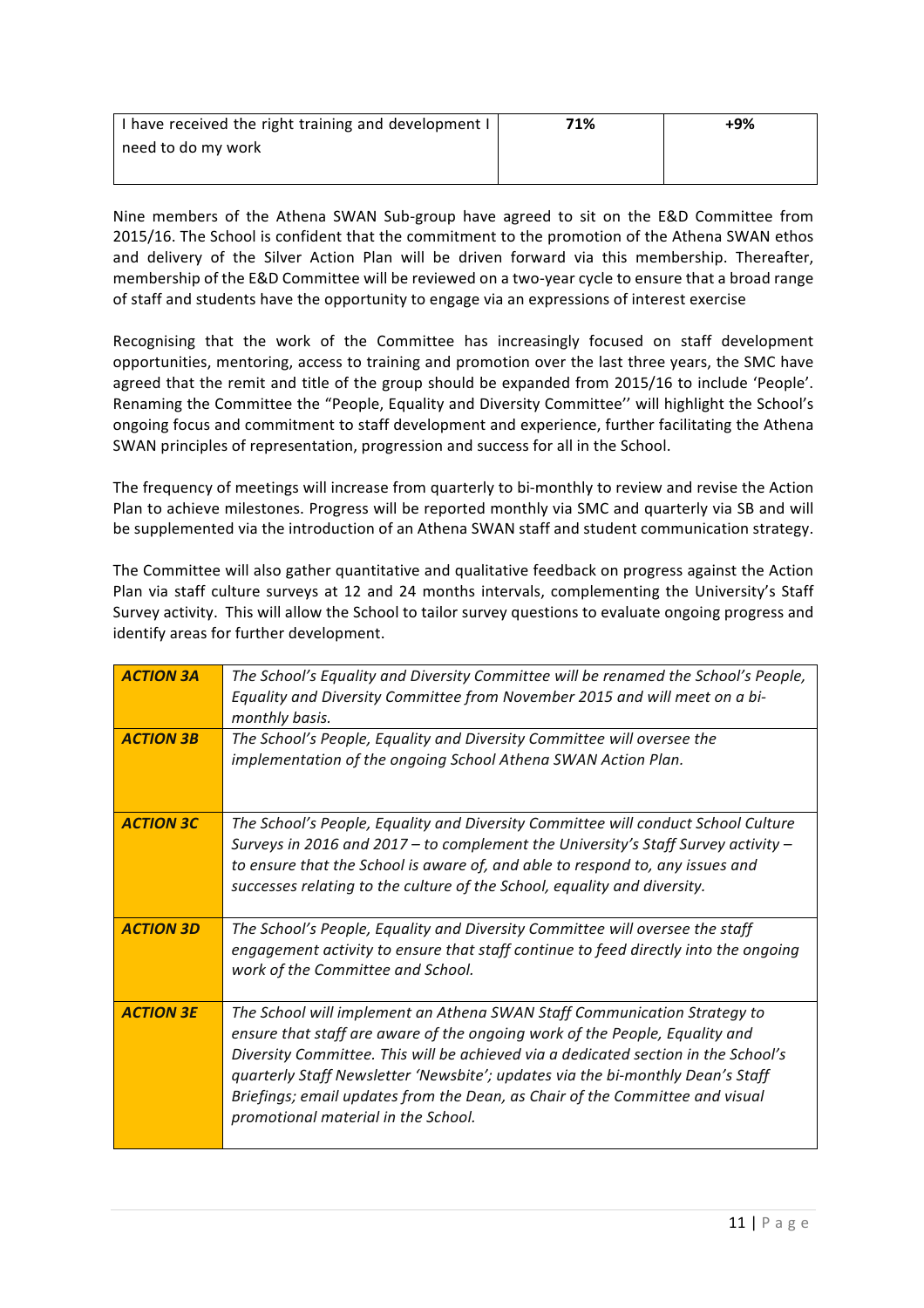| <b>ACTION 3F</b> | The School will work closely with the student representatives on the People,    |
|------------------|---------------------------------------------------------------------------------|
|                  | Equality and Diversity Committee to identify the optimum means to publicise the |
|                  | work of the Committee to the School's student body (UG; PGT, PGR).              |
|                  |                                                                                 |

**Word Count: 1150/1000**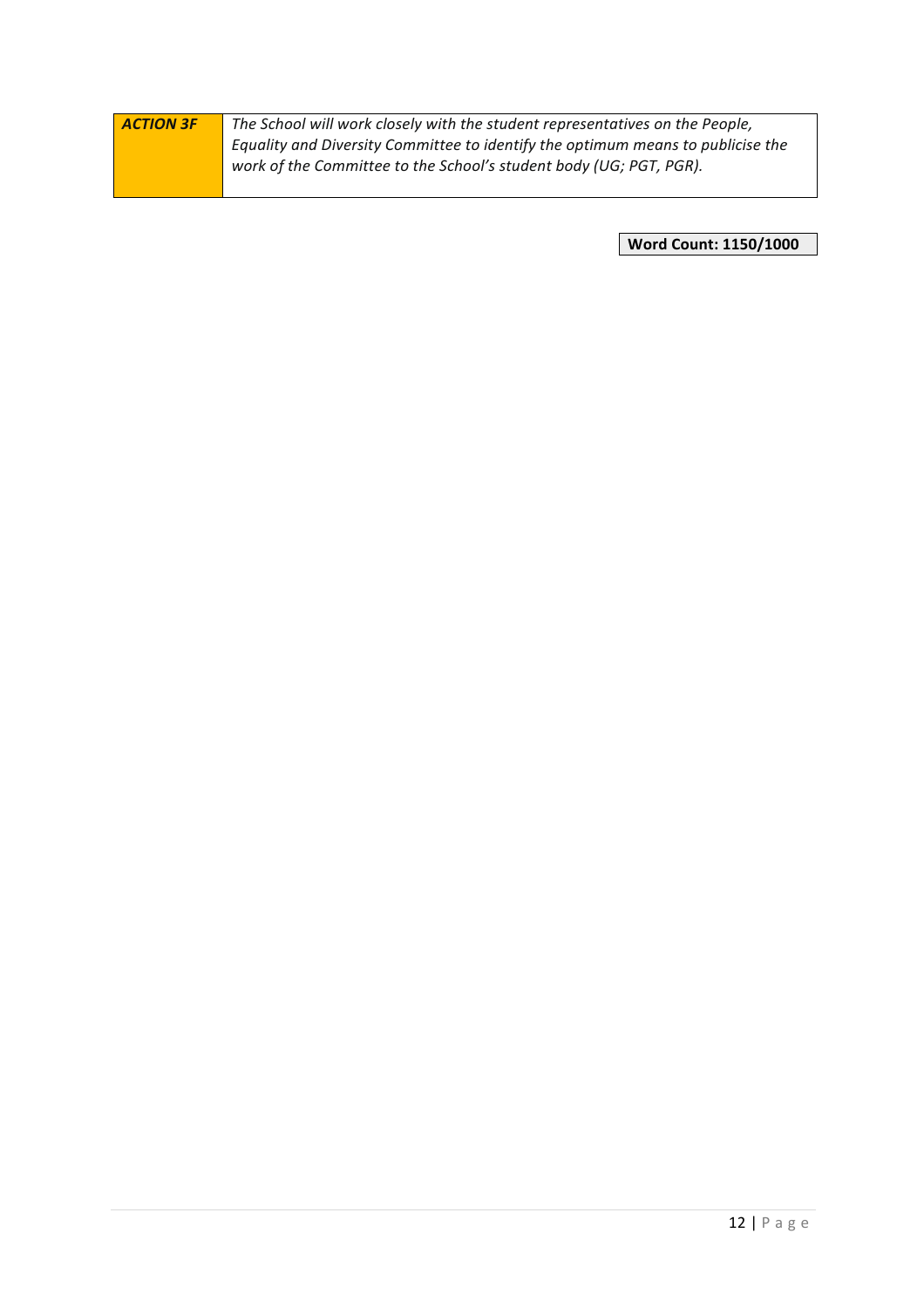## **4. Student Section: A picture of the Department**

## **4.1. Studentdata**

## **4.1 (i) Numbers of men and women on access or foundation courses**

The School delivers a "Year O" on the Bachelors in Dental Surgery (BDS) programme. This entry route provides applicants who have not achieved in the more traditional entry routes another opportunity to enter the profession for example those with a background in the Arts.

In the past five years, 19 students (15 female) have enrolled onto Year 0. This route of entry is offering females who traditionally have not completed STEMM subjects at A-Level a correction route enabling entry.

## **4.1 (ii) Numbers of undergraduate students by gender**  *Full- and part-time by programme. Provide data on course applications, offers, and acceptance rates,and degreeattainmentby gender.*

The School delivers three full-time undergraduate (UG) programmes: Bachelor in Dental Surgery (BDS); BSc in Dental Therapy and Hygiene and a Diploma in Dental Hygiene. For the purpose of this analysis, the BDS application process has been separated from the other UG programmes to enable sector level comparison.

## **(BDS)**





**Figure 4.A** shows that the BDS programme has in four of the past five years attracted a higher percentage of female than male applicants. The School's E&D Committee has been responsible for reviewing the School's application trends by gender and domicile since 2012. While the relative stability of BDS applications has not required the escalation of concern to the School's Senior Committees, the reporting mechanism will continue to ensure quick action should adverse gender or other balances be observed.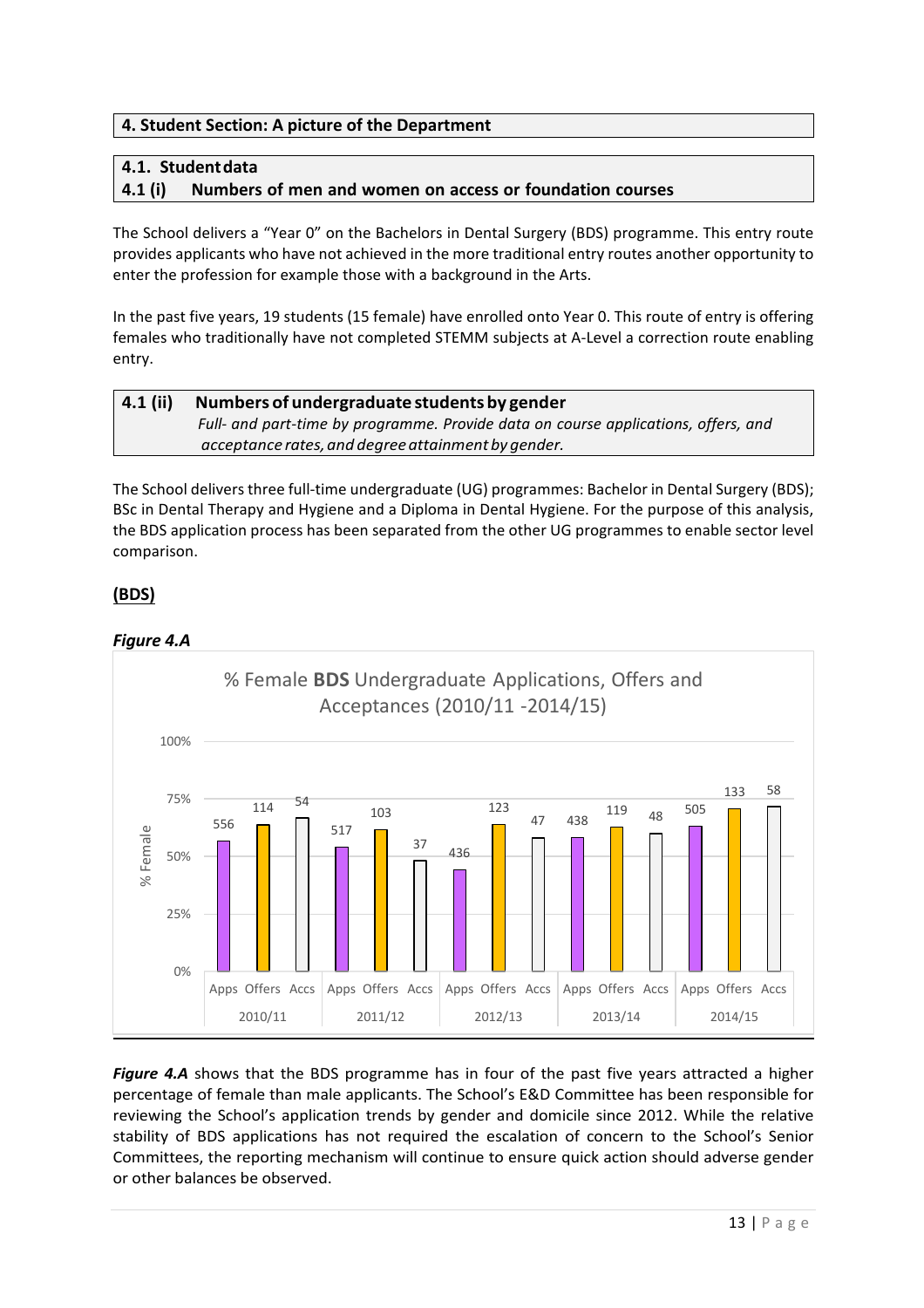The School's offer to acceptance ratio remains constant at around 33% reflecting the high entry levels required at A-level confirmation. While it is not possible to benchmark BDS application–offer data with the sector, as data remains confidential, *Figure 4.B* illustrates how the School's female BDS enrolment data compare with the UK dental schools' average. With the exception of 2011/12 (47%), over half of the School's BDS intake was female. This trend is in line with the UK dental schools' sector average. 





| <b>ACTION 4A</b> | The School will continue to monitor and report on UG application data by gender<br>and other protected characteristics via the School's People, Equality and Diversity<br>Committee.    |
|------------------|-----------------------------------------------------------------------------------------------------------------------------------------------------------------------------------------|
| <b>ACTION 4B</b> | The School will continue to ensure that there is a gender balance on all UG Open<br>Day events, to ensure that applicants are provided with appropriate male and<br>female role models. |

In 2010, the School changed its BDS admissions process from the traditional interview to an anonymised Multiple-Mini Interview (MMI) format involving a series of stations on aspects of the profession, such as communication, reasoning, and manual dexterity. This change was introduced to ensure a fair assessment process, irrespective of demographic background. In 2013/14 the School extended the use of the admissions process to all UG programmes.

Pioneering the implementation of the new admissions process, the Cardiff model has become regarded as best practice in the UK dental sector. The School's Senior Admissions Lead acts in an advisory role on the Dental Schools Council UK Admissions Group and had published a number of research papers.

*Figure 4.B* confirms that the introduction of the MMI process has not had a detrimental or favourable impact on female success in the BDS application process. School analysis also confirms that there has been no impact on the domicile of entrants.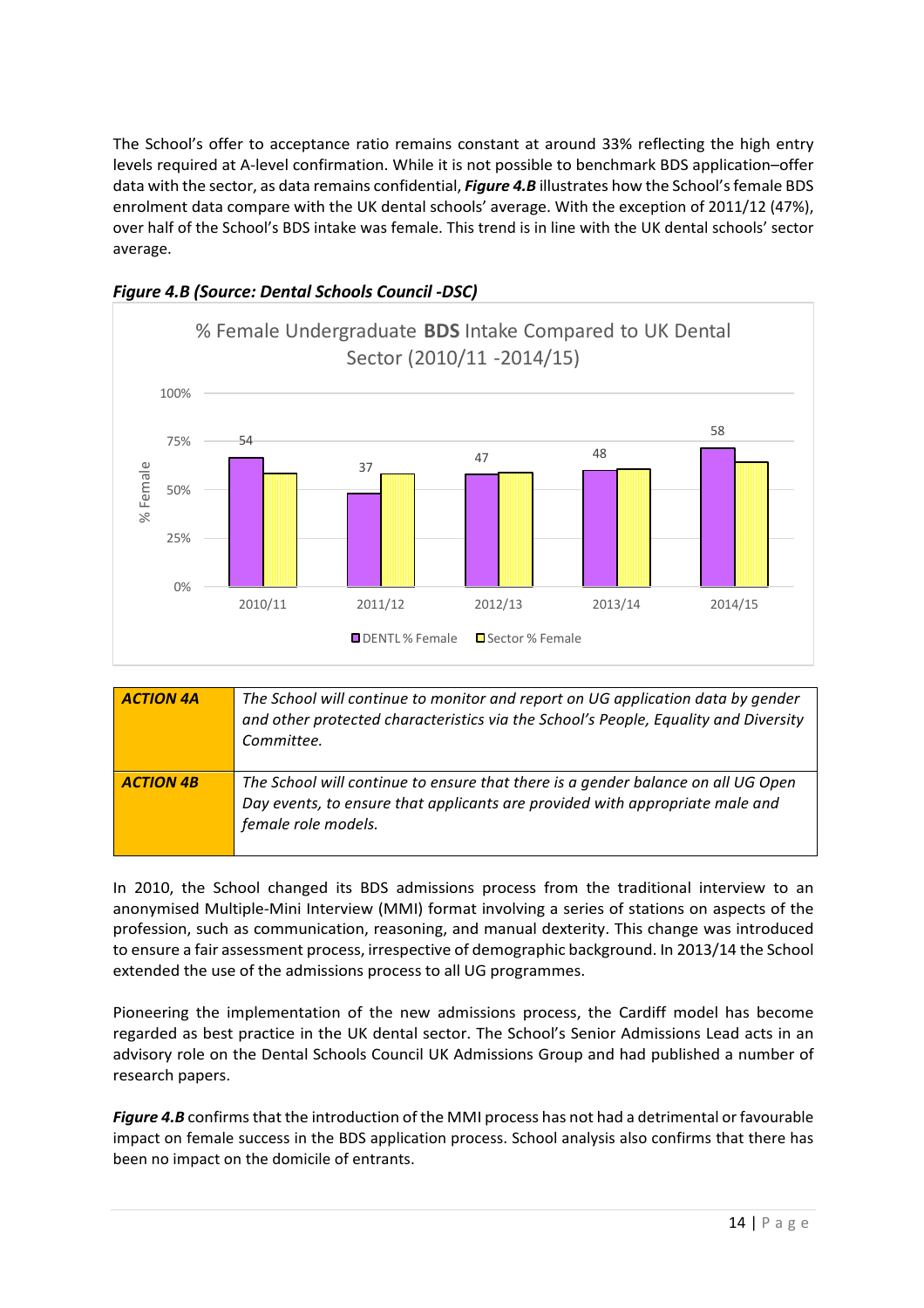The first graduating cohort of the MMI entrance procedure will be in 2015/16. From this academic session, the School will be in a position to assess the impact the MMI process has had on the quality of students via degree attainment.

While anecdotal evidence suggests that student progression has deteriorated in recent years this is likely the effect of closer monitoring and not MMI entry activity. The introduction of a new monitoring system has enabled additional support to those students who are underperforming, either due to academic reasons or more commonly, factors out with the course.





*Figure* 4.C illustrates the attainment of the BDS graduating cohorts over the past five years. If the traditional Good Honours indicator (the total proportion of students achieving either a  $1<sup>st</sup>$  or 2.1) is employed, the chart above confirms that female students outperform their male counterparts. It is important to note that the School's BDS degree is the only classified dental degree in the UK, with all other dental schools adopting a Pass/Fail approach – making it impossible to benchmark against the sector. We believe our classified degree gives high achieving students (of both genders) appropriate recognition for their efforts.

| <b>ACTION 4C</b> | From 2015/16 the School will monitor the attainment of graduating cohorts to<br>determine whether the introduction of the MMI process has impacted on the<br>quality of dental graduate by gender. |
|------------------|----------------------------------------------------------------------------------------------------------------------------------------------------------------------------------------------------|
| <b>ACTION 4D</b> | The School will monitor Degree Classifications and Progression Data to ensure<br>consistency in assessment processes and equality of opportunity and support for<br>all UG students.               |

## **BSc in Dental Therapy & Hygiene / UG Diploma in Dental Hygiene**

The School delivers two programmes in Dental Therapy and Hygiene (DTH). The annual intake for both has varied from 7FTEs to 12 FTEs. Both programmes attract a disproportionate number of female applications as they provide training in traditionally female vocations. A large percentage of entrants' progress from a dental nursing background that results in a mature student base. Whilst there is a disproportionate percentage of female applicants, as can be seen from *Figure 4.E*, the percentage of offers and acceptances by gender is more balanced.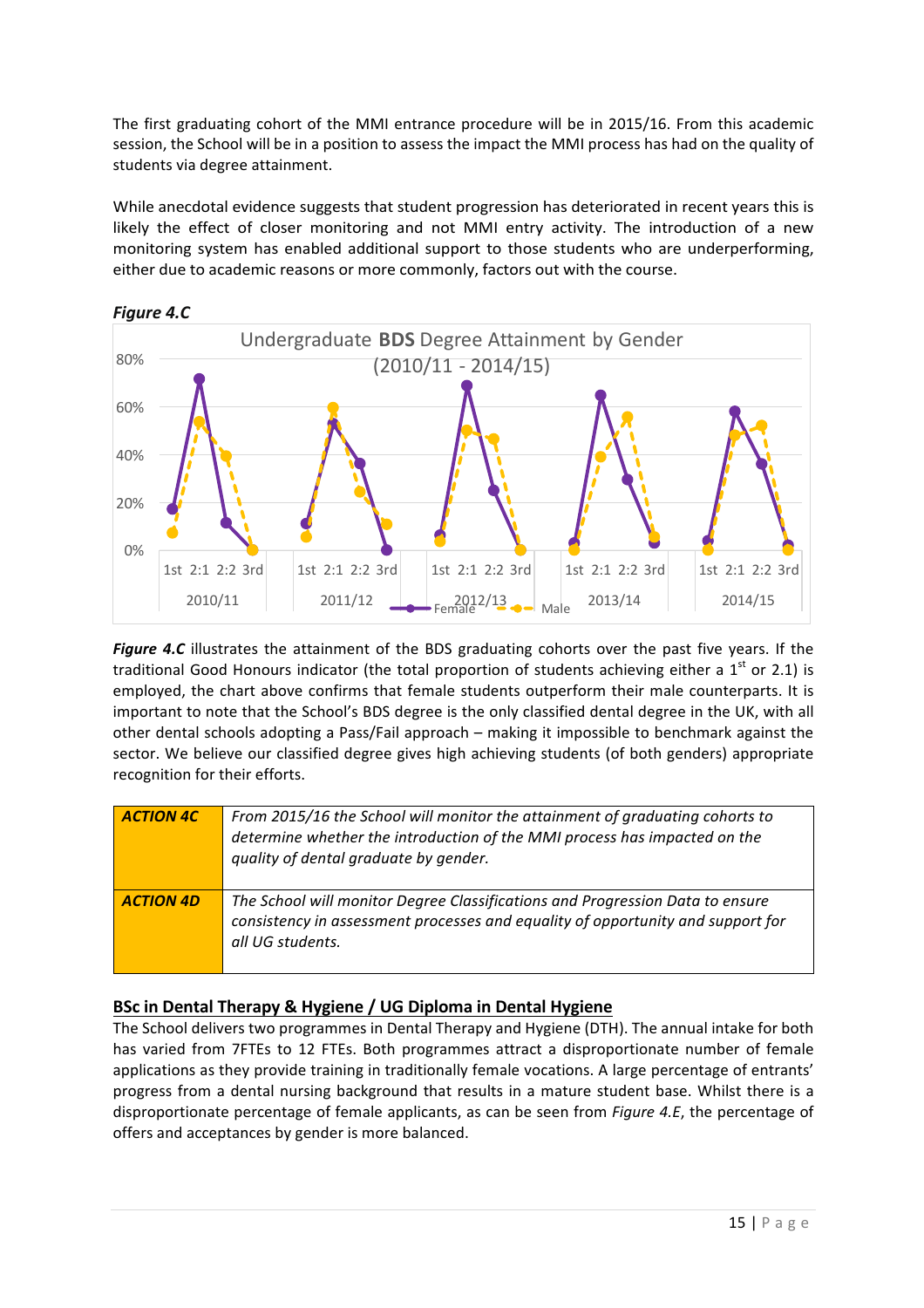

| AY            | 2010/11                                                          |    | 2011/12 |     | 2012/13 |    |                 | 2013/14     |    |      | 2014/15 |    |     |  |            |
|---------------|------------------------------------------------------------------|----|---------|-----|---------|----|-----------------|-------------|----|------|---------|----|-----|--|------------|
| <b>Gender</b> | Apps Off Accs Apps Off Accs Apps Off Accs Apps Off Accs Apps Off |    |         |     |         |    |                 |             |    |      |         |    |     |  | <b>Acc</b> |
| Male          | 58                                                               |    |         | 73  |         |    | 71 <sub>1</sub> | $5^{\circ}$ |    | - 49 |         |    | 69  |  |            |
| Female        | 362                                                              | 26 | 19      | 401 | 12      | 11 | 399             | 26          | 19 | 440  | 29      | 18 | 467 |  |            |

**Figure 4.D** illustrates by gender, the percentage of applicants who were made offers and the percentage of those offered a place who subsequently accepted, again by gender. By way of explanation, in this figure (and subsequent similar figures in this section of the report), the number of male and female applicants each year are shown in the first column of the table and expressed as 100% of male and female applicants in the graph. The second column shows the number (in table) and percentage of applicants by gender (in graph) that were offered a place. The third column, shows the number of those offered a place who accepted, and the percentage of those offered who accepted a place. .Thus in 2010/11 of the 362 female applicants 26 (7.2%) were made an offer of whom 19 (73%) accepted a place.

The consistency in gender split pre and post MMI entry confirms that the introduction of the process has not impacted on admissions trends. While the number of male applications has remained constant over the period (16% of total applications), in 2014/15, the E&D Committee escalated their concern to the SMC that current marketing practices are not having an impact on the conversion of male applicants. In response, the SMC assigned a budget in 2015/16 to enhance all marketing, recruitment and outreach initiatives to ensure that the programmes are portrayed to be an appropriate career choice irrespective of gender.

Comparative sector data for both programmes must be derived from the HESA cost centre 'subjects allied to medicine'. It is a challenge to disaggregate this information to provide any meaningful comparison due to the array of courses that return to this code, hence no benchmarking data are available. Indicative feedback confirms the trends noted above.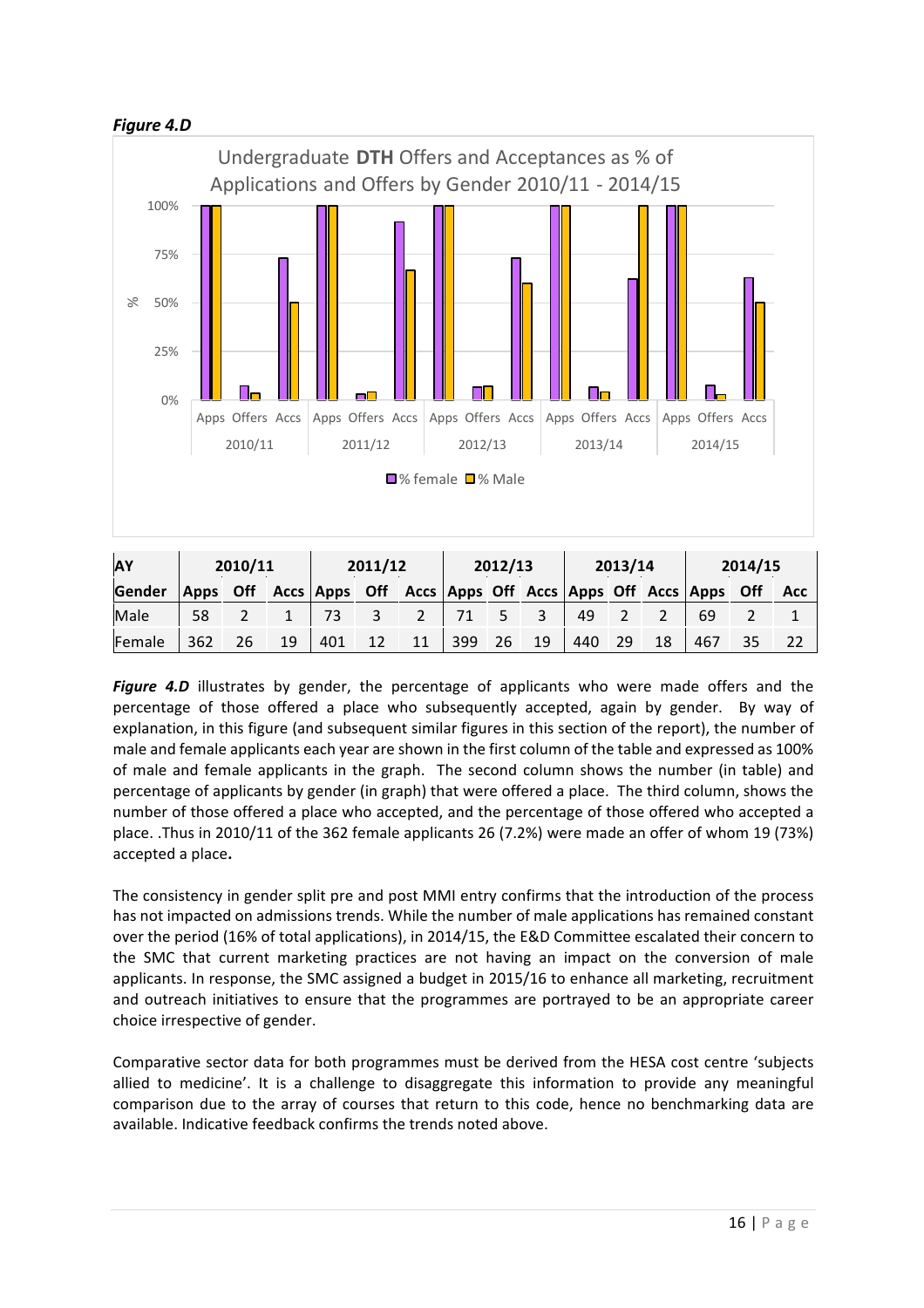| <b>ACTION 4E</b> | The School will undertake a review the marketing and advertising materials of<br>both the BSc in Dental Therapy and Hygiene and UG Diploma in Dental Hygiene to<br>ensure applicants are aware that men and women are welcome to apply.                                                                                               |
|------------------|---------------------------------------------------------------------------------------------------------------------------------------------------------------------------------------------------------------------------------------------------------------------------------------------------------------------------------------|
| <b>ACTION 4F</b> | The School will collate and utilise both male and female case studies for marketing<br>the BSc in Dental Therapy and Hygiene and UG Diploma in Dental Hygiene (web and<br>print) and select unbiased, representative images where possible to demonstrate<br>that cultivating a diverse student-body enriches the student experience. |

| -           | $\sim$ |     |         |     |         |     |     |     |  |  |
|-------------|--------|-----|---------|-----|---------|-----|-----|-----|--|--|
|             |        |     | 2013/14 |     | 2014/15 |     |     |     |  |  |
| Grade       | 1st    | 2.1 | 2.2     | 3rd | 1st     | 2.1 | 2.2 | 3rd |  |  |
| Female      |        |     | 0       |     |         |     |     |     |  |  |
| <b>Male</b> |        |     |         |     |         | 0   |     |     |  |  |
| Female %    | 75%    | 25% | 0%      | 0%  | 22%     | 78% | 0%  | 0%  |  |  |
| Male %      | 0%     | 50% | 50%     | 0%  | 0%      | 0%  | 0%  | 0%  |  |  |

## *Figure 4.E* **- BSc Degree Attainment**

The School introduced the BSc in Dental Therapy and Hygiene in 2011/12, and the first output from the programme was in 2013/14. As this programme remains almost exclusively female it is impossible to draw gender comparisons. Overall, female attainment on this programme remains exceptionally high, with 100% of females attaining a  $1<sup>st</sup>$  or 2.1.

## *Figure 4.F* **–Diploma Attainment**

| <b>Academic Year</b>         | 2010/11 | 2011/12 | 2012/13   | 2013/14 | 2014/15 |
|------------------------------|---------|---------|-----------|---------|---------|
| <b>Total Female Students</b> |         | 8       |           |         |         |
| <b>Total Male Students</b>   |         |         |           |         |         |
| Female Pass %                | 100%    | 100%    | 100%      | 100%    | 100%    |
| Male Pass %                  | 100%    | 100%    | <b>NA</b> | 100%    | 100%    |

The School is pleased to confirm a 100% pass rate for both male and female students graduating from the Diploma programme*.*

## **4.1 (iii) Numbers of men and women on postgraduate taught degrees**

*Full- and part-time. Provide data on course application, offers and acceptance rates and degree completion rates by gender.*

*Figure* 4.G shows the application-to-offer activity by gender across the School's four full-time PGT programmes (Master's in Implantology; Masters in Clinical Dentistry; MScD in Orthodontics and MSc in Tissue Engineering).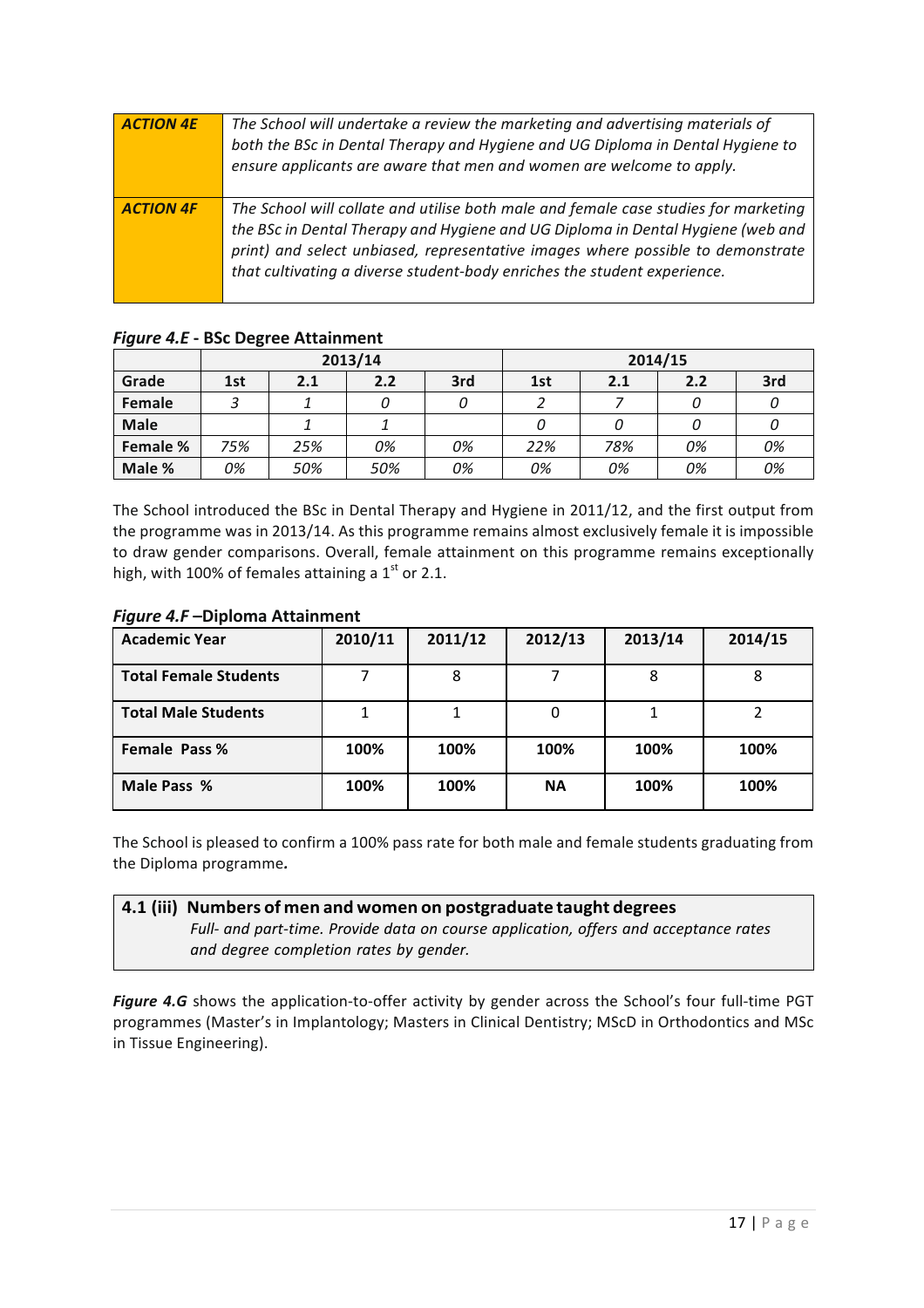



| <b>AY</b>                                                               |    | 2010/11 |   | 2011/12 |    |  | 2012/13 |  |  | 2013/14                  |    |    | 2014/15 |    |     |
|-------------------------------------------------------------------------|----|---------|---|---------|----|--|---------|--|--|--------------------------|----|----|---------|----|-----|
| Gender Apps Off Accs Apps Off Accs Apps Off Accs Apps Off Accs Apps Off |    |         |   |         |    |  |         |  |  |                          |    |    |         |    | Acc |
| Male                                                                    | 82 | 16      | 9 | 164     |    |  |         |  |  | $24$ 12 161 22 13 160 23 |    | 17 | 178     | 29 | 18  |
| Female                                                                  | 98 | 15      | 8 | 127     | 30 |  |         |  |  | 16   127   23   13   128 | 18 | 11 | 132     | 23 |     |

On average, over the period, 9% of female applications resulted in an enrolment which is directly comparable with the 9.3% male conversion rate.



## *Figure 4.H (Source: HESA)*

*Figure 4.H* confirms that the School's percentage of full-time female PGT students remains below the sector average. Due to the high clinical tuition fees, the majority of students undertaking clinical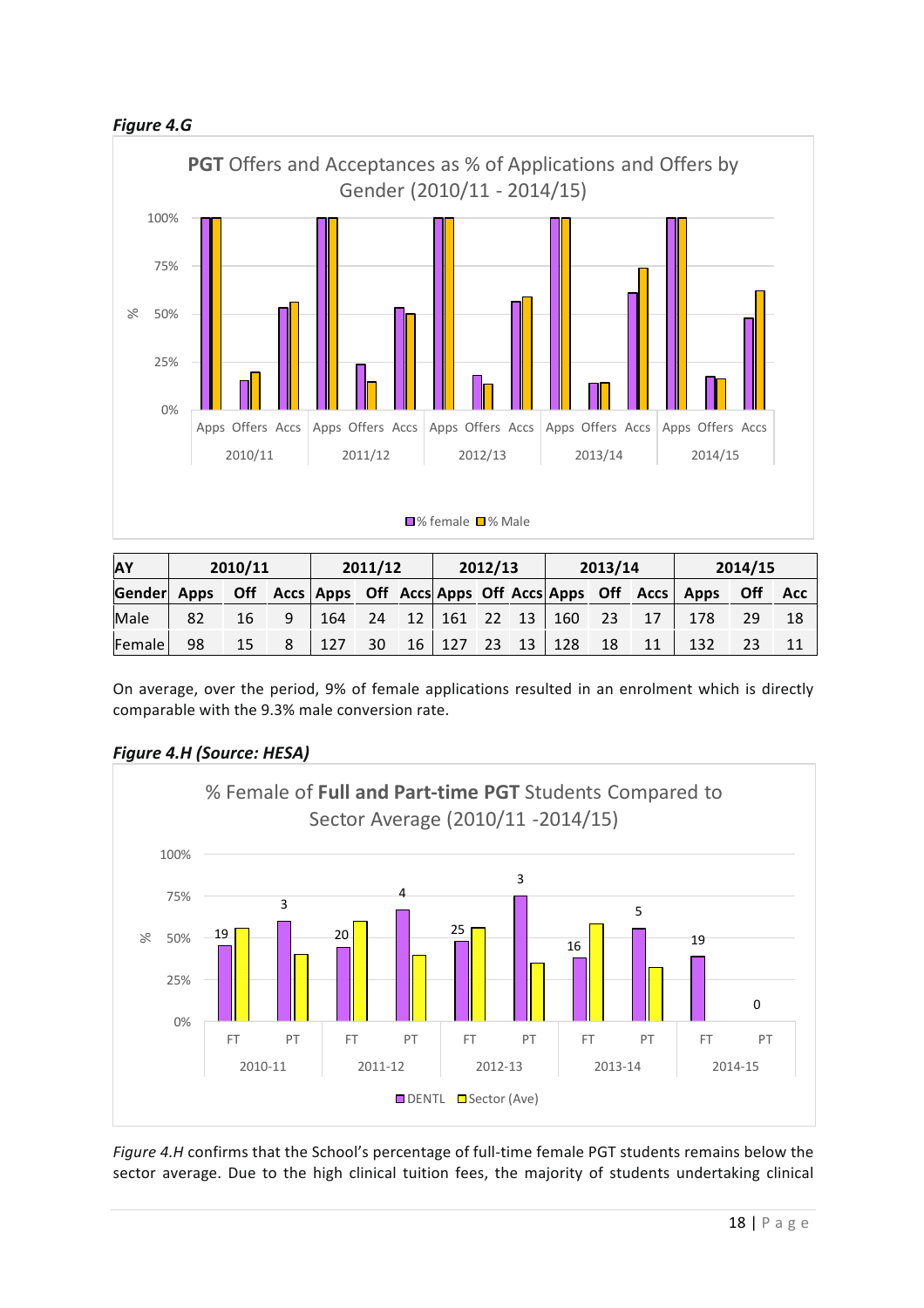programmes are from overseas and sponsored by their Government. The School's key recruitment markets are based in the Middle East, nations that rely on established training providers to upskill their local workforce. Cultural barriers remain in place limiting the ability of female applicants to secure funding in such nations. The School is not able to influence this behaviour.

The School's efforts to increase the availability of programme publicity in a broader range of international markets has not been successful and has failed to influence the make-up of the School's PGT population. The School will work closely with the University's International Office to undertake a more targeted approach to marketing activity, identifying international markets that remain gender neutral when allocating studentships.

The School has a modest number of part-time (PT) students on PGT programmes. To widen access, the School does enable local general dental practitioners to enrol on individual MSc Implantology modules. Due to the intense clinical nature of three of the School's programmes, PT study is not a feasible option (two of the School's training programmes are three-year full time)





*Figure 4.I*

**Figure 4.I** confirms that there is no clear trends evident when assessing performance by gender over the period in question.

## **4.1 (iv) Numbers of men andwomen on postgraduate research degrees** *Full- and part-time. Provide data on course application, offers, acceptance and degree completion rates by gender.*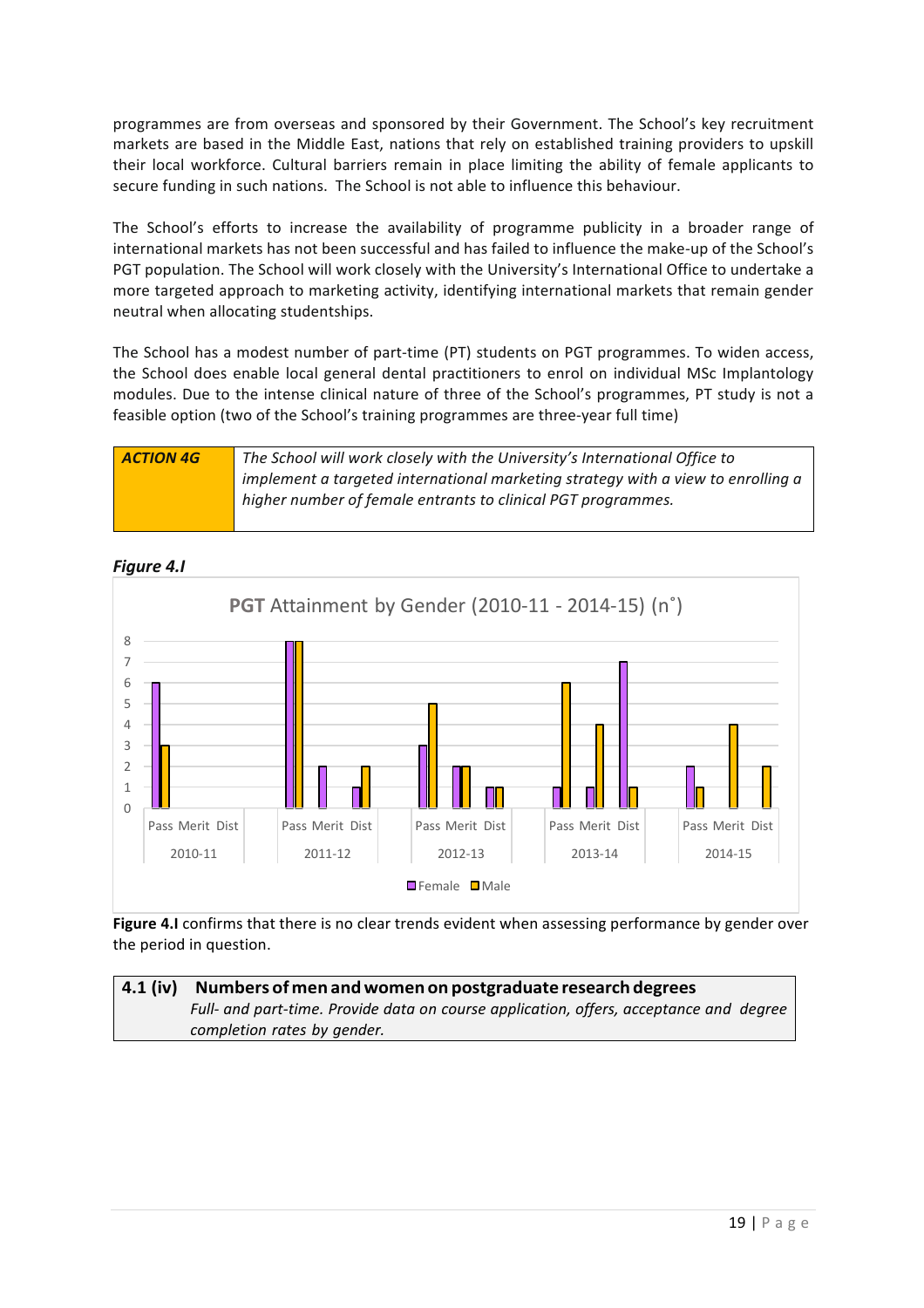



The number of female students on the School's research degrees has remained relatively consistent at 50%, with the exception of 2012/13, when the School enrolled double the number of female PGR students to male. The position of Director of PGR Studies has been held by a senior female academics for the past twenty years. Leading the interview process for PGR, this early interaction with a female role models is envisaged to encourage and inspire applicants.

Admissions monitoring conducted via the E&D Committee recognised that the conversion rate from application-to-offer has continued to remain low. As a result, in 2013/14 the PG Admissions Group was requested to evaluate the reasons for poor conversion and to draft an action plan. The primarily reasons for poor conversion were confirmed to be:

- Inadequate applicant qualifications to include English proficiency
- Poor personal statements that failed to demonstrate a potential to develop as an independent researcher
- Projects proposed not aligning to the research expertise of the School

In 2014/15 the School established a Web Editorial Board responsible for developing the School's student webpages to maximise recruitment. This Board is responsible for revising the content of the PGR webpages in line with the actions identified by the PG Admissions Group.

| <b>ACTION 4H</b> | The School's People, Equality and Diversity committee will work closely with the |
|------------------|----------------------------------------------------------------------------------|
|                  | School's Web Editorial Board to ensure that PGR marketing pages maximise the     |
|                  | number of applicants with appropriate skills and research interests.             |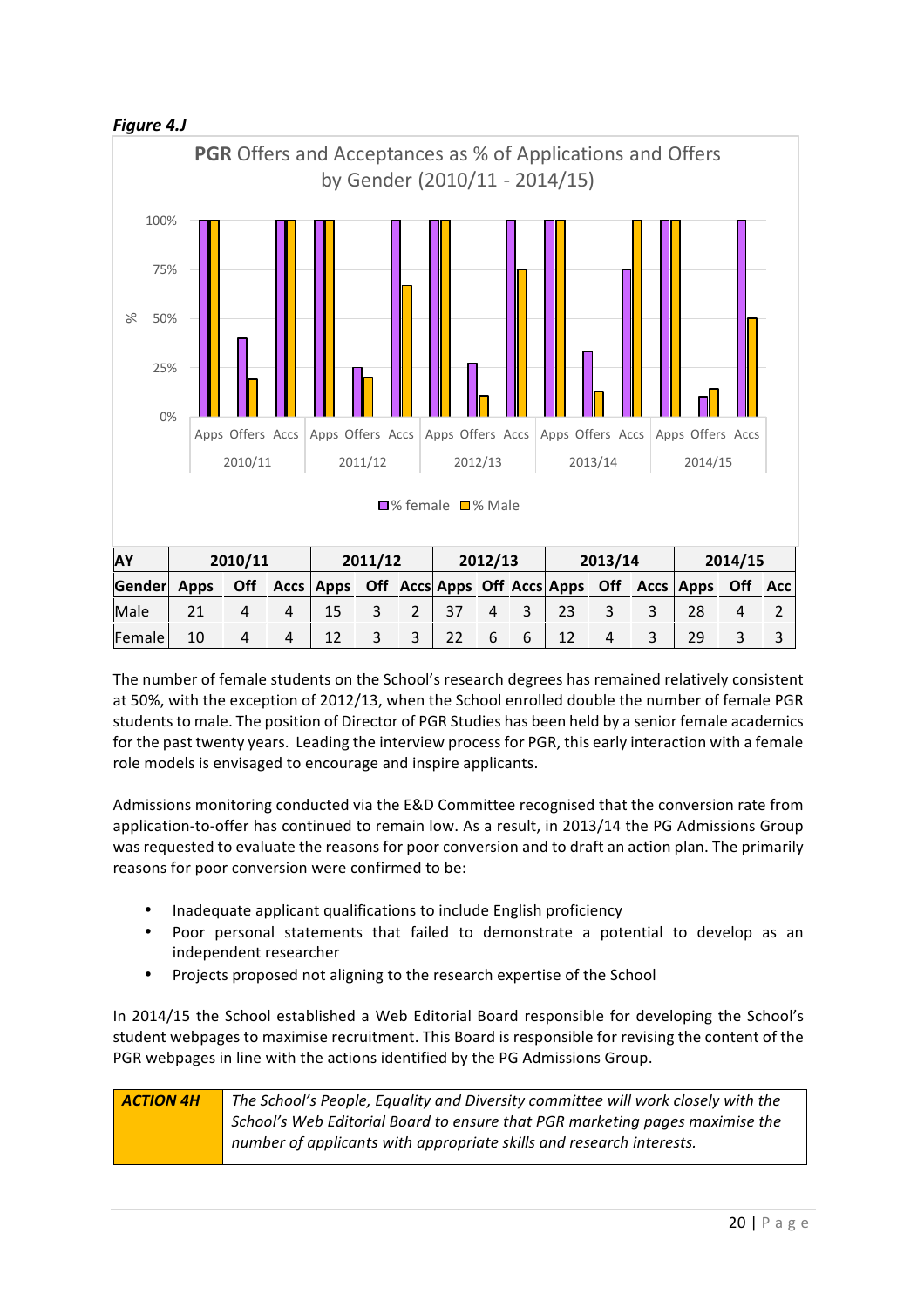*Figure 4.K (Source: HESA)*



**Figure 4.K** confirms that the number of full-time PGR candidates in the School is comparable with the sector. It should be noted that the University classifies staff PGR candidates as full-time, allowing a seven year period for submission. Therefore while the School did not have any registered PT PGR students in the period in question, *Figure 4.M* highlights the percentage of staff candidates that contribute towards the School's overall PGR completion rates.

| Figure 4.L - PGR Staff candidates (as percentage of total completions) |         |         |         |         |  |
|------------------------------------------------------------------------|---------|---------|---------|---------|--|
|                                                                        | 2010/11 | 2011/12 | 2012/12 | 2012/14 |  |

|                                           | 2010/11 | 2011/12 | 2012/13 | 2013/14 | 2014/15 |
|-------------------------------------------|---------|---------|---------|---------|---------|
| <b>PGR - % Staff</b><br><b>Candidates</b> | 87%     | 45%     | 25%     | 26%     | 28%     |

|                       | 2010/11 |   |      | 2011/12 |   | 2012/13 |      |  | 2013/14 |  |      | 2014/15 |   |   |      |  |   |   |      |  |
|-----------------------|---------|---|------|---------|---|---------|------|--|---------|--|------|---------|---|---|------|--|---|---|------|--|
|                       |         | M |      |         |   | М       |      |  | М       |  |      |         | М |   |      |  | M |   |      |  |
| <b>Attainment</b>     | D       |   | D    | Е       | D | E       | D    |  | D       |  | D    | E.      | D | Е | D    |  | D |   | D    |  |
| <b>Total Students</b> |         |   | 4    | 0       | 4 | 0       |      |  | 4       |  |      |         |   |   | 6    |  |   | 0 |      |  |
| % Pass Rate           |         |   | 100% |         |   |         | 100% |  |         |  | 100% |         |   |   | 100% |  |   |   | 100% |  |

## *Figure 4.M* **– PGR Attainment**

**Figure 4.M** confirms that the School has a 100% PGR completion success rate in the period in question and there was no variance in gender performance.

## **4.1 (v) Progressionpipeline betweenUGand postgraduate studentlevels** *Identify and comment on any issues in the pipeline between undergraduate and postgraduate degrees*

As detailed in *Section 5.3 (iv)* the School provides extensive and successful training provision for Final Year BDS students to ensure that they have the necessary skills and confidence when competing in the National Dental Foundation recruitment process. 100% of the School's dentistry graduates enter general dental practice to complete their training. Similarly, students completing the DTH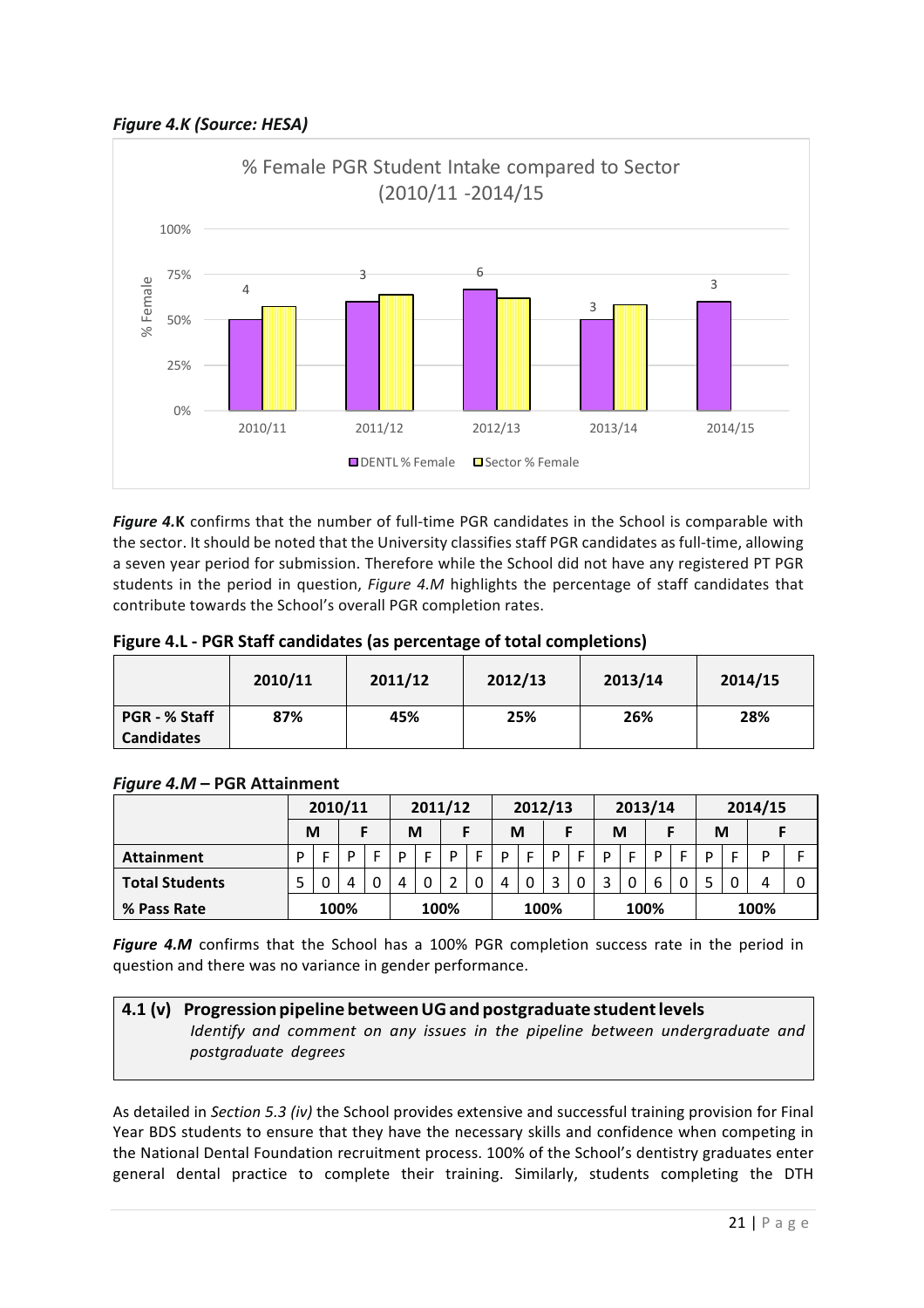qualifications enter general dental practice. The vocational nature of our programmes limits student ability to pursue postgraduate qualifications as they lack the experience and final qualifications required for immediate entry.

**4.2 Academic and Research Staff Data**

**4.2 (i)** Academic staff by grade, contract function and gender: research-only, teaching and *research or teaching only.* 

*Figure 4.N (Source: DSC)*



The School's staff profile remains broadly comparable with the trends presented by the benchmarking data. As the seniority of academic grade increases, the number of female's in post declines, a trend particularly evident in the sector comparator data collated via the DSC as presented in *Figure 4.0*.

The School's low staff turnover accounts for the relative stability across staff grades. The School recognises the need to ensure that the academic pipeline from Senior Lecturer to Professor is supported to ensure the future translation of the current high female percentage in junior posts into senior posts. While the number of Readers declined in 2013/14, this was the result of one promotion to Professor and one member of staff relocating.

| <b>ACTION 41</b> | The School will monitor and encourage promotion opportunities from Senior          |
|------------------|------------------------------------------------------------------------------------|
|                  | Lecturer to Reader and Professor to ensure the sustainability of the senior female |
|                  | academic posts in the School.                                                      |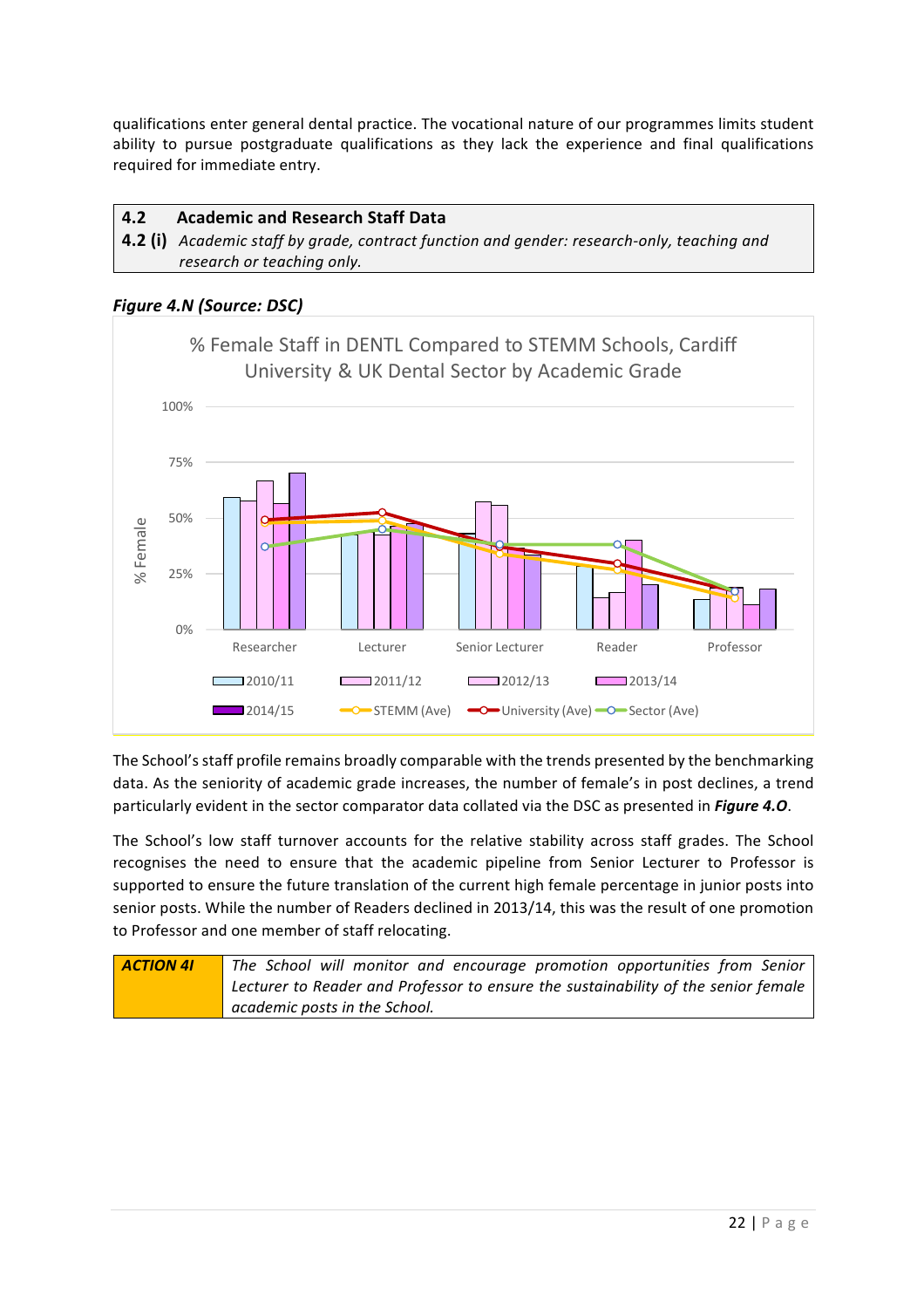*Figure 4.0 (Source: DSC)*







The School reviewed career pathways as part of the 2012/13 PDR process. This confirmed that a number of clinical staff were assigned to the incorrect pathway of teaching and research, impacting on their ability to apply for promotion. As a result the School supported the transfer of staff to the correct pathway of teaching and scholarship, as evident in *Figure 4.P* (Clinical T&S increased from 0 to 16 FTE in 2014/15). Academic promotion benchmarking criteria specifically for teaching and scholarship will allow the School to better support future promotion aspirations.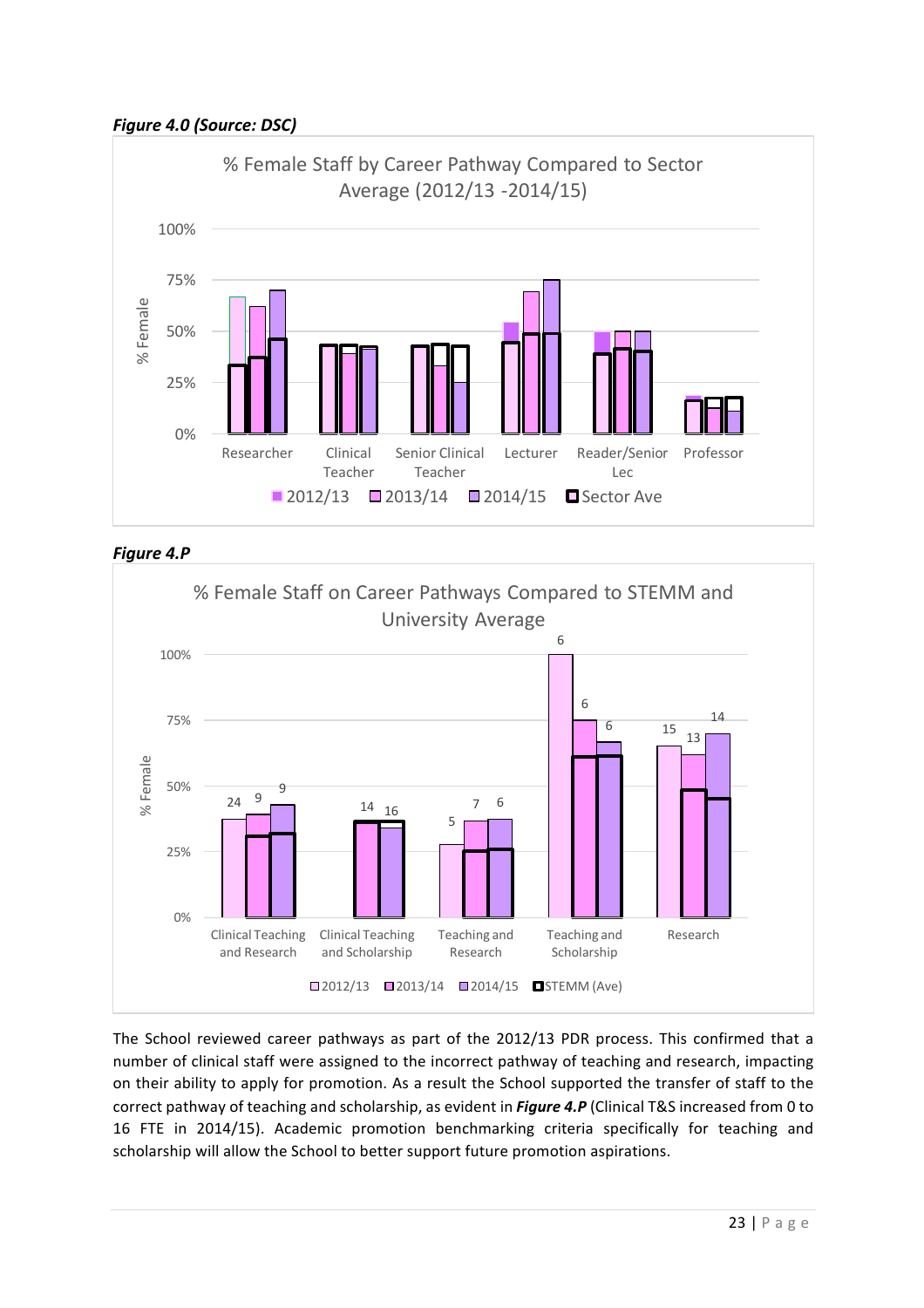Within this category of staff the School has a number of part-time staff that are General Dental Practitioners. Appointed as Lecturers, few have aspirations to pursue an academic career enabled via promotion.

While the School's six technical staff have research degrees, conversations have confirmed that they have no aspirations to pursue an academic career. Development is supported via secondment opportunities and training and their desire to manage technical direction /data interpretation of research projects. Two technical staff have been awarded an Outstanding Contribution Award administered by the University in 2015.

**ACTION 4J** The School will provide dedicated support and training and development to help ensure that staff on new career pathways are familiar with the promotion *benchmarking criterig and have the support to devise an action plan to enable the acquisition of skills and activity to support their application.*

## 4.2 (ii) Academic and research staff by grade on fixed-term, open-ended /permanent **and zero-hours contracts by gender**



*Figure 4.Q*

The number of staff on regular contracts has remained constant, this is the result of limited staff turnover. The School has no zero-hours contracts.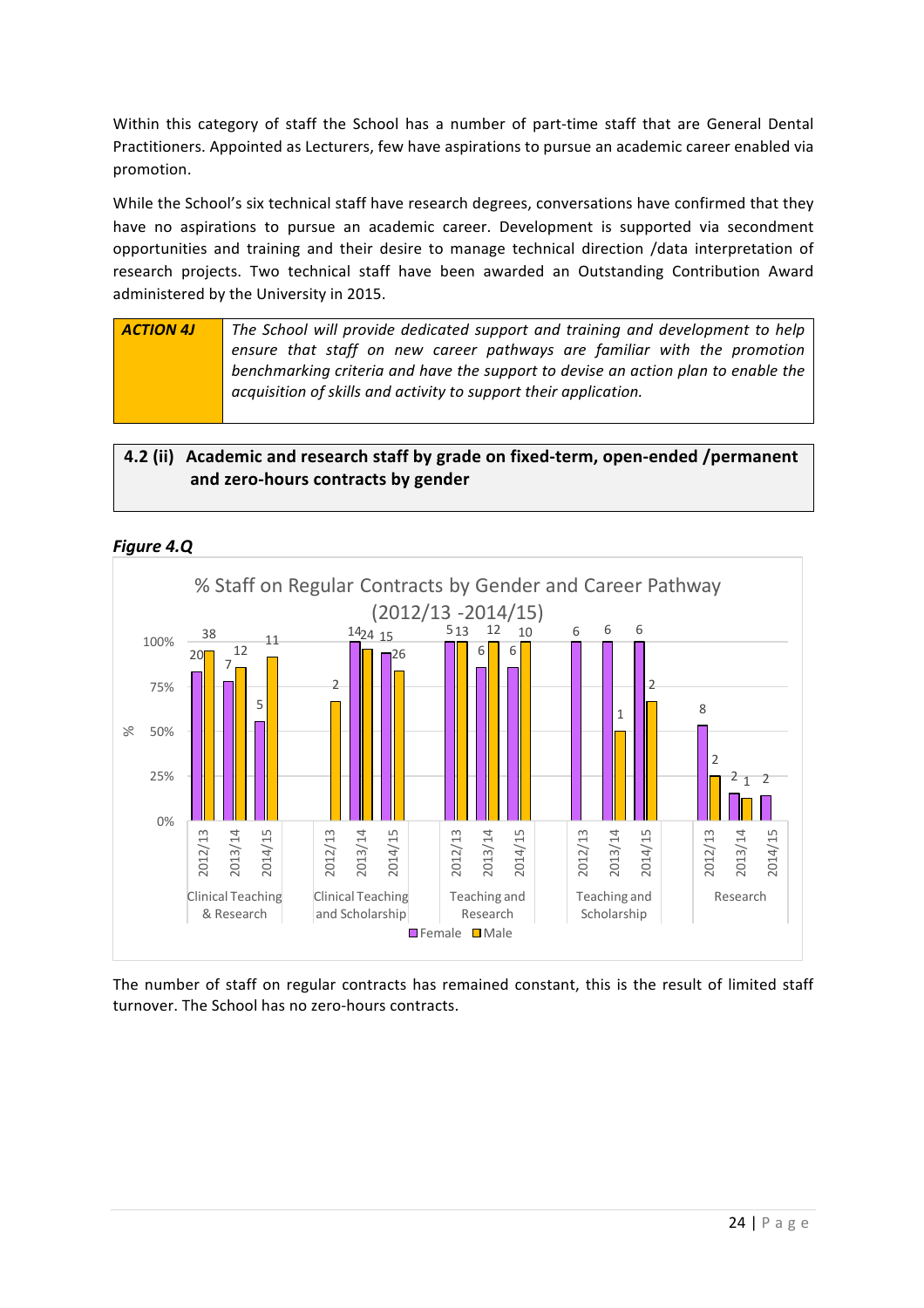



The School adopts an inclusive approach to contracts. The CTR fixed-term contracts are held by GDPs whose preference is to have short-term contracts as they are unsure of clinical commitments in their own practices. The remaining post account for externally funded posts - refer to Action 4L.

# **4.2 (iii)** **Academic leavers by grade and gender and full /part-time status**







|               | <b>Research</b> | Lecturer |  | <b>Senior Lecturer</b> | Reader |   | <b>Professor</b> |          |  |
|---------------|-----------------|----------|--|------------------------|--------|---|------------------|----------|--|
| Academic Year | M               | M        |  | М                      |        | M |                  | <b>M</b> |  |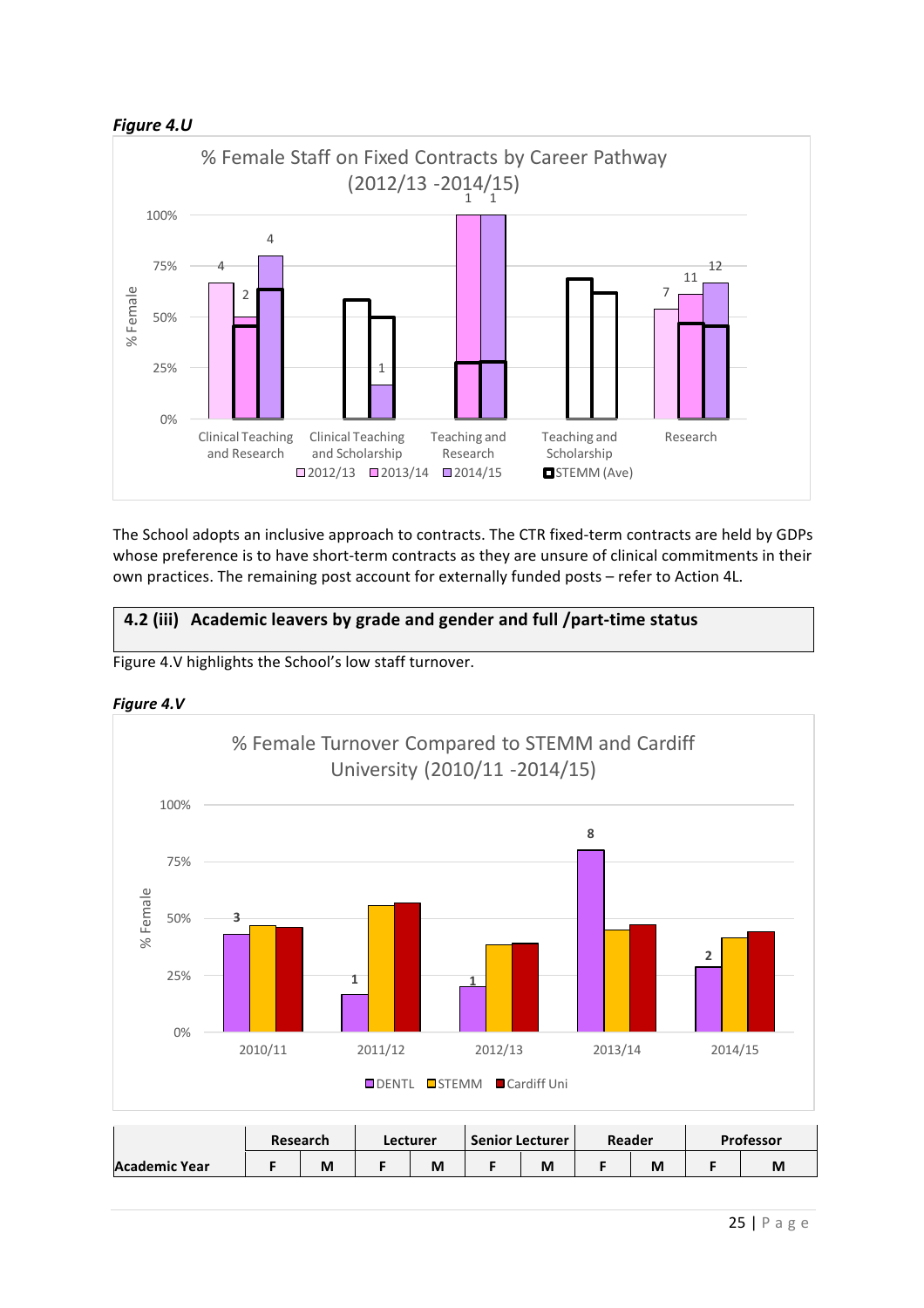| 2010/11                  | 1<br>Ŧ         | 2            | 2  | 1            | 0 | 0           | 0              | 0           | 0            |                |
|--------------------------|----------------|--------------|----|--------------|---|-------------|----------------|-------------|--------------|----------------|
| 2011/12                  | 0              | 1            | 1  | 3            | 0 | 0           | 0              | 0           | 0            |                |
| 2012/13                  | 0              | 3            | 0  | 1            | 0 | 0           | 1              | 0           | 0            | 0              |
| 2013/14                  | 1              | $\mathbf{0}$ | 6  | 2            | 0 | 0           | $\mathbf{1}$   | $\mathbf 0$ | 0            | 0              |
| 2014/15                  | 0              | 4            | 1  | $\mathbf{1}$ | 0 | 0           | $\mathbf{1}$   | $\mathbf 0$ | 0            | 0              |
| <b>TOTAL</b>             | $\overline{2}$ | 10           | 10 | 8            | 0 | $\mathbf 0$ | 3              | $\mathbf 0$ | $\mathbf 0$  | $\overline{2}$ |
| % of Total Staff         |                |              |    |              |   |             |                |             |              |                |
| <b>STEMM (Ave)</b>       | 78             | 83           | 29 | 30           | 5 | 7           | $\mathbf{1}$   | 3           | $\mathbf{1}$ | 15             |
| <b>Cardiff Uni (Ave)</b> | 112            | 107          | 68 | 66           | 7 | 9           | $\overline{2}$ | 4           | 4            | 28             |

The primary reasons accounting for staff departure are summarised in Figure 4.W. This information is collated as part of the employees exit interview, where reasons for departure are explored.

#### *Figure 4.W*

| <b>Reason for Leaving</b>         | <b>Total</b> | % of Total Leavers |
|-----------------------------------|--------------|--------------------|
| Retirement                        | 8            | 23%                |
| Relocation                        |              | 3%                 |
| <b>Research Funded Contracts</b>  | 21           | 60%                |
| <b>Return to Education</b>        |              | 3%                 |
| <b>Return to Private Practice</b> | 4            | 11%                |
| TOTAL                             | 35           | 100%               |

The E&D Committee have continued to closely monitor staff on fixed-term research grants. Due to the School's low staff turnover, external recruitment opportunities to join the School on an open-ended basis are infrequent. As a result the School has implemented the following four actions to support fixed-term research staff secure future employment:

- Promotion of funding opportunities (to include Fellowship applications)
- Financial bridging arrangements agreed via the SMC in absence of grant application outcome
- Promotion of the University's re-deployment scheme
- Interview coaching and career advice from senior academic staff

Assessing the impact of the additional support provided, the School is pleased to note that 70% of fixed-term contract leavers in the period in question secured employment either within or out with the School prior to their contract termination. This has included 6 research staff entering permanent lectureship in other HEIs. Not shown in the data, two research associates have transferred into open-ended lectureship contracts as part of successional planning.

| <b>ACTION 4L</b> | The School will deliver additional training sessions for staff line managing fixed- |
|------------------|-------------------------------------------------------------------------------------|
|                  | term research staff to ensure that they are aware of the funding opportunities      |
|                  | available via Fellowships and CU redeployment.                                      |
|                  |                                                                                     |

**Word Count: 2356/ 2000**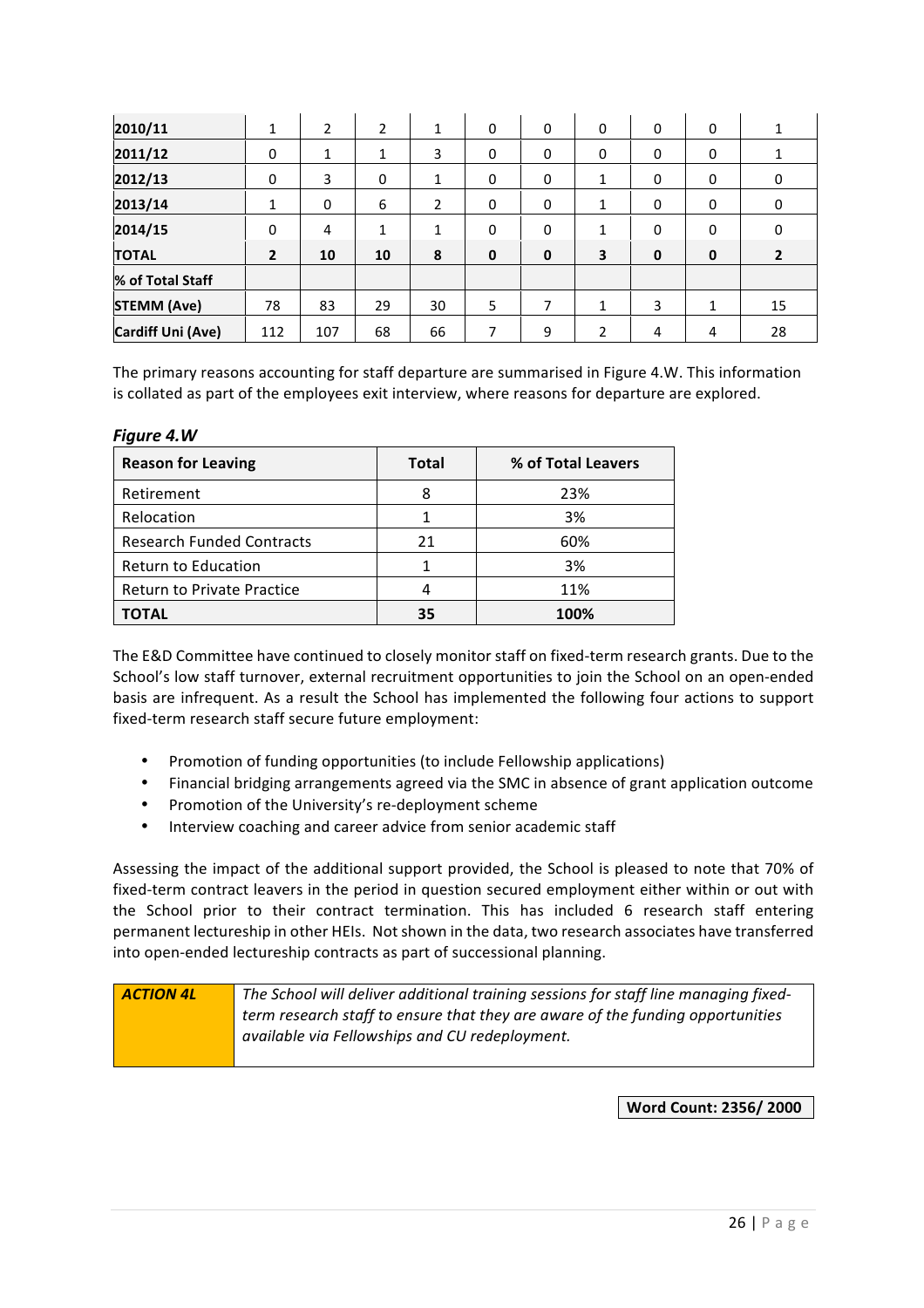#### **5. Supporting and advancing women's careers**

#### **5.1 Key career transition points:academicstaff**

#### *(i) Recruitment*

*Break down data by gender and grade for applications to academic posts including shortlisted candidates, offer and acceptance rates. Comment on how the department's recruitment processes ensure that women (and men where there is an underrepresentation in numbers) are encouraged to apply.*

As part of the School's Bronze Award Action Plan five policies have been implemented by the E&D Committee to help encourage female applications as detailed below:-

Action 1: Female academic membership on the School's SMC has increased from one in 2010 to three in 2015 (12 members in total) a rise enabled by the successful promotion of two female staff to senior roles. This increase has enabled the School to introduce a policy that requires a senior female academic to be present on all academic appointments panels.

Action 2: All shortlisting activity and panel composition nominations have been authorised independently by the CBLS HR Clinical team since August 2013 to ensure compliance with institutional policies. A representative from this team is also invited to attend all interviews.

Action 3: In 2015 the School introduced a new policy of advertising all academic posts on the WISE website, a website committed to the promotion of females in the fields of science, technology and engineering (www.wisecampaign.org.uk). The first post is scheduled to be advertised on the site in December 2015.

Action 4: All staff involved in recruitment selection have attended interview skills training. This training provision is now included as part of induction to ensure that all new starters enrol on the training within the first 6-months of being in post.

Action 5: The School has ensured that 100% of staff have completed mandatory E&D training (or NHS equivalent).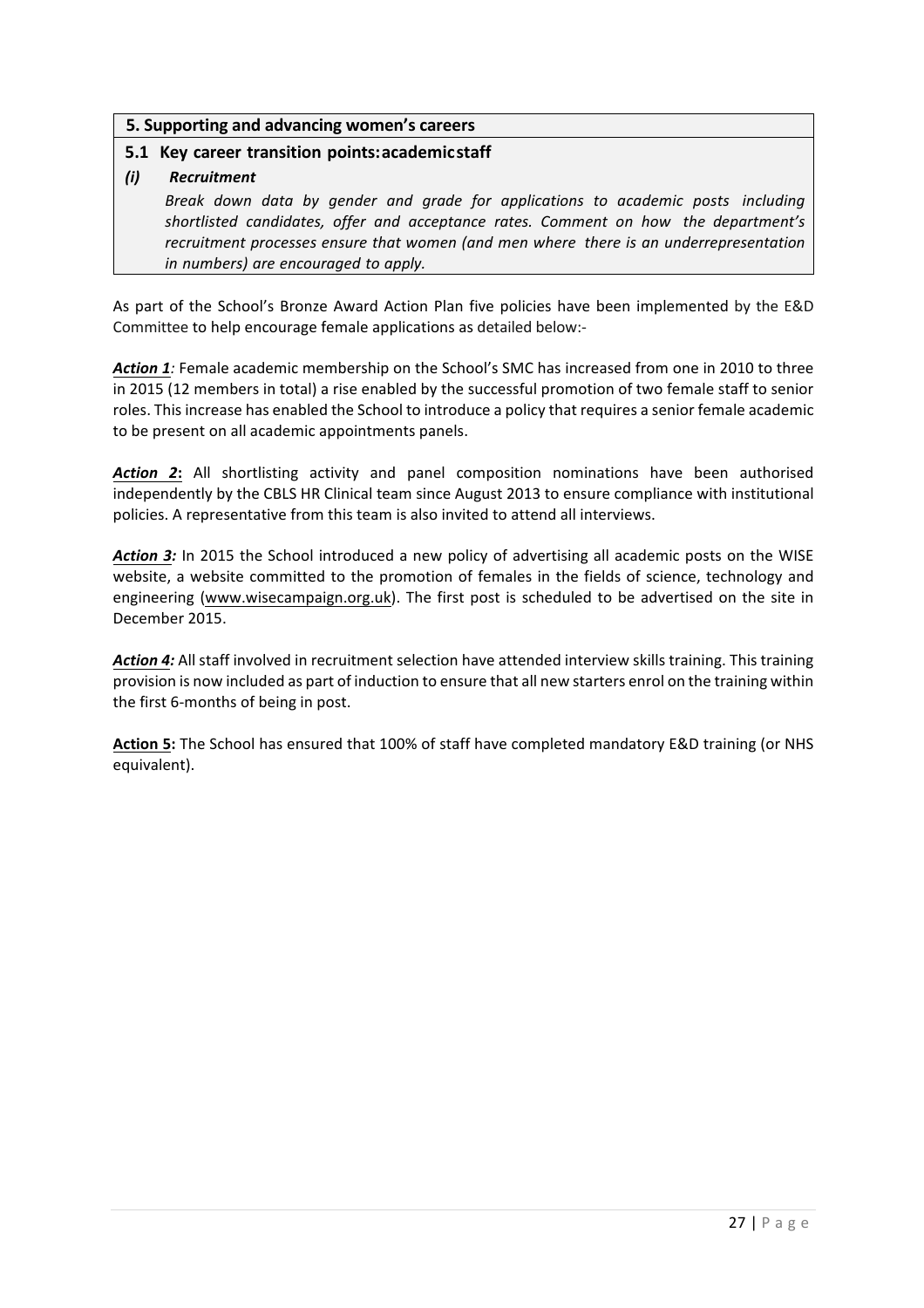



In the past five years, the School has attracted on average a 50% application and appointment rate for females, and while there was some variation in this in 2011 and 2014, this likely reflects the relatively small number of academic posts advertised annually.

The School recruits a small number (10 or less) of academic posts each academic year, the result of limited staff turnover, and so a degree of year to year variation in the gender balance of applicants is inevitable. For the purpose of evaluation, due to these low numbers, the School has not segregated the data further by grade. Graphical data on employment offer-acceptance rates is not provided as the School is pleased to confirm that 100% of applicants offered a positon in the School have accepted the post.



## **Figure 5.B**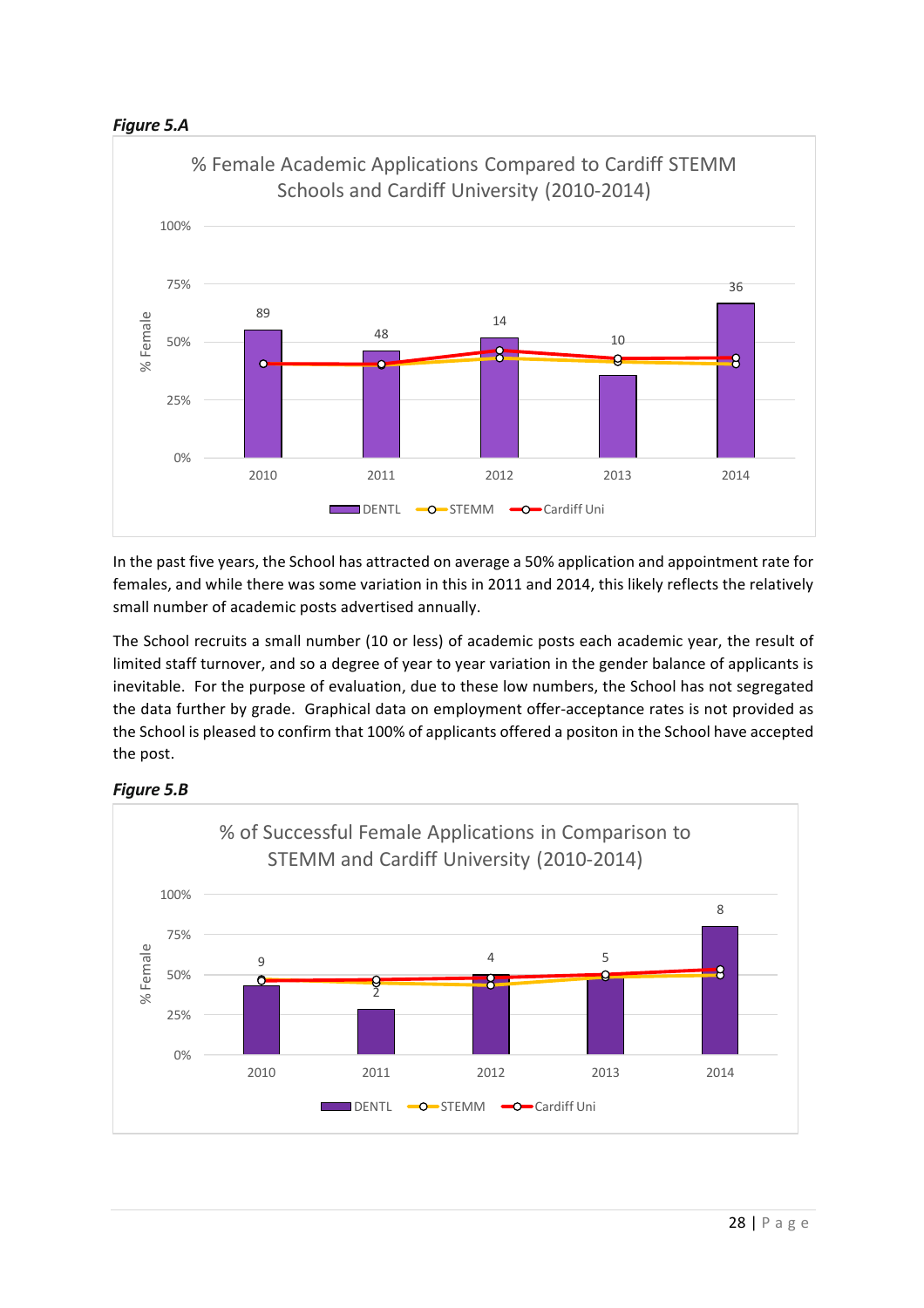Since the School's Bronze Award, the success rate by gender levelled in 2012 and 2013, with 50% of posts being offered to female applicants. This trend remains in line with both Cardiff University STEMM schools and Cardiff University (all schools). It is particularly noteworthy that 80% of the School's academic posts were offered to female applicants in 2014, exceeding both Cardiff University and Cardiff STEMM school performance.



**Figure 5.C** 

At the time of the School's Bronze Award the percentage success rate for both male and female applicants was similar (~30%). Subsequent years have seen a significant increase in the percentage of successful female applications compared with male success rates. The School will need to closely monitor this trend in future years to determine whether the steps that have been introduced since 2011 are having a sustained impact or whether the trends shown are just part of annual variation, particularly the relative low number of posts being recruited to each year.

While the School has actively implemented recruitment policy change, the School has not as yet assessed the impact of the changes introduced. This absence of data will be addressed via the introduction of an interviewee questionnaire.

The School is aware that there is a need to promote female appointments, but also ensure gender equality. The School has trialled two new training programmes for staff – "Unconscious Bias" and "Inclusive Curriculum". While only a handful of staff have completed the training, feedback has indicated that there are benefits to be derived from making this training mandatory for all staff involved in either staff or student selection.

| <b>ACTION 5A</b> | The School will ask all applicants attending a job interview to complete a brief survey |
|------------------|-----------------------------------------------------------------------------------------|
|                  | prior to their interview. This will enable the School to determine whether recruitment  |
|                  | and marketing practices are having an impact on the recruitment of female staff. The    |
|                  | results of these surveys will be reviewed quarterly by the People, Equality and         |
|                  | Diversity Committee to determine whether additional actions are required.               |
|                  |                                                                                         |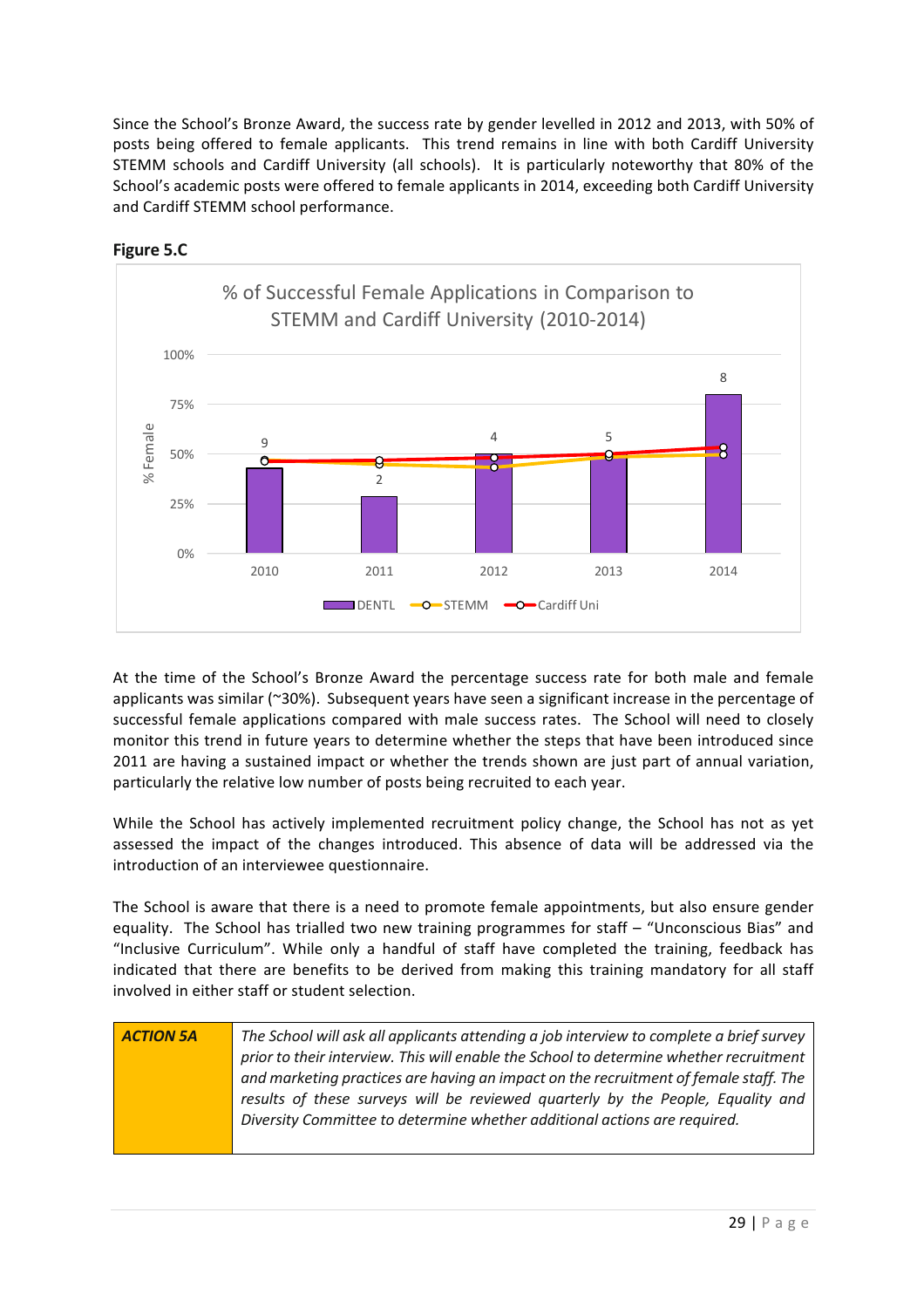| <b>ACTION 5B</b> | The School will arrange Unconscious Bias training sessions for all staff involved in<br>student or staff selection processes to build their awareness of, and confidence in,<br>valuing diversity and promoting equality of opportunity in all practices and activities<br>so that it becomes an inherent part of the School's culture. The School will ensure<br>that by 2017/18 all staff involved in these processes will have completed the<br>training. |
|------------------|--------------------------------------------------------------------------------------------------------------------------------------------------------------------------------------------------------------------------------------------------------------------------------------------------------------------------------------------------------------------------------------------------------------------------------------------------------------|
| <b>ACTION 5C</b> | The School will arrange Inclusive Curriculum training for a core selection of staff in<br>the 15/16 academic year.                                                                                                                                                                                                                                                                                                                                           |
| <b>ACTION 5D</b> | The School will ensure that E&D Training; Interview Skills Training and Chairing<br>University Appointment Panel training is added to academic induction paperwork to<br>ensure that all new staff engage with the mandatory School training. * NHS<br>equivalent training will be accepted for E&D training purposes.                                                                                                                                       |

## **5.1** (ii) Induction

*Describe the induction and support provided to all new academic staff at all levels. Comment on the uptake of this and how its effectiveness is reviewed.*

The School provides new staff, Academic and Professional Services (PS) with the following as part of their induction:

- An induction checklist to include a 'meet and greet' schedule with key staff
- The Staff Handbook
- An informal mentor (located outside of the School)
- Enrolment onto the University's mandatory corporate induction programme, within three months of appointment.

Responding to new staff feedback the School created an online Staff Handbook in 2013. This interactive document loads automatically onto all desktops and provides electronic links to University policies and staff information. Staff, new and old have positively commented on the document, which now acts as a one-stop shop, providing access to information on staff training opportunities, academic promotion and so forth.

While local induction is mandatory and is monitored via the SMC, the School recognises that more can be done to provide support to new staff. This has become evident from direct staff feedback and discussion with line managers. The E&D Committee is overseeing the development of an induction framework which will commence before newly appointed staff take up their post. It will end with an interview 6-8 weeks after their start date. The interview will survey their experiences in relation to information and support provision. The framework will also include a re-induction component for staff returning from maternity /adoption /family-leave, research leave or an extended period of sick leave, (see section 5.5).

| <b>ACTION 5E</b> | The School will introduce a consistent approach to staff induction and re-induction    |
|------------------|----------------------------------------------------------------------------------------|
|                  | for parity and quality control, and implement 6-week post start interviews to          |
|                  | identify what further support a new starter, returner, or their line manager requires. |
|                  | Due to the low turnover of staff, the feedback from this exercise will be reviewed on  |
|                  | a quarterly basis by the People, Equality and Diversity Committee to enable the        |
|                  | formulation of additional actions and initiatives in response to the information       |
|                  | provided.                                                                              |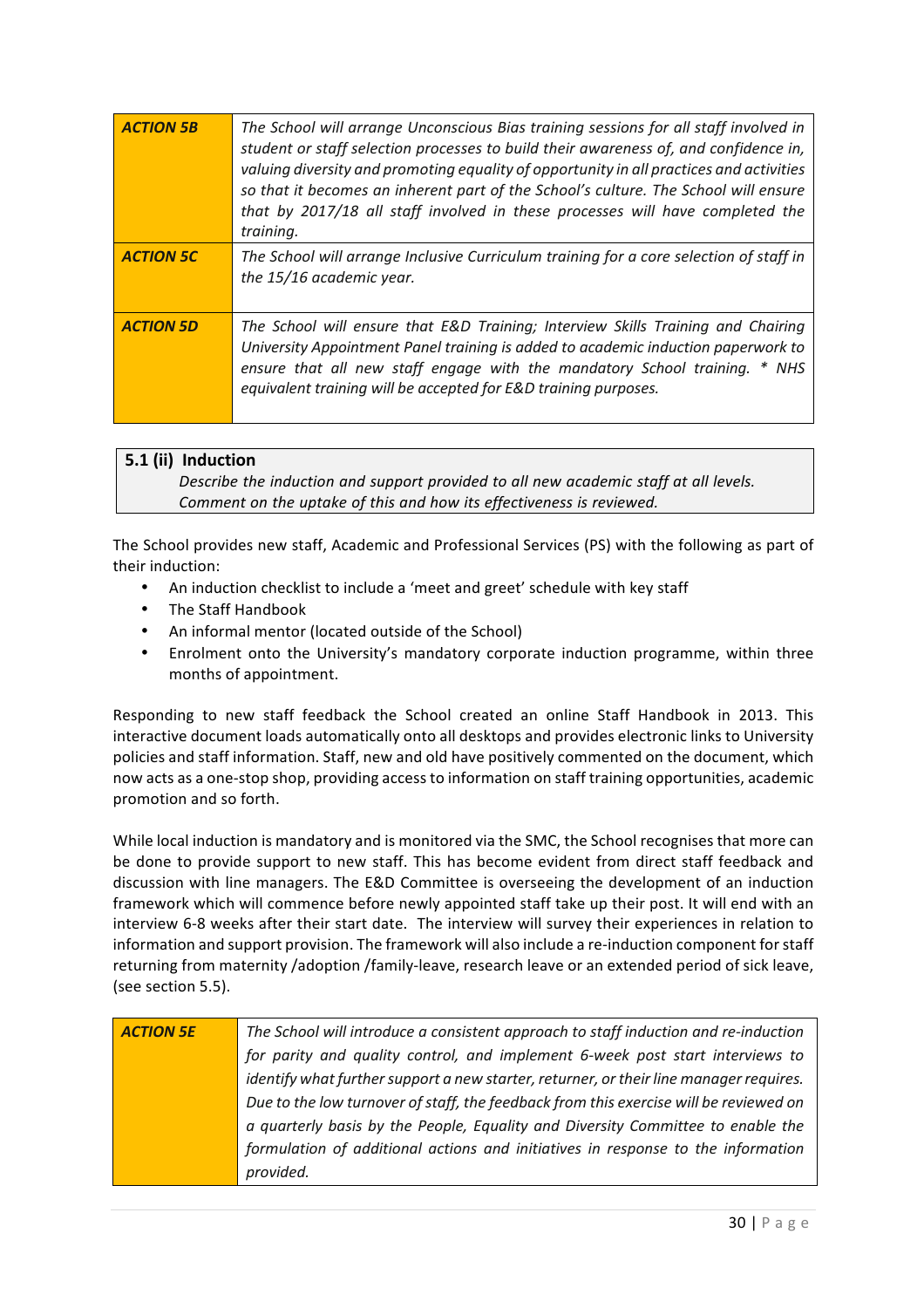## **5.1 (iii) Promotion**

*Provide data on staff applying for promotion and comment on applications and success rates by gender, grade and full- and part-time status. Comment on how staff are encouraged and supported through the process.*

*Figure* 5.D illustrates the small number, yet high success rate of academic promotion applications. The support network implemented by the School helps ensure that unsuccessful applicants are supported through the re-application process. For example the male member of staff that failed to obtain his Readership in 2010/11 was successful in 2012/13, subsequently obtaining his Personal Chair in 2014/15.

| <b>Academic</b> | <b>Personal Chair</b> |   | <b>Reader</b>  |          | <b>Senior Lecturer</b> |                |      |   |                |
|-----------------|-----------------------|---|----------------|----------|------------------------|----------------|------|---|----------------|
| Year            | F                     | M | <b>Success</b> | F        | M                      | <b>Success</b> | F    | M | <b>Success</b> |
|                 |                       |   | %              |          |                        | %              |      |   | %              |
| 2010/11         | 1                     | 0 | 100%           | $\Omega$ | 2                      | 50%            | $1*$ | 0 | 100%           |
| 2011/12         | 0                     | 1 | 100%           | $\Omega$ | $\Omega$               |                | 2    |   | 100%           |
| 2012/13         | 0                     | 3 | 100%           | $\Omega$ |                        | 100%           | 0    |   | 100%           |
| 2013/14         | 1                     | 0 | 0%             | $\Omega$ | $\Omega$               |                | 0    | 1 | 100%           |
| 2014/15         | 0                     | 1 | 100%           | $1*$     | 0                      |                | 0    | Ω |                |

*Figure 5.D*

\*Part-time

The E&D Committee has been responsible for raising staff awareness of the Academic Promotions process. Evidence from the Staff Survey administered in 2011 confirmed that staff were unware of the academic counselling and support available. The Dean has proactively driven this action as Chair of the Committee, implementing the following actions:

- Updates via Bi-monthly Dean School briefings
- Emails from the Dean with details on additional support and training
- Implementation of promotion masterclass sessions (ensuring staff are released from clinical and teaching duties to attend.
- Women's Career Development Day featured workshops on barriers to promotion

Staff are also encouraged to use their performance development review (previously annual appraisal) to discuss with their line manager promotion prospects and developmental training needs towards achieving a successful application.

Due to the small number of promotion applications, the Dean meets with unsuccessful applicants to discuss the actions required to enable a successful application in future. Action plans are devised and are overseen by a member of the senior academic team, who is identified to be an academic mentor for the individual.

When staff were asked about barriers to promotion at staff training and development events, it became apparent that it is the absence of dedicated one-to-one academic mentorship that is impacting on staff confidence to apply. This finding is supplemented by the data provided via the Staff Survey 2015 where only 46% responded positively that they had the opportunity for career development in the University.

The School made a commitment in its Bronze Award Action Plan to implement a formal mentoring network for staff. Following the formation of the College structure in 2012/13, the School has worked closely with the College, actively contributing to the design of the College Mentoring Network,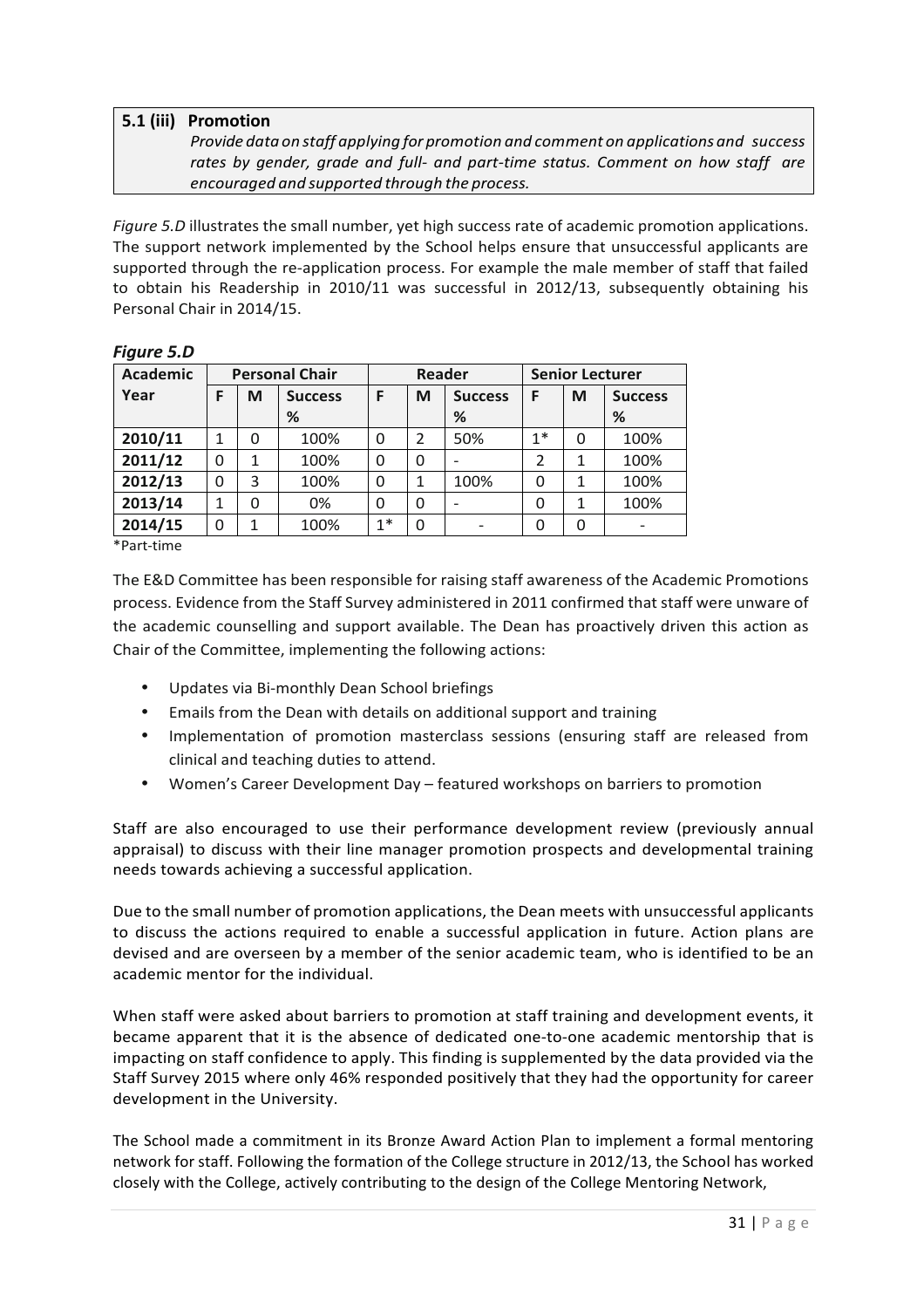launched in September 2015. This will enable staff and line managers in several schools to formally match individuals to mentors both internally and with external commercial partners. While the formal College network is being established, the School has continued to take a proactive approach, implementing mentoring provision for staff through University and National initiatives, for example the WUMS network.

The School has already begun to actively promote and encourage staff of all grades to engage with this opportunity, to include being a mentor and being a mentee on the scheme.

| <b>ACTION 5F</b> | The School will provide additional support for all Line Managers in how to<br>recognise the practical barriers which inhibit the progress of female academics<br>applying for promotion $-$ "glass ceiling" debate $-$ and equip them to mentor<br>staff as part of mainstream management activity, and in particular during the<br>annual Performance Development Review meeting. |
|------------------|------------------------------------------------------------------------------------------------------------------------------------------------------------------------------------------------------------------------------------------------------------------------------------------------------------------------------------------------------------------------------------|
| <b>ACTION 5G</b> | The School will arrange an annual "Career Development Day" for both women<br>and men - in line with promotion timelines to build a sense of momentum and                                                                                                                                                                                                                           |
|                  | encouragement.                                                                                                                                                                                                                                                                                                                                                                     |
| <b>ACTION 5H</b> | The School will actively promote and encourage staff to engage with the College                                                                                                                                                                                                                                                                                                    |
|                  | of Biomedical and Lifesciences Mentoring Scheme.                                                                                                                                                                                                                                                                                                                                   |

#### **5.1 (iv) Department submissions to the Research Excellence Framework (REF)** *Provide data on the staff, by gender, submitted to REF versus those that were eligible. Compare this to the data for the Research Assessment Exercise 2008.Comment on any genderimbalancesidentified.*

In the RAE 2008, the School returned 27 staff (8 (30%) of whom were female). 100% of eligible female staff were returned.

In the Research Exercise Framework (REF) the School had 40 eligible staff for return (13 female). In total the School returned 18 staff, six of whom were female. 46% of eligible female staff were returned, this is directly comparable to the 44% of male staff returned.

#### **5.2** Key career transition points: professional and support staff

#### **5.2 (i) Induction**

Describe the induction and support provided to all new professional and support staff, at all levels. Comment on the uptake of this and how its effectiveness is reviewed.

The School's induction process does not differentiate between Academic and PS staff. Please refer to Section 5.1 (ii) for further information.

#### **5.2 (ii) Promotion**

*Provide data on staff applying for promotion, and comments on applications and success* rates by gender, grade and full-and part-time status. Comment on how staff are encouraged *and supported through the process.*

While there is no formal promotion process for PS staff, the School Manager actively promotes the following opportunities to enable career progression and development: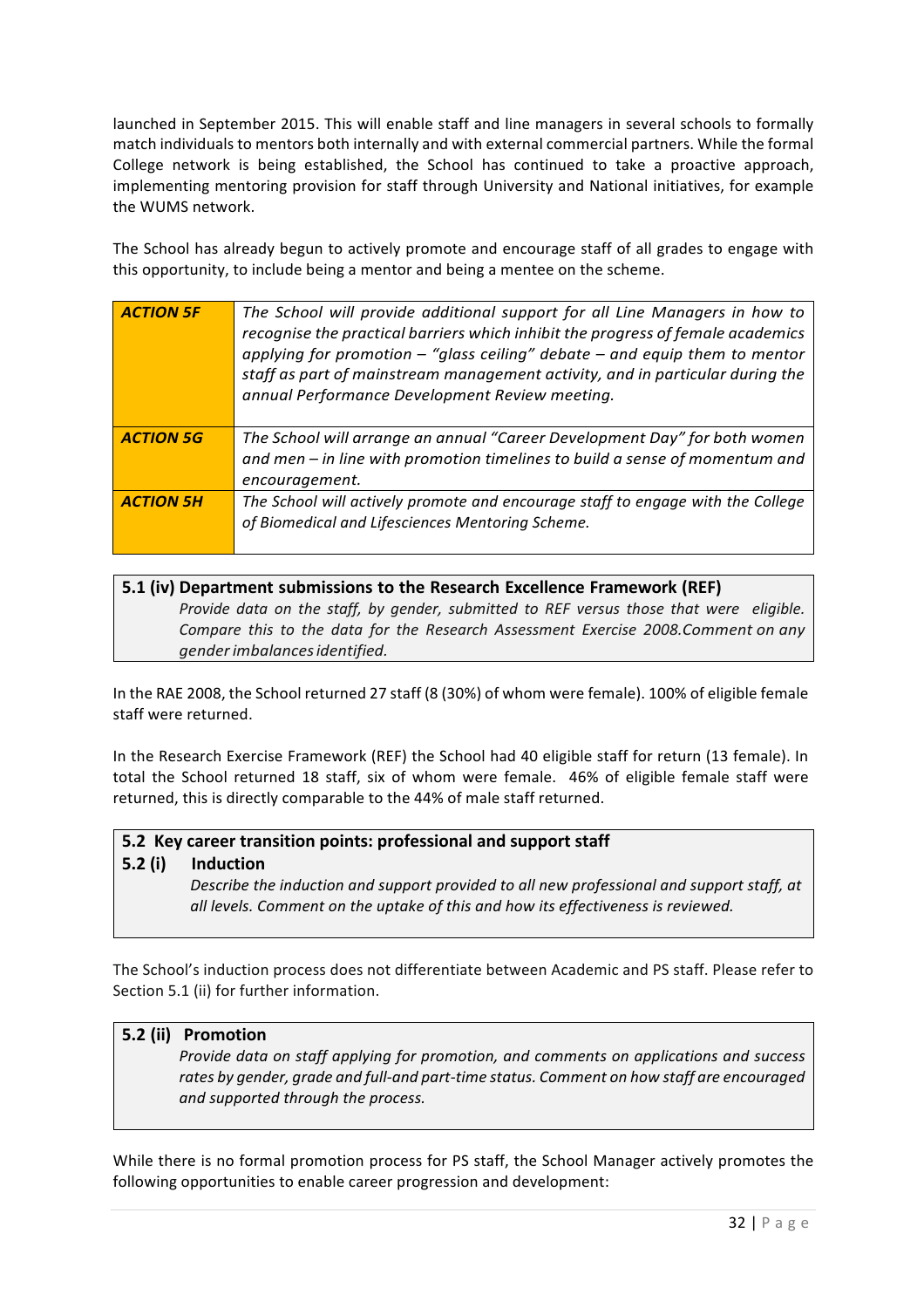- Promotion and support of secondment opportunities (internal and external) *three PS* staff (10% of total PS staff) have undertaken external secondments > 6 months in the past three*year period.*
- **Promotion of "Acting-up" opportunities to broaden experience and skill development** *six PS* staff (19% of total PS staff) have acted-up for <12 months in the past three-year period.
- Financial support available to enable staff training-allocation of an annual ring-fenced PS training budget to support staff e.g. four PS are currently being supported to complete nationally recognised qualifications in their fields.
- **Support for post re-grade opportunities** one PS staff re-graded in past three-year period to reflect the development of their role.

The School has a strong record of supporting career development that has resulted in a number of staff progressing to senior roles both within the School and University as highlighted in *Figure 5.G.* 

| <b>School Post</b>     | AY      | <b>New Post (Promotion)</b> |
|------------------------|---------|-----------------------------|
| <b>School Manager</b>  | 2012/13 | Registrar - College of      |
|                        |         | Physical Science and        |
|                        |         | Engineering                 |
| <b>School IT and</b>   | 2013/14 | <b>College IT Business</b>  |
| <b>Development</b>     |         | Partner                     |
| Manager                |         |                             |
| <b>IT Officer</b>      | 2013/14 | <b>School ICT Manager</b>   |
| <b>Project Officer</b> | 2013/14 | Academic Administration     |
|                        |         | Manager                     |
| <b>Finance &amp;</b>   | 2013/14 | School Finance and          |
| <b>Research</b>        |         | Research Manager            |
| <b>Officer</b>         |         |                             |
| <b>Finance &amp;</b>   | 2013/14 | College Financial           |
| <b>Research</b>        |         | Accountant                  |
| Manager                |         |                             |

*Figure 5.E*

Three of the School's five PS team leaders have been appointed from within existing teams. All vacant posts are advertised externally in line with the institutions policies. It is testament to the training and career development of the individuals in question that they have been successful in the competitive process.

PS staff are also encouraged to attend University training sessions to build confidence when attending interviews and completing application forms. Staff have confirmed that they believe this support has helped them achieve secondment placements and opportunities.

## **5.3 Career development: academic staff**

#### **5.3 (i) Training**

*Describe the training available to staff at all levels in the department. Provide details of uptake by gender and how existing staff are kept up to date with training. How is its effectiveness monitored and developed in response to levels of uptake and evaluation?*

The Staff Handbook provides employees with links to the training provision of the University. This is supplemented by a School training matrix that is included in Performance Development Review (PDR) paperwork. Listing training programmes by career pathway, employees and line managers are required to review this list alongside the training requirements of professional registering bodies (e.g.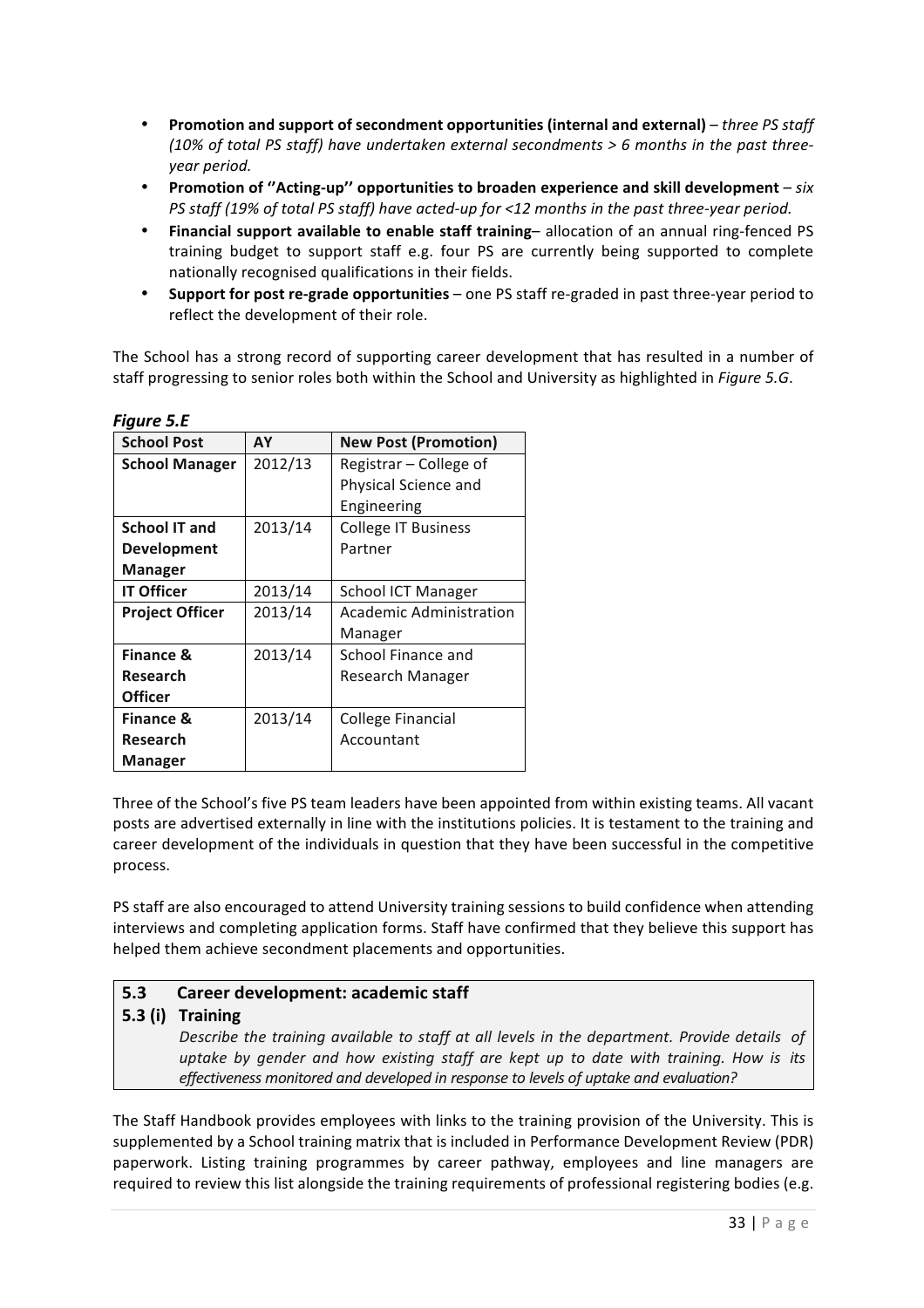General Dental Council) and of both mandatory and statutory health and safety and NHS training. Staff are also encouraged to identify training opportunities provided by external providers to enable career progression. 

The School has a dedicated ring-fenced training budget for staff that is allocated to Theme Leads for local allocation. This ensures that training needs in various functional areas are enabled. In the last three year period, the total Staff Training budget has been utilised. Staff requests that cannot be financially supported by the Theme budget are submitted to the SMC. This ensures that all training requests are considered by the senior team. In 2014/15, the SMC authorised an additional £15K, supporting 95% of the requests submitted.

Staff supported to attend external training programmes are required to summarise the training provision at the School's Learning and Scholarship training days and Research Theme meetings to ensure that the learning is shared across the School.

Feedback received via the Staff Survey confirmed that 71% of respondents agreed with the statement *"I have received the right training and development I need to do my work".* 

Regular updates on new training provision are promoted via emails from the School Manager and via the Dean's bi-monthly staff briefing.

Historically the School has recorded staff training via the annual appraisal process and this information has not been logged in a central database. In 2014/15 the University introduced a new HR system that requires that training requests are registered on the system. This system is too new to derive reliable data to inform this application. The School will ensure that all training is formally logged on this system from 2015/16 to enable a School level evaluation of training completed across career pathways.

| <b>ACTION 51</b> | The School will ensure that all training requests are logged on the central HR |
|------------------|--------------------------------------------------------------------------------|
|                  | system allowing the People, Equality and Diversity Committee to monitor and    |
|                  | evaluate the training activity completed by staff on an annual basis.          |

#### **5.3 (ii) Appraisal/development review**

*Describe current appraisal/development review schemes for staff at all levels, including postdoctoral researchers and provide data on uptake by gender. Provide details of any appraisal/review training offered and the uptake of this, as well as staff feedback about the process.*

All staff (to include postdoctoral researchers) are required to attend a mandatory annual Performance Development Review (PDR) meeting, in which they actively contribute to a reflective and developmental conversation with their line manager. The aim is to agree objectives and provide support and development opportunities to enable development. Staff are also encouraged to complete the School's Workload Model to supplement the work-life balance discussions with their line manager.

The School's clinical staff attend a mandatory clinical appraisal meeting, the details of which are recorded centrally via the NHS. As a result, the data on clinical appraisal has not historically been recorded on University systems. Inclusive of NHS appraisal data, the School is able to record high PDR completion rates across all career pathways. Maternity leave, leave of absence, long-term sickness and failure to engage account for the absent data.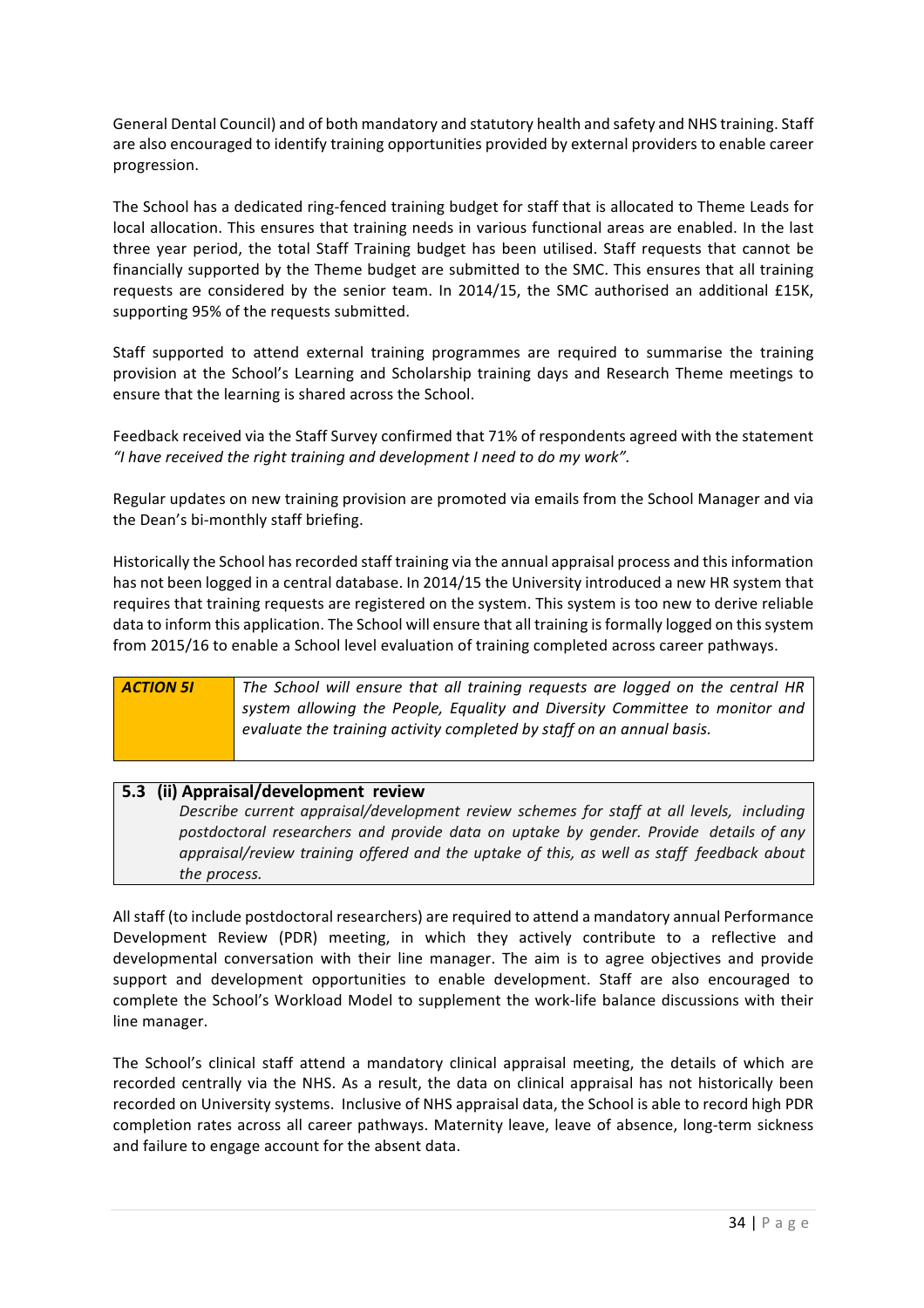| <b>Career Pathway</b>                   | <b>Female</b>          | <b>Male Completion</b> | <b>Total Completion</b> |
|-----------------------------------------|------------------------|------------------------|-------------------------|
|                                         | <b>Completion Rate</b> | Rate                   | Rate                    |
| <b>Professional &amp; Support Staff</b> | 100%                   | 100%                   | 100%                    |
| <b>Technical Services</b>               | 100%                   | 100%                   | 100%                    |
| <b>Clinical Teaching &amp; Research</b> | 85%                    | 100%                   | 94%                     |
| Clinical Teaching & Scholarship         | 100%                   | 100%                   | 100%                    |
| <b>Teaching &amp; Research</b>          | 100%                   | 90%                    | 94%                     |
| Teaching & Scholarship                  | 100%                   | 92%                    | 95%                     |
| Research                                | 50%                    | 100%                   | 83%                     |

*Figure 5F - % of PDR's completed in last 15 month period*

The 2015 Staff Survey has provided some valuable feedback on staff perception of the PDR process:

- 63% of respondents answered positively to the statement *"My appraisal or probation review meeting has been helpful in guiding me in my work".*
- 66% of respondents answered positively to the statement "My line manager/Academic Leader helps me to set and review clear objectives.

The School believes that the current appraisal system in operation for clinical staff (44% of the total School staff) has directly influenced the results. Driven by NHS and regulatory authority requirements for clinical revalidation, these meetings are often facilitated by non-University staff, limiting their ability to engage in discussions in relation to teaching and research. From 2015/16, the School will be introducing a policy that will require School representation at NHS clinical staff appraisal to ensure that all aspects of their role are discussed.

In 2014/15, twenty five members of academic staff were nominated by the Dean to attend the University's "Progressing the Skills of Line Managers" trial training programme. This training provision has proven to be highly successful in raising line manager confidence and understanding. All managers with direct reports will be required to attend this supplementary training from 2015/16. The School's 12 and 24 month culture surveys (*Action 3C*) will enable the School to assess whether this training is having a direct impact on staff experience.

| <b>ACTION 5J</b> | All line managers to attend University's "Progressing the Skills of Line Managers"<br>training programme in 2015/16.                                                                                                                    |
|------------------|-----------------------------------------------------------------------------------------------------------------------------------------------------------------------------------------------------------------------------------------|
| <b>ACTION 5K</b> | School to review Clinical staff appraisal process with a view to introducing a<br>mandatory Clinical University process that will ensure that educational and<br>research elements of an individual's job plan are discussed in detail. |
| <b>ACTION 5L</b> | School to ensure that Clinical University PDR process is formally recorded on the<br>University's HR system to enable the School to monitor overall PDR activity in the<br>School.                                                      |

## **5.3 (iii) Support given to academic staff for career progression** *Comment and reflect on support given to academic staff, especially postdoctoral researchers, to assist in their career progression.*

Support for career progression is currently provided to all staff as described in Section 5.3 (i) and Section 5.1 (iii), and looks to introduce improved mentoring schemes during 2016. Due to the fixed term nature of postdoctoral researchers, career progression is considered with their line manager as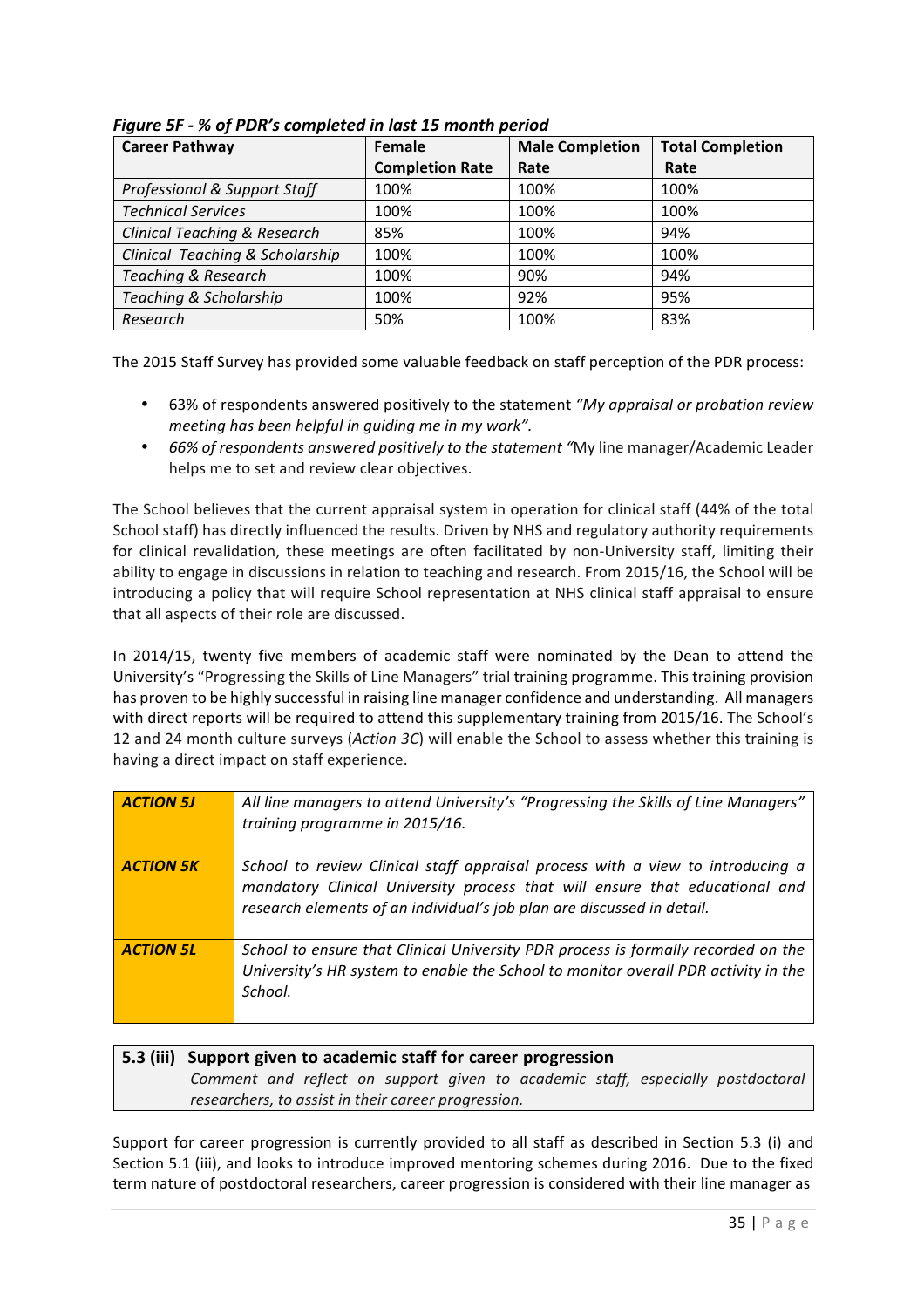part of probation and PDR process. Postdoctoral researchers have access to the Vitae Researcher Development tools available on-line to help consider skills analysis and developmental needs. University staff development courses are also available for research leadership and personal development. 

Staff are also actively encouraged and nominated to engage in University and national development schemes as detailed in Figure I.

| <b>Scheme</b>                       | <b>Scheme Description</b>                                        |
|-------------------------------------|------------------------------------------------------------------|
| <b>Women in Universities</b>        | Promoting and facilitating professional development for women    |
| <b>Mentoring</b>                    | working in Welsh universities via mentoring partnerships.        |
|                                     |                                                                  |
| <b>Cardiff Women Programme</b>      | A series of seminars bringing prestigious female speakers to the |
|                                     | University to discuss their career development.                  |
|                                     |                                                                  |
| <b>Leadership Foundation Aurora</b> | An initiative to "encourage a wide range of women in academic    |
| Programme                           | and professional roles to think of themselves as leaders, to     |
|                                     | develop leadership skills, and to help institutions maximise the |
|                                     | potential of these women"                                        |
| <b>Springboard Women's</b>          | The programme seeks to develop leadership and management         |
| <b>Development Programme</b>        | skills and capabilities, to build confidence and aspiration.     |
|                                     |                                                                  |

## *Figure 5.G*

#### **5.3 (iv) Support given to students (at any level) for academic career progression** *Comment and reflect on support given to students at any level to enable them to make informed decisions about their career (including the transition to a sustainable academic career).*

#### **Undergraduate**

The School made a commitment, as part of its Bronze Award Action Plan, to review the support provided to undergraduates to better prepare them for the UK-wide Dental Foundation interviews. In the first year of implementation (2012), 20 dental students failed to secure a training placement. Following the implementation of an extensive interview preparation programme, only one student failed to be placed in 2014 and 2015, placing the School  $2<sup>nd</sup>$  in the UK for BDS employability, an exceptional improvement in performance. The student's value these sessions  $-$  they consider themselves privileged to have this additional support. The programme includes:

- Group and one-to-one training with professional actors
- Mock selection days with simulated scenarios
- Amendments to curricula in Year 4 and 5 to increase OSCE activity and situational judgement testing.

#### **Postgraduate**

The University Graduate College (UGC) makes available to PG students a wide range of courses to enable them to develop their skills. The UGC (http://www.cardiff.ac.uk/ugc) fosters career development support and an integrated approach to research and professional skills training.

The relatively small, highly specialised and discipline/speciality specific nature of the postgraduate training offered by the School means that the School can also offer one-to-one advice to postgraduate students. School staff have the experience and contacts to direct students to employment opportunities locally, nationally and internationally.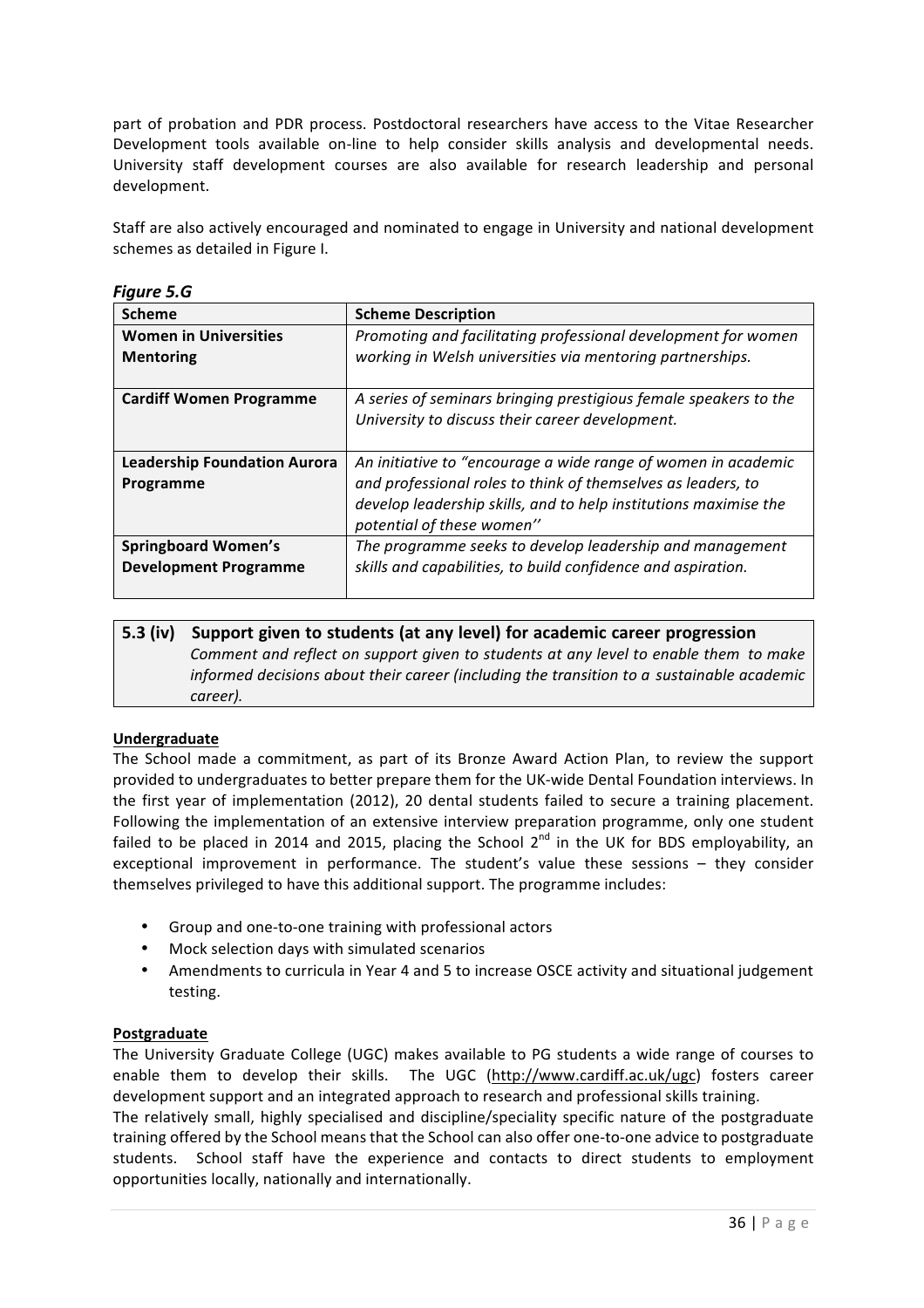The School also actively promotes and offers networking opportunities through University centres such as the Cardiff Institute of Tissue Engineering and Repair and to attend conferences, all financially supported by the School through endowments and bursaries.

## **5.3 (v) Support offered to those applying for research grant applications** *Comment and reflect on support given to staff who apply forfunding and what support is offered to those who are unsuccessful*

As an Athena SWAN Bronze Award commitment, the School implemented an internal peer review process in 2012/13 to ensure that research staff have the required support and guidance when applying for external research funding.

Monitoring and evaluating the success of this initiative has helped the School identify the added value to be gained from peer review. Since 2013/14, the School has expanded its review processes, inviting colleagues in the Schools of Medicine, Pharmacy and Engineering to act as mentors on external funding applications. This has provided staff access to experts and supportive mentors in aligned disciplines. 

Following the implementation of the above process the School's application success rate has increased from 36% in 2011/12 to 56% in 2012/13, and 46% in the successive two years. What is notable is that the number of applications has doubled in the last three year period. Anecdotal evidence suggests that staff feel far more supported in the process and as a result are more confident to submit draft applications.

Recognising the need for "expert" School mentors to support funding calls, a Research Impact and European Grant Application Champion were appointed in 2014/15. An in-house expert evaluator for EU grants is also available to provide dedicated research application support.

While the School has implemented support and peer-review networks to support application, there is a notable absence of support subsequent to an unsuccessful application. Following the appointment of the new Vice Dean for Research in 2014, a Research Pipeline Project will be implemented in 2015/16 which will refresh the School's approach to peer review. This process will capture details of unsuccessful grants (scores, referees comments, feedback) and will feed directly into an individual's PDR. This will provide the individual with an opportunity to evaluate their unsuccessful application with a supportive peer.

70% of the School's research applications are submitted by male Principal Investigators in comparison to 30% female. The School has a larger number of senior male staff with established research careers helping to explain the variance. The School is confident that the new supportive process will provide early career female researchers with the support required to submit grant proposals.

| <b>ACTION 5M</b> | School to implement research pipeline project to ensure that research application |
|------------------|-----------------------------------------------------------------------------------|
|                  | scores and external feedback are discussed at annual PDR meetings, with           |
|                  | additional support and quidance provided to facilitate future applications.       |

## **5.4 Career development: professional and support staff**

## **5.4 (i) Training**

Describe the training available to staff at all levels in the department. Provide details of *uptake by gender and how existing staff are kept up to date with training. How is the effectiveness monitored and developed in response to levels of uptake and evaluation?*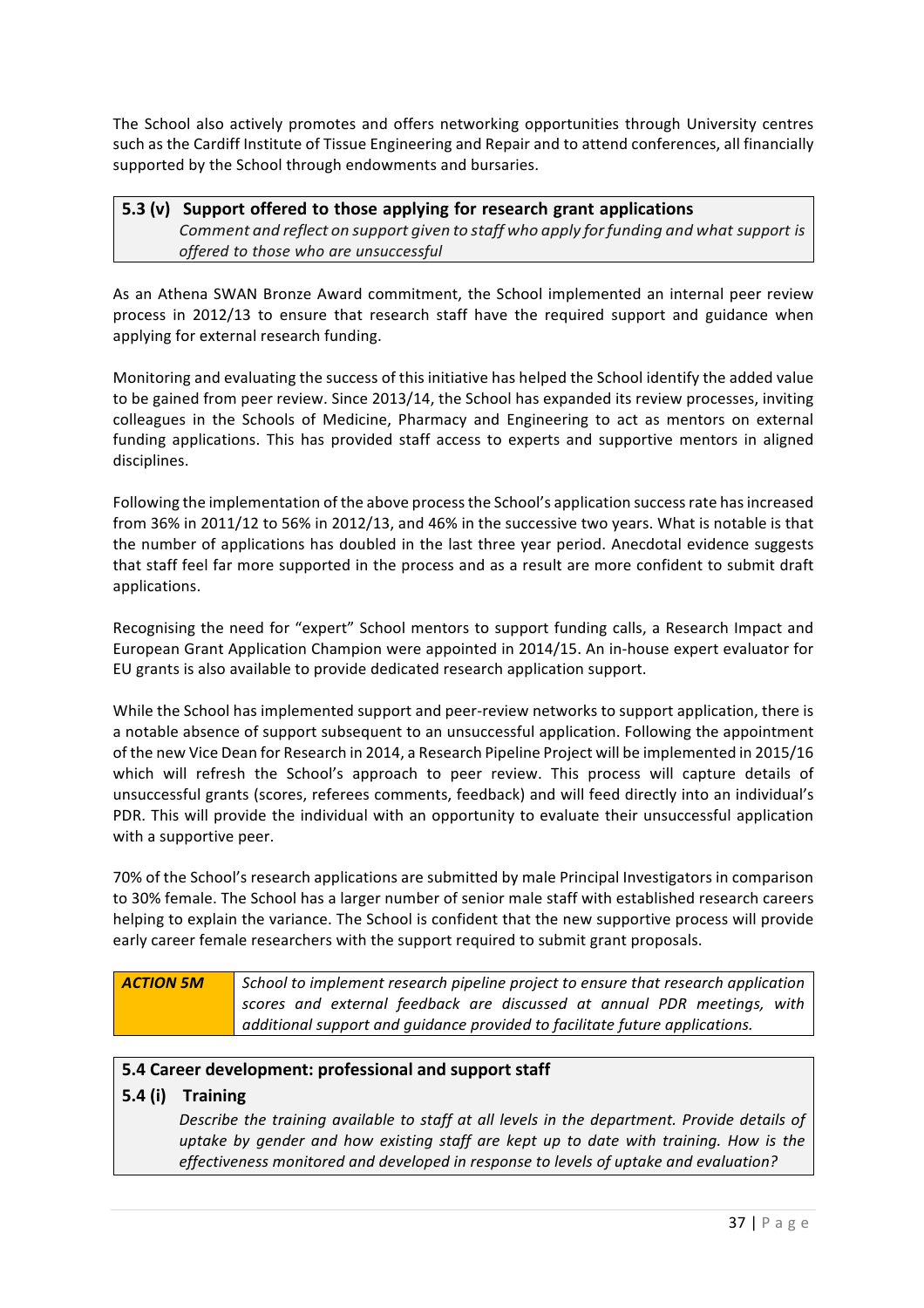As detailed in Section 5.4 (ii) all PS staff are required and encouraged to review training as part of their annual PDR. Due to the small size of the PS team, the School Manager actively promotes development and training opportunities via quarterly staff briefings; team leader meetings emails and one-to-one meetings with staff.

Core and mandatory training programmes are identified for PS staff with leadership roles and the School has a 100% completion rate for the following programmes:

- Practical Leadership for University Managers
- Managing and Leading Teams
- Fundamentals of Health and Safety for Managers
- E&D Training for Managers

In 2014/15, the School restructured its PS staff into a centralised team. A centralised structure will enable the introduction of two PS Development Days to be held annually. Driven by the School Manager, these sessions will be used to provide refresher training; new training provision and development training for staff.

| <b>ACTION 5N</b> | The School is to schedule two professional services conferences per academic |
|------------------|------------------------------------------------------------------------------|
|                  | session to provide training and development opportunities for staff.         |

#### **5.4 (ii) Appraisal/development review**

Describe current appraisal/development review schemes for professional and support staff at all levels and provide data on uptake by gender. Provide details of any *appraisal/review training offered and the uptake of this, as well as staff feedback about* the process.

PS staff are required to attend a mandatory annual PDR meeting with their line manager to establish objectives, to discuss training needs for the academic year and to discuss work-life balance. Since 2014/15 staff Action Plans align directly to the School strategic plan to ensure that the PS team understand how they contribute to the achievement of the School's key performance indicators. As at November 2015, the School had a 100% completion rate for PS staff. The School has four male FTEs in a complement of 31 FTEs.

Following the annual PDR meeting, weekly or monthly (depending on the area of work) meetings are held between staff and line managers to review progress and to provide an ongoing opportunity to discuss training needs. Staff appreciate the ability to identify how their area of work directly impacts on the achievement of the school strategic plan, with many noting this to be a motivating factor, both within their own role and when driving the performance and engagement of their teams. This has led many to identify additional training opportunities. This enthusiasm has been actively supported via a dedicated PS training budget.

## **5.4** (iii) Support given to professional and support staff for career progression *Comment and reflect on support given to professional and support staff to assist in their career progression.*

The School has a dedicated PS budget to fund training schemes delivered in-house and by national providers. For example two members of the School's professional services staff are currently being financially supported to complete their Association of Chartered Accountant (ACCA) examinations. The School's previous Finance Manager was also financially supported to undertake this accountancy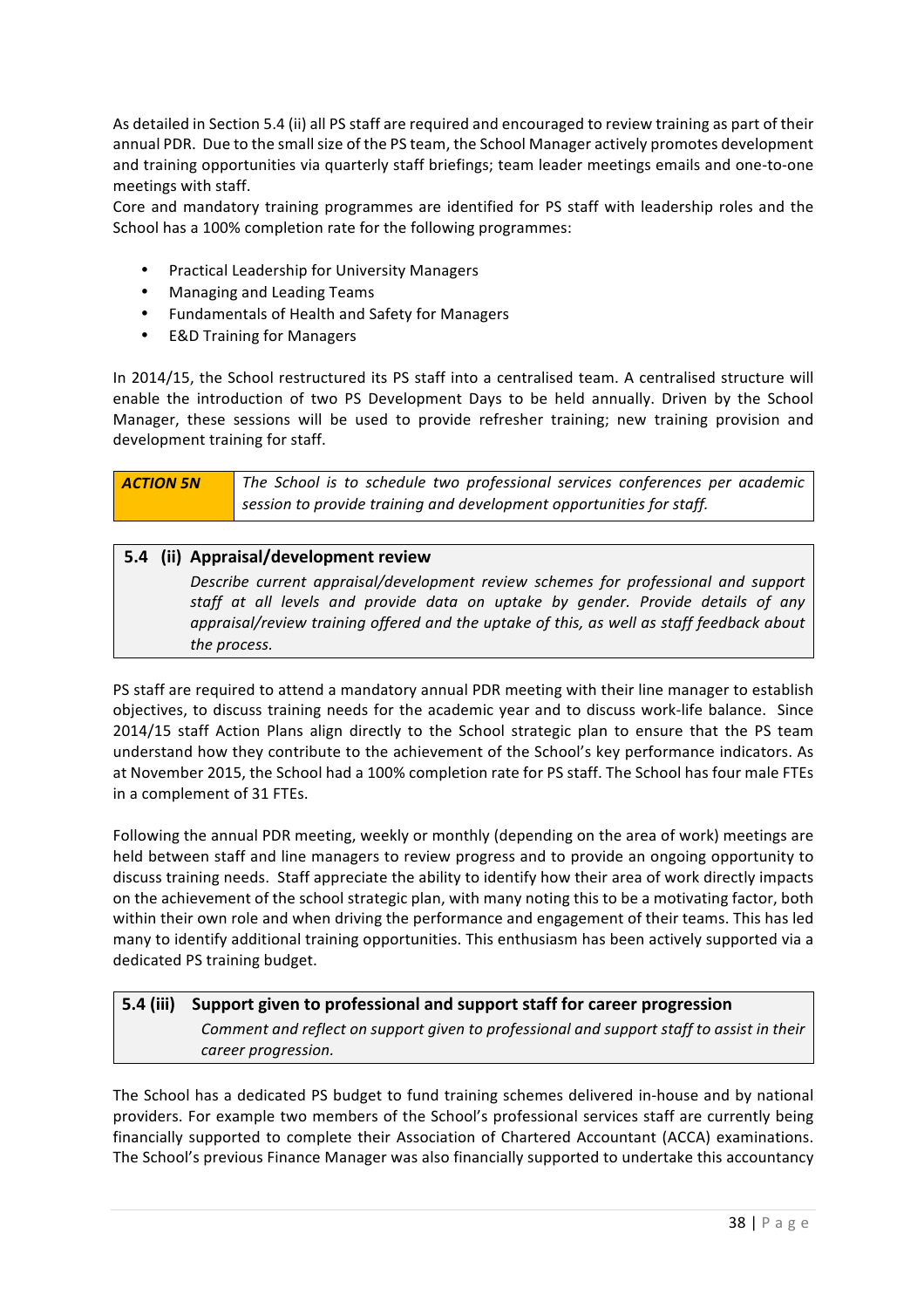qualification via a compressed hour's flexible working agreement. This enabled the individual to progress to the post of Management Accountant for one of the University's Colleges in 2013/14. It is acknowledged that staff do need dedicated time with their line managers to discuss ongoing development. From 2015/16, in addition to the annual PDR meeting, all PS staff will have a six-month PDR meeting to ensure that the dialogue remains open throughout the year.

While a good number of PS staff have worked in the School for many years, bringing core stability to the functioning of the School, we are keen to encourage a degree of turnover to refresh teams, to give staff the opportunity to achieve promotion and progress and to ensure that core stability is counterbalanced by innovation and by rejuvenation of teams. The School envisages the PS Development Days to help encourage staff to have dedicated time to facilitate career development discussions.

#### **5.5 Flexible working and managing career breaks 5.5 (i) Cover and support for maternity and adoption leave: before leave** *Explain what support the department offers to staff before they go on maternity and adoption leave.*

Staff (academic and professional services) are asked to meet with their line managers to discuss their application for maternity, adoption or family leave. During the meeting intended plans for duration of leave, support required in preparation, and options for return are discussed. The line manager has the responsibility for initiating the arrangements for cover; it is never the responsibility of the staff member, although their views are actively sought. A proportion of the School's budget is set aside to provide contingency for leave of this nature.



## **5.5 (ii) Cover and support for maternity and adoption leave: during leave** *Explain what support the department offers to staff during maternity and adoption leave.*

Staff are not removed from email distribution lists while they are on maternity /adoption /family leave, allowing them to keep up-to-date with the business of the School. They are also invited to attend social gatherings. However it is up to them whether they wish to check their emails and engage whilst they are on planned leave.

Staff on maternity and adoption leave are given the option to work up to 10 days during their leave of absence, without losing their entitlement to maternity / adoption pay. These are called "keeping in touch days". Although they are optional, they provide an ideal opportunity for activities such as training or departmental meetings.

Line Managers also ensure that staff on leave are kept up-to-date on any job or promotion opportunities available in the School that may be of interest. "Keeping in touch" days are sometimes used to arrange meetings with staff to provide an opportunity to discuss these options in more detail.

## **5.5 (iii) Cover and support for maternity and adoption leave: returning to work** *Explain what support the department offers to staff on return from maternity or adoption leave. Comment on any funding provided to support returning staff.*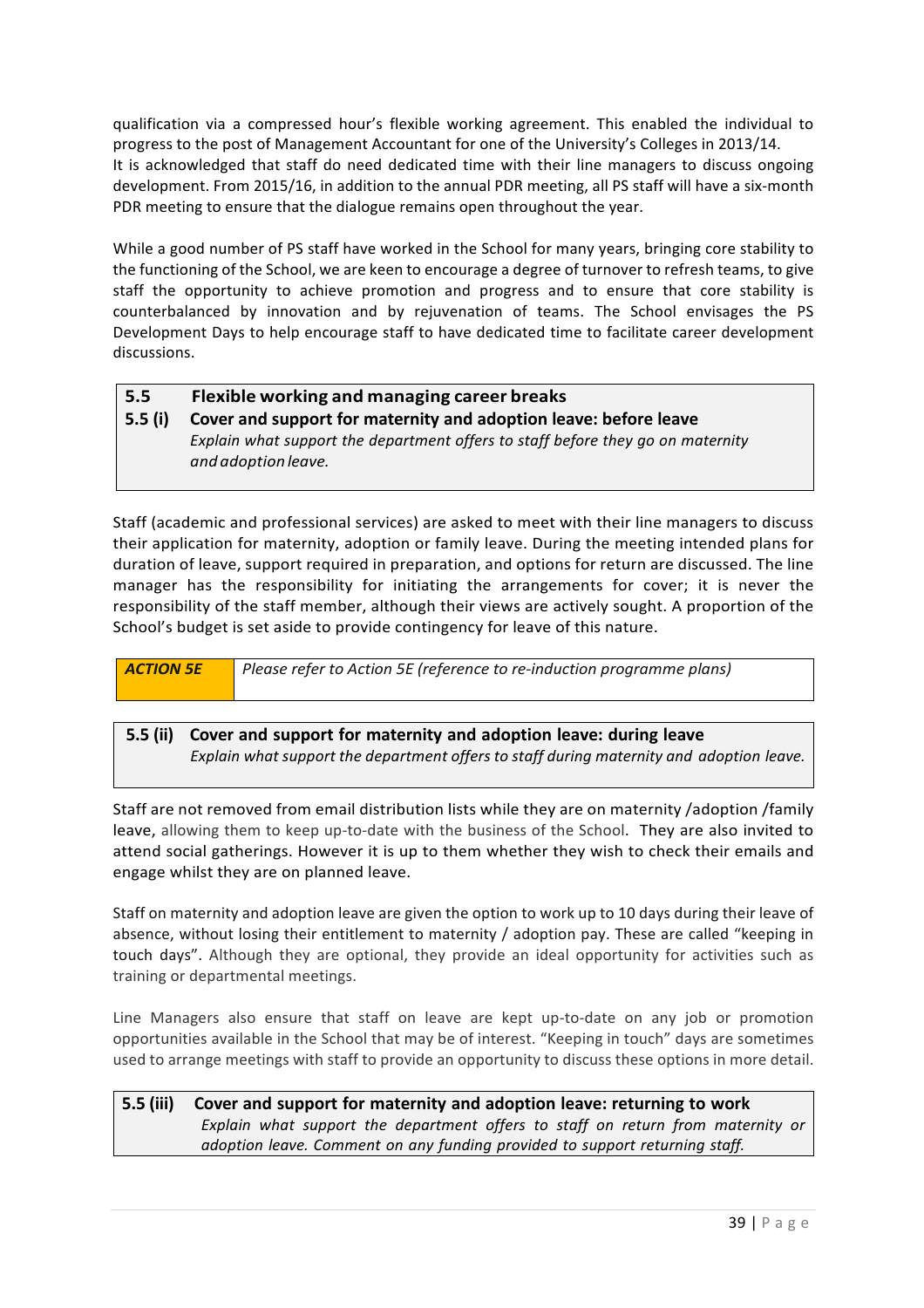When returning to work from a period of maternity or adoption leave, staff are invited to attend a meeting with their line manager to make arrangements for their return. The School has facilitated a number of options including using accrued annual leave for a phased return to work. Leave may be extended with 8 weeks' notice confirmed with the line manager. Information on University policies for planned leave are accessible via the Staff Handbook and staff on leave are provided with a named contact within the HR department.

Following return (or prior to return) staff are able to request flexible working hours including parttime working, staggered hours, compressed hours, annualised hours, job share, semester /term-time working career break. Requests can be made for adjustments to be made for a specified period of time; to return to original working hours at a later time point.

The School is able to offer options to allow new mothers to continue breastfeeding and express milk. The School provides a healthy and safe environment to enable the expression and storage of milk, to include appropriate private areas, and agreed pattern of breaks to facilitate this activity.

The University also provides subsidized childcare facilities for employees on campus as well as childcare vouchers through Computershare Vouchers. Vouchers are deducted from salary, free of tax and National Insurance.

## **5.5 (iv) Maternity return rate**

*Provide data and comment on the maternity return rate in the department. Data of staff whose contracts are not renewed while on maternity leave should be included in the sectionalongwithcommentary. SILVER: Provide data and comment on the proportion*  of staff remaining in post six, 12 and 18 months after return from maternity leave.

Between 2010/11 to 2014/15, the School supported 15 instances of maternity leave involving 11 members of staff. This number is broken down into six academic (9% of total academic staff) and five professional services (PS) staff (16% of total PS staff). Four members of staff have had two periods of maternity leave during the period (3 PS staff). The School has a 100% return rate which we believe reflects the School's positive employment of the University's flexible working policy that enables variations in patterns to work. The University's additional five-day dependency leave policy also helps ensure that staff are permitted additional leave in cases of emergency care. Of the 11 members concerned, nine have remained in post 18 months since their period of first maternity leave. Two members of staff no longer work at the School as their role was aligned to research grant activity that terminated in line with the length of the research award.

## **5.5 (v) Paternity, shared parental, adoption, and parental leave uptake** *Provide data and comment on the uptake of these types of leave by gender and grade. Comment on what the department does to promote and encourage take-up of paternity leave and shared parental leave.*

During the period in question, the School has supported eight paternity leaves of absence involving six members of staff. This number is broken down into two Senior Clinical Lecturers /Honorary Consultants (full-time); two Clinical Lecturers (part-time) and two professional services staff (fulltime).

The School proactively advertises paternity leave polices in the School Handbook, and staff are actively encouraged to discuss shared parental leave options with impartial HR advisors in the University. To date the School has not received any requests for shared parental leave but would be supportive OF any requests.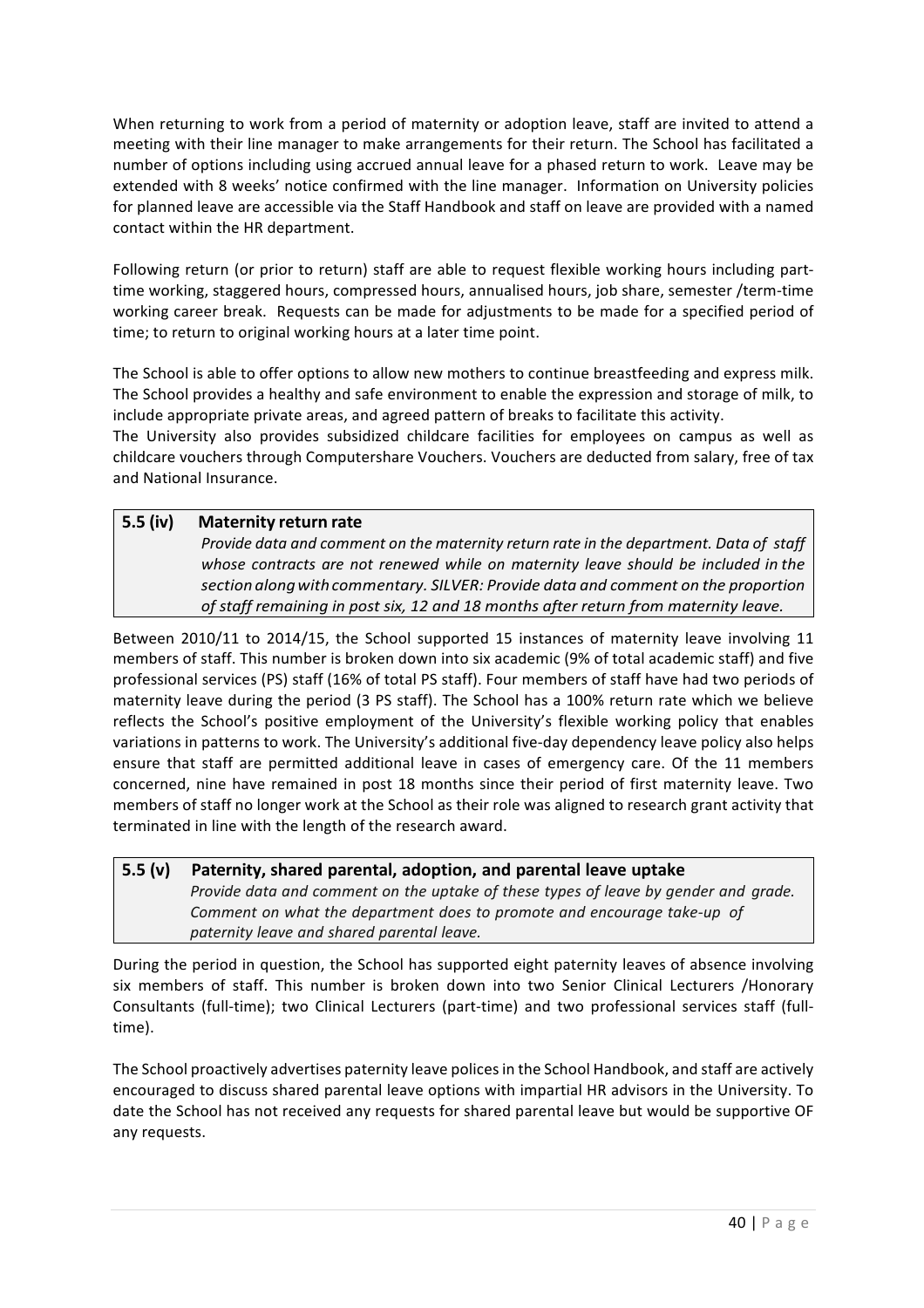## **5.5 (vi) Flexible working**

#### *Provide information on the flexibleworking arrangementsavailable.*

The School provides a range of options (staggered hours, compressed hours, annualised hours, etc.) to formalise hours for flexible working. The School has 16 formal flexible working agreements in place (aggregate 2010-2015) and a 100% application success rate. With 80% of cases relating to professional services staff, this would imply that they are more aware of the policy. However, as the traditional approach for academic staff in most universities has seen performance measured outputs, this has led to a degree of informal, flexibility with working patterns that are not formally recorded. All flexible working arrangements are discussed with their line manager to ensure that performance and career progression can be managed within agreed expectations.

Flexible working hours have been and continue to be provided for male staff to help with childcare and we have one example for a senior academic member of staff.

The Athena SWAN sub-group did comment that the majority of line managers within the School may not be conversant with the University policy and processes and that their direct reports could be disadvantaged as a result.

While the formal number of flexible working arrangements may appear low, the School's flexible approach to this policy allows staff to confirm short-term flexible working arrangements with their line managers that are not formally recorded. This limits the School's ability to truly assess how many staff benefit from the policies. This is an area of interest that will be explored further in the 12 and 24 month culture surveys that the School will be introducing as part of its Action Plan.

| <b>ACTION 50</b> | School to provide academic Line Managers with a one-page document outlining<br>the flexible working policies and options available for staff, to include instructions<br>on how to make an application and access sites for further information. This will<br>increase staff awareness of the opportunities available. |
|------------------|------------------------------------------------------------------------------------------------------------------------------------------------------------------------------------------------------------------------------------------------------------------------------------------------------------------------|
| <b>ACTION 5P</b> | School to include questions on the uptake of flexible working arrangements and<br>practices as part of the 12 and 24 month culture surveys to determine the true<br>uptake of these polices (formal and informal arrangements).                                                                                        |

## **5.5 (vii) Transition from part-time back to full-time work after career breaks** *Outline what policy and practice exists to support and enable staff who work parttime after a career break to transition back to full-time roles.*

Career Breaks are part of the University's Work Life Balance Policy. The scheme guarantees staff the right to come back to a post on the same salary and grade. Due to the small number that have been requested (two academic in the period in question) the School has been able to ensure that both posts have been kept open and filled on a "cover" basis. The School does not have any experience of staff requesting to return on a part-time basis before transitioning to a full- time post.

#### **5.6 Organisationandculture**

#### **5.6** (i) Culture

*Demonstrate how the department actively considers gender equality and inclusivity. Provide details of how the Athena SWAN Charter principles have been, and will continue to be, embedded into the culture and workings of the department.*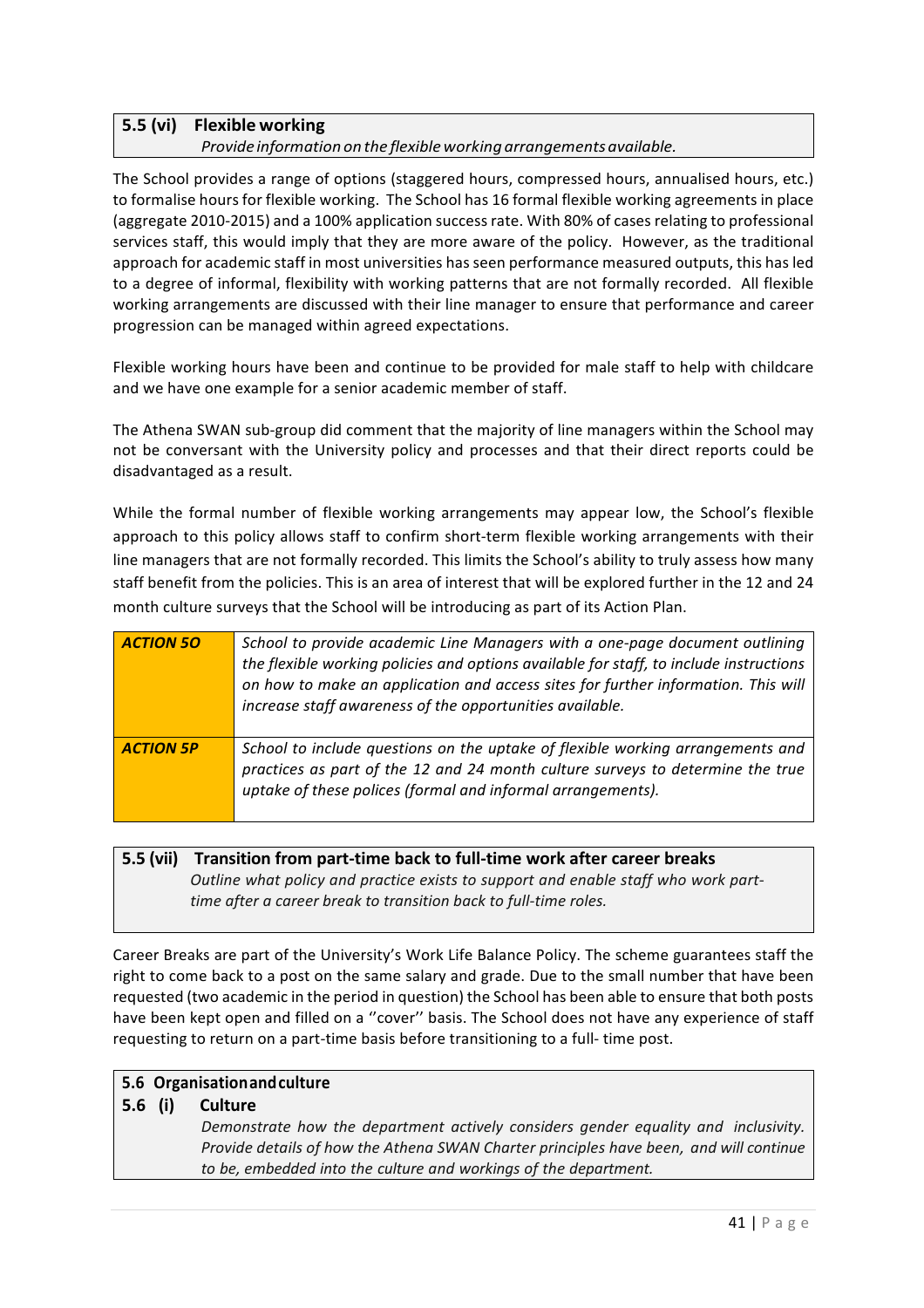The Dean actively drives the School's culture of inclusivity and equality through his leadership of the E&D Committee and bi-monthly all staff briefings. E&D also remains a standing item on the SMC agendas, ensuring that an E&D impact assessment is completed for strategic decisions. The successful promotion and appointment of senior female academic posts in the period in question has enabled the School to increase its female membership on key strategic decision-making committees. This is contributing to the ongoing promotion of the School's Athena SWAN ethos.

The School Manager, who is female, is very proactive in ensuring that the commitments made in relation to our greater adoption of Athena Swan principles are enacted and delivered.

The SMC is responsible for reviewing all fixed-term contracts. While it is not often financially possible for the School to intervene with research grant funded posts, when centrally funded fixed-term posts are reviewed, the SMC ensures that a gender assessment is completed. If a compelling case for an open-ended extension is presented, the SMC provides its financial authorisation.

Changes to the School's recruitment policies and practices (referenced in section 5.1) ensure that the School actively encourages female applications to academic posts. While new appointment salaries are based on the expertise and experience of the successful applicants, the presence of an independent HR Advisor in the appointment process ensures that an equitable process is followed to ensure pay parity.

#### **5.6 (ii) HR policies**

*Describe how the department monitors the consistency in application of HR policies for equality, dignity at work, bullying, harassment, grievance and disciplinary processes. Describe actions taken to address any identified differences between policy and practice. Comment on how the department ensures staff with management responsibilities are keptinformed and updated onHR polices.*

In August 2014, the School's HR operational team was centralised into a College HR team. Working across several Schools, this structure ensures that consistent advice and support is provided to the School and its managers. The School's dedicated HR Manager meets monthly with the Dean and School Manager to discuss key issues, to include changes to policies and procedures. To ensure that a consistent service and implementation of policy is achieved, the University's internal audit teams remit will be expanded from 2015/16 to include the HR function.

While the senior management team have frequent engagement with the HR senior team, the School recognises that there is an opportunity to hold learning exchanges and sessions with middle management in the School, who are often required to discuss and implement the processes of the University.

| <b>ACTION 5Q</b> | School to work closely with the College HR Team to run dedicated HR learning    |
|------------------|---------------------------------------------------------------------------------|
|                  | exchanges / sessions with managers in the School to increase local knowledge of |
|                  | HR policies and procedures.                                                     |

## **5.6 (iii) Representationof men andwomen on committees** Provide data for all department committees broken down by gender and staff type. Identify the most influential committees. Explain how potential committee members are identified and comment on any consideration given to gender equality in the selection of representatives and what the department is doing to address any gender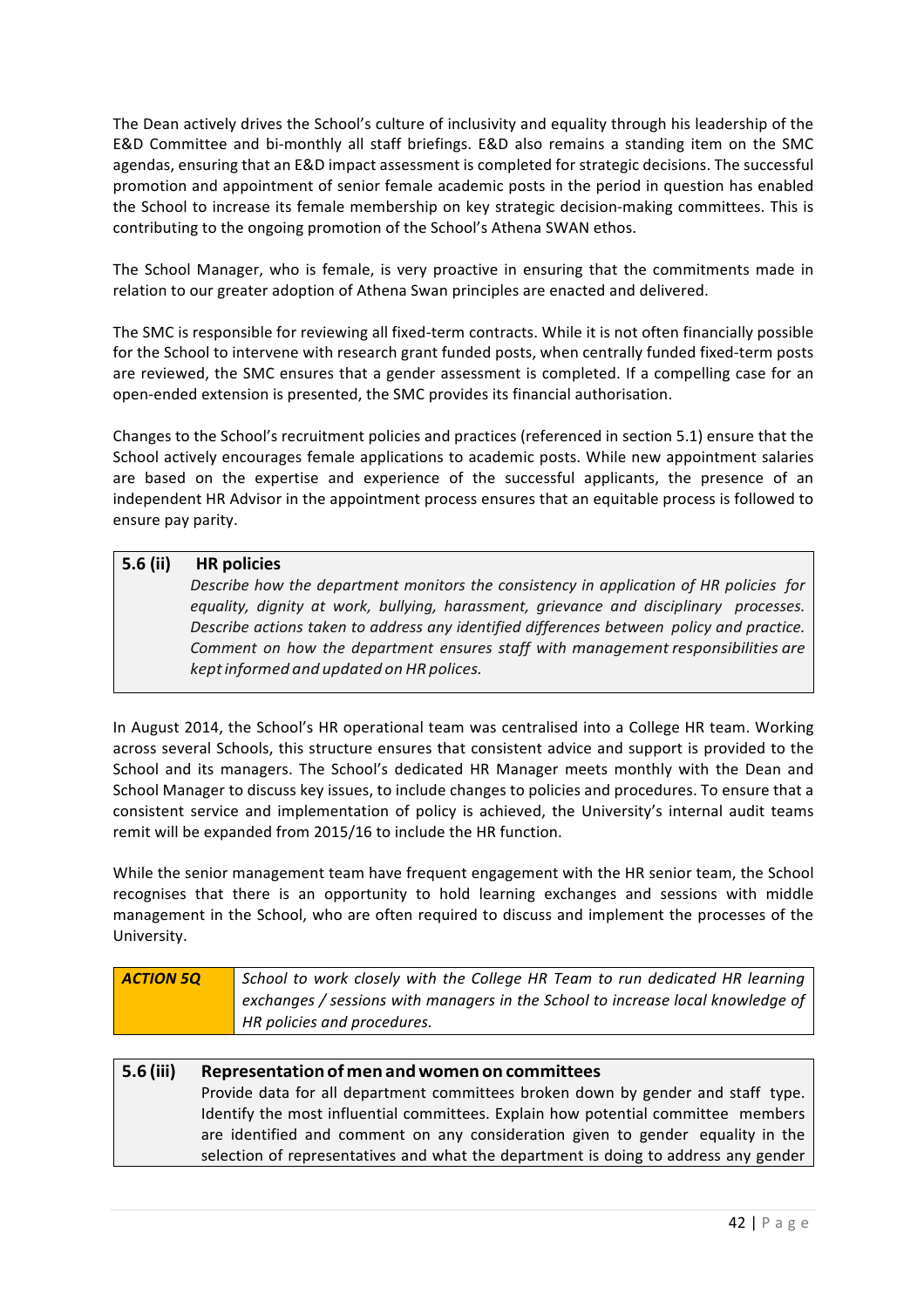imbalances. Comment on how the issue of 'committee overload' is addressed where there are small numbers of women or men.

The School runs 17 committees to govern the School's strategic and operational activity. Figure 5.H provides a summary of female membership on each committee.

#### **Figure 5.H**



The majority of committees consist of representatives of specific leadership roles (Vice-Deans, Associate Deans, and Programme Directors etc.). The School engages other staff as broadly as possible as an essential element in their own development. It is therefore disappointing to note that only 49% of staff that completed the 2015 Staff Survey felt that they understood how decisions are made in the School. In response to this concern we will implement changes as outlined in Action 5Q.

| <b>ACTION 5R</b> | School to ensure that committee membership and remits are available for staff |  |
|------------------|-------------------------------------------------------------------------------|--|
|                  | review in the Staff Handbook. The School will also review the publication of  |  |
|                  | committee minutes on the School intranet.                                     |  |

#### **Figure 5.I – School's five most influential committees**

| <b>Committee</b>            | Female            | <b>Male</b>       |
|-----------------------------|-------------------|-------------------|
|                             | <b>Membership</b> | <b>Membership</b> |
| School Board                | 9(27%)            | 24 (73%)          |
| Senior Management Committee | 3(25%)            | 9(75%)            |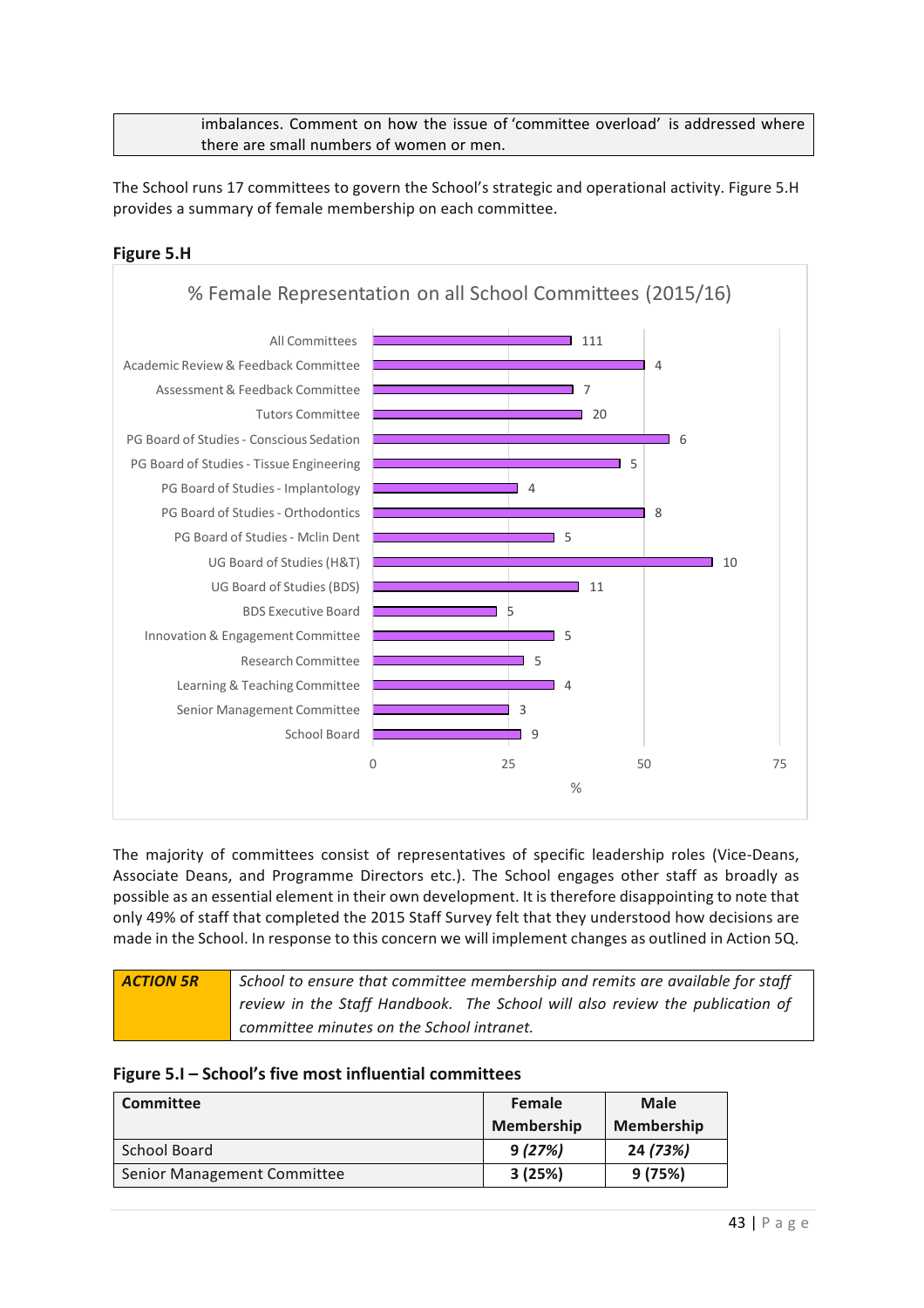| Learning & Teaching Committee     | 4 (33%) | 8(67%)   |
|-----------------------------------|---------|----------|
| <b>Research Committee</b>         | 5 (27%) | 13 (73%) |
| Innovation & Engagement Committee | 5 (33%) | 10 (67%) |

The five committees have a higher proportion of male membership, which reflects the smaller number of senior female academic staff in the School. Whilst the School needs to improve the gender balance on nearly all committees, we are also mindful that we do not overload female staff with administrative responsibilities at the expense of other aspects critical to their academic success. This is of particular concern in committees relating to clinical teaching/research where the clinical academic staff, though changing, will remain predominately male for some time. All committees will be asked to consider their gender balance and draw up a short tailored plan to address their specific circumstances and set targets, which will be sent to the School's People, Equality and Diversity Committee to check on progress**.**

| <b>ACTION 5S</b> | All School committees to submit an action plan to the School's People, Equality |
|------------------|---------------------------------------------------------------------------------|
|                  | and Diversity Committee to address their current gender balance.                |

#### **5.6 (iv) Participation on influential external committees** *How are staff encouraged to participate in other influential external committees and what procedures are in place to encourage women (or men if they are underrepresented) to participate in these committees?*

The School's female academic staff participate in a range of influential committees outside of the School including at College level as well as for Professional Bodies, International Scientific Committees/ working groups, and Journal Editorial Boards. Female School staff are representatives on the following:

- British Society of Oral Dental Research (Management Team)
- Editors of UK Dental Journals e.g. Editor of the Journal of Disability and Oral Health
- President of British Association for the Study of Community Dentistry
- Membership of Higher Education Academy
- Membership of Welsh Government Advisory Committees

#### **5.6 (v) Workload model**

*Describe any workload allocation model in place and what it includes. Comment on ways in which the model is monitored for gender bias and whether it is taken into account at appraisal/development review and in promotion criteria. Comment on the rotation of responsibilities and if staff consider the model to be transparent and fair.*

In 2012/13 the School introduced a points-based administrative and teaching workload model, a commitment made in the School's Bronze Athena SWAN application, to assess volume of work, not the quality of performance. Following considerable staff consolation in 2012/13 the School piloted its Workload Model (WLM) in 2013/14.

On an annual basis, academic staff are encouraged to complete the workload model template as part of the PDR process. This approach gives staff ownership of the exercise and a dedicated time to discuss and review their allocation with the line manager.

As the School has a considerable amount of experience in the development of a WLM, we have been identified as one of five 'Champion' schools to help develop and implement the new institutional WLM in 2015/16, a model that is based on a number of the guiding principles and tariffs of the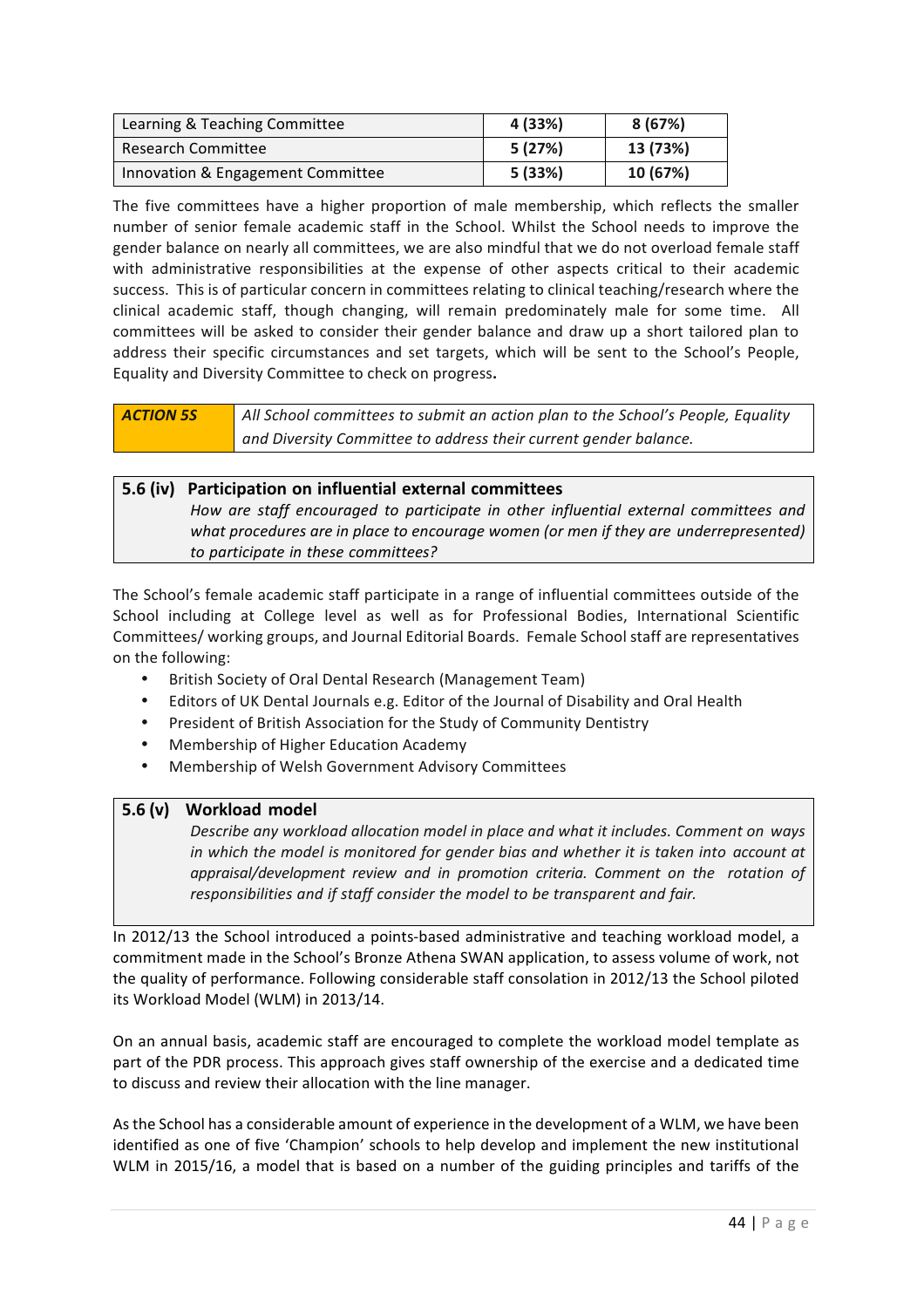School's in-house model. The full implementation of this model from 2016 will help ensure a worklife balance is achieved for all.

#### **5.6 (vi) Timing of departmental meetings and social gatherings**

The School calendar of meetings is publicised in May for the following academic year. This ensures that staff have advance notice of meeting times and dates. It is evident that almost all committee meetings take place at lunchtimes. This is due to the clinical nature of the School and the fact that many staff work on clinics between 09.00 -12.30 and 14.00-17.00. Following the School's Bronze award in 2012, the School made the commitment to, and has ensured that, all committee meetings are scheduled to commence between 09.30 and finish by 15.30 hours. More informal meetings may take place outside of these hours upon occasion, but this will always be at the agreement or request of the participants.

The School formally confirmed that its core business hours are 08.00 -17.00 in August 2015. This ensures service provision before and after students' "working day", and front-facing support services are staffed between these times. A rota system was introduced in August 2015 to provide skeleton cover for early morning and late afternoon service-delivery to ensure that no staff were detrimentally effected by the change. Agreed flexible working arrangements are honoured and often help contribute to this cover where staff request to work early or late patterns to facilitate caring commitments.

Academic staff members can manage their time according to business needs and can work from home, where appropriate, in negotiation with their line manager.

# **5.6 (vii) Visibility of role models** *Describe how the institution builds gender equality into organisation of events. Comment on the gender balance of speakers and chairpersons in seminars, workshops and other relevant activities. Comment on publicity materials, including the department's website and images used.*

The School held an inaugural "Women's Career Development Day" for School staff in October 2014. Sessions were delivered by inspirational senior female academic and non-academic staff and included the Deputy Vice-Chancellor; Deputy Director of Cardiff University HR; HR Business Partners and other senior female staff within the School. Intended to empower staff (academic, clinical and professional services) to reach their career potential, the sessions also promoted the work-life balance opportunities of the University and the support available for training and development. 

While the sessions focused on the promotion of female staff in the HE sector, male staff were actively encouraged to attend to increase their understanding of both the challenges and opportunities available to assist career progression. The day was attended by 75 staff (to include colleagues from the School of Medicine), of whom two were male. The School believes that the promotion of the event and the use of the word "female" in the advertisement material may have deterred male colleagues from attending. To ensure a culture of inclusivity in future, the School will rebrand these events as "Career Development Days".

The School has made a recent new senior management appointment of a female professor as Associate Dean for Engagement and Enterprise (April 2015). The remit of the role covers a range of activities within the School to include promotion of our female knowledge / talent base within the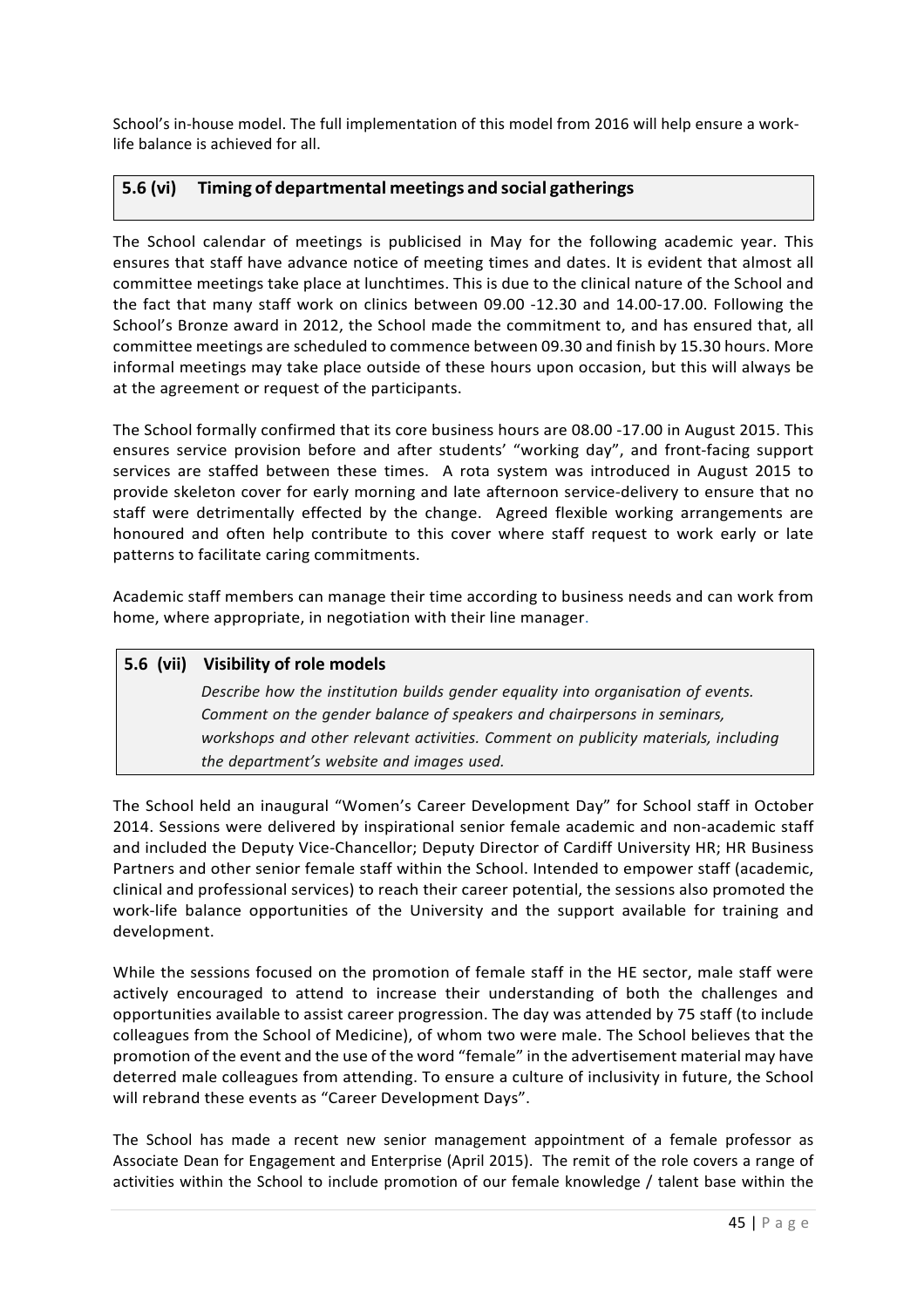School for sharing with external institutes, organisations and industry. The School website has been reviewed to include promotion of Athena Swan principles and School activities for career development and promotion.

# **ACTION 5T The School will continue to review it publicity materials (online and print).** A dedicated Athena SWAN page will be created on the School's webpages to promote the work of the School and to improve the visibility of female role models.

#### **5.6 (viii) Outreach activities**

*Provide data on the staff and studentsfrom the department involved in outreach and engagement activities by gender and grade. How is staff and student contribution to outreachandengagementactivitiesformally recognised? Commenton the participant uptake ofthese activities by gender.*

As a clinical school responsible for training the next generation of dental professionals we have extensive contact with the public and take patient and public involvement seriously.

In all of our recruitment activities: open days, talks to schools and careers fairs where we have the opportunity to talk with those interested in a career in dentistry we ensure that gender balance is displayed equitably in how we portray the work of the school and the opportunities available in the courses we offer. We actively promote dentistry as a profession which is particularly suited to females post-graduation, with the endless opportunities it allows for a varied and flexible career and work pattern. The degree to which we are successful in this object can be seen from the gender balance of our application statistics (50% female application rate for all academic posts).

Our students undertake an annual trip overseas to provide voluntary dental care in a developing nation. We take all steps necessary to ensure that this opportunity to travel is open to all students and take particular care to risk-assess and ensure the safety of female students whilst undertaking this third sector mission.

**Word count: 6416/6500**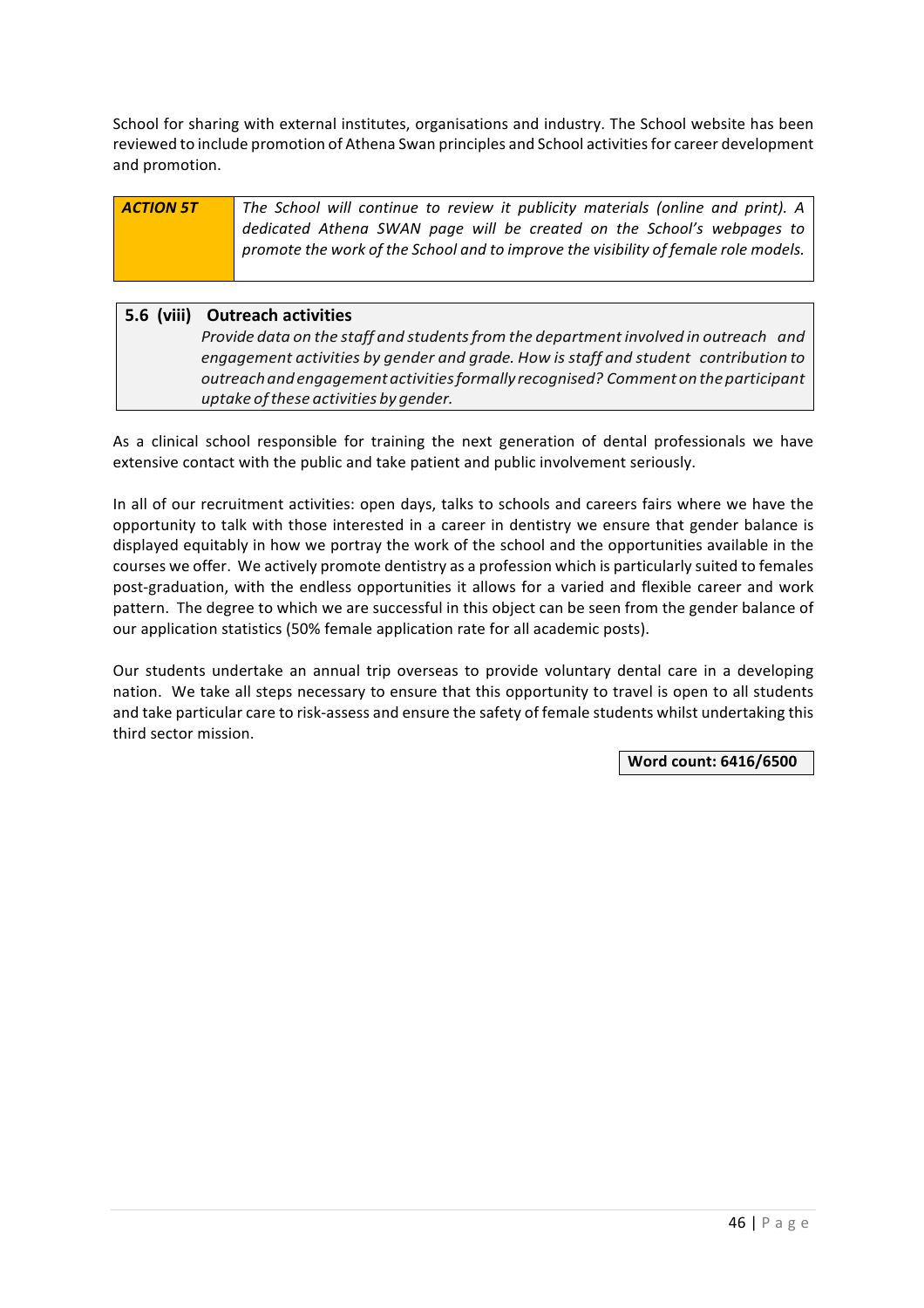## **6. CASE STUDIES: IMPACT ON INDIVIDUALS**

#### **CASE STUDY 1: Dr Sharon Dewitt-Parr – Lecturer**

Dr Sharon Dewitt is a non-clinical lecturer, and is on a structured teaching and research career path within the School of Dentistry. Her career development has been facilitated by the Athena SWAN principles that are upheld within the School, which ensure gender equality and promote the retention of women in science.

In 2010, Dr Dewitt was appointed as one of four academic fellowship positions with the Arthritis Research UK Centre of Excellence in Cardiff, to be based, with financial commitment and professional support, within the School of Dentistry. These highly competitive positions provided a structured career pathway for early career researchers to develop their research excellence over a four year period. The Fellowship permitted Sharon's teaching responsibilities to be redesigned to enable her to concentrate on research activities, thereby allowing entry to a permanent lecture position on a Teaching and Research contract. Dr Dewitt's appointment was made against criteria of emerging research excellence, highly regarded publications and successful grants, including a Wellcome Trust VIP award. Between 2010 and 2015 she has developed her field of research, established new collaborations, successfully co-supervised several PhD studentships, continued to publish her work and attract additional grant funding with support of fellow research staff within the School (including Tenovus, EPSRC, AR UK, MRC CiC). During this time, Dr Dewitt took two periods of maternity leave: 2012-2013 (10 months) and 2014 (9 months).

*''I am convinced that the schools policies and processes relating to maternity leave and work-life balance have been crucial to ensuring my continued productivity during this period, enabling me to* successfully balance my professional career with my personal life. This has included 'Keeping in touch' days, which enabled me to stay in contact with the School during my maternity leave so that *I* was kept up-to-date with any important changes and events and contribute when appropriate. I was also able to maintain communication with my postgraduate students and provide advice/opinions when *required.* Following my return from two periods of maternity leave, I took advantage of the 'phased *return' procedures to ensure a smooth reacclimatization, and have also utilized flexible working*  patterns (working four days for an agreed period before returning to full time status)"

On her return from maternity leave in January 2015, Dr Dewitt took up a lectureship position in the School of Dentistry. This is a structured career path with defined roles, expectations and guidelines on how to progress through different grades through to a personal chair. Appropriate and focused training (eg PgCUTL) is provided, teaching and administrative workloads are managed to ensure there is still time to pursue an active research career, and various avenues of support and mentoring are in place. Dr Dewitt feels she has been strongly supported by the School, and her progress and has not been disadvantaged in any way by gender, periods of maternity leave or life balance choices. She is optimistic about her future academic and career prospects, and is confident about her future role in the School.

**Word Count: 495/500**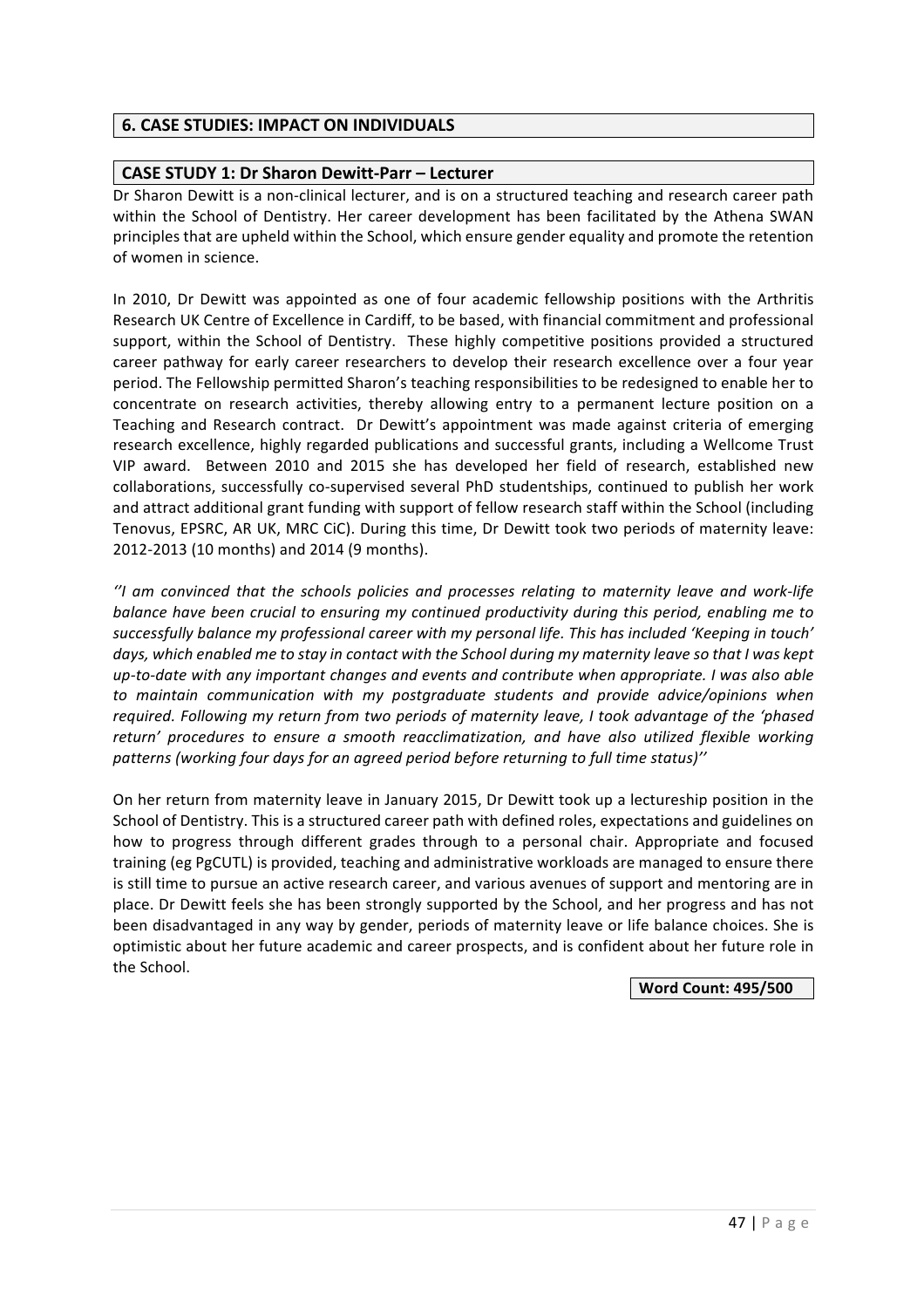## **CASE STUDY 2: Dr Ilona Johnson – Senior Clinical Lecturer /Hon Consultant (Member of School Athena SWAN Assessment Panel)**

Dr Ilona Johnson is a Senior Clinical Lecturer and honorary consultant in Dental Public Health. She joined the School of Dentistry in 2008 on the Walport scheme as a Clinical Lecturer undertaking a PhD and specialist training concurrently. Completing consultant training in 2012, Ilona was successfully appointed, following a competitive recruitment process, to her current position, completing her PhD in 2013.

*"I moved to Cardiff in 2008 with a four-year-old and an 18-month-old to take up a full time post as a Specialist Trainee.* My husband's job did not move with us, so he works away during the week. As such, I have been a single working parent with no local family support for most of my time in post.

*University policies have enabled me to work flexibly as required in order to be a parent. Despite this, work-life balance has not always been easy, the children have inevitably become unwell without* warning, and family life events happen at the most inconvenient moments. I have found that these are the times where support at work has really counted. It has been possible to arrange leave quickly when they have been ill or unexpected events have occurred.

*During* my training, I undertook a PhD, which enabled me to fully re-enter and progress in an academic *career in my late 30's. The arrangements for this were important for me. The Dean of the School at the* time, Professor Treasure, acted as my primary supervisor. She supported my development and helped *me* to balance my time in relation to family and working commitments. I am aware that others in my position have received similar support from supervisors and senior staff.

*I,* like many others, felt like an imposter when I began my post as a SCL and consultant. Staff in the *School* and University have actively helped me to develop my inner confidence in a senior position. Senior females in the dental school and in the wider University have acted as role models and mentors, *developing* staff in the School. This supportive working culture and the team around me have helped *me to develop my skills as a working mother and academic.* 

Staff and students have nominated me for awards for the work I have done, and to have my name read *out* at the University Awards ceremony as a winner was a fantastic experience. I, like others who are *developing have been put forward to represent the School at meetings at a College and University level.* I was also chosen to attend an educational senior leadership training course to develop further *my* skills, in preparation for more senior roles. This has provided me with opportunities to meet other senior members of staff in different Schools, share ideas and develop my professional networks.

*I* will soon be applying for promotion. I have attended promotions training in the School and have discussed my application with the School Dean. Despite being a late entrant to academia and a working mother, I have felt fully supported in my journey to achieve my ambition of becoming a Professor".

**Word Count: 511/500**